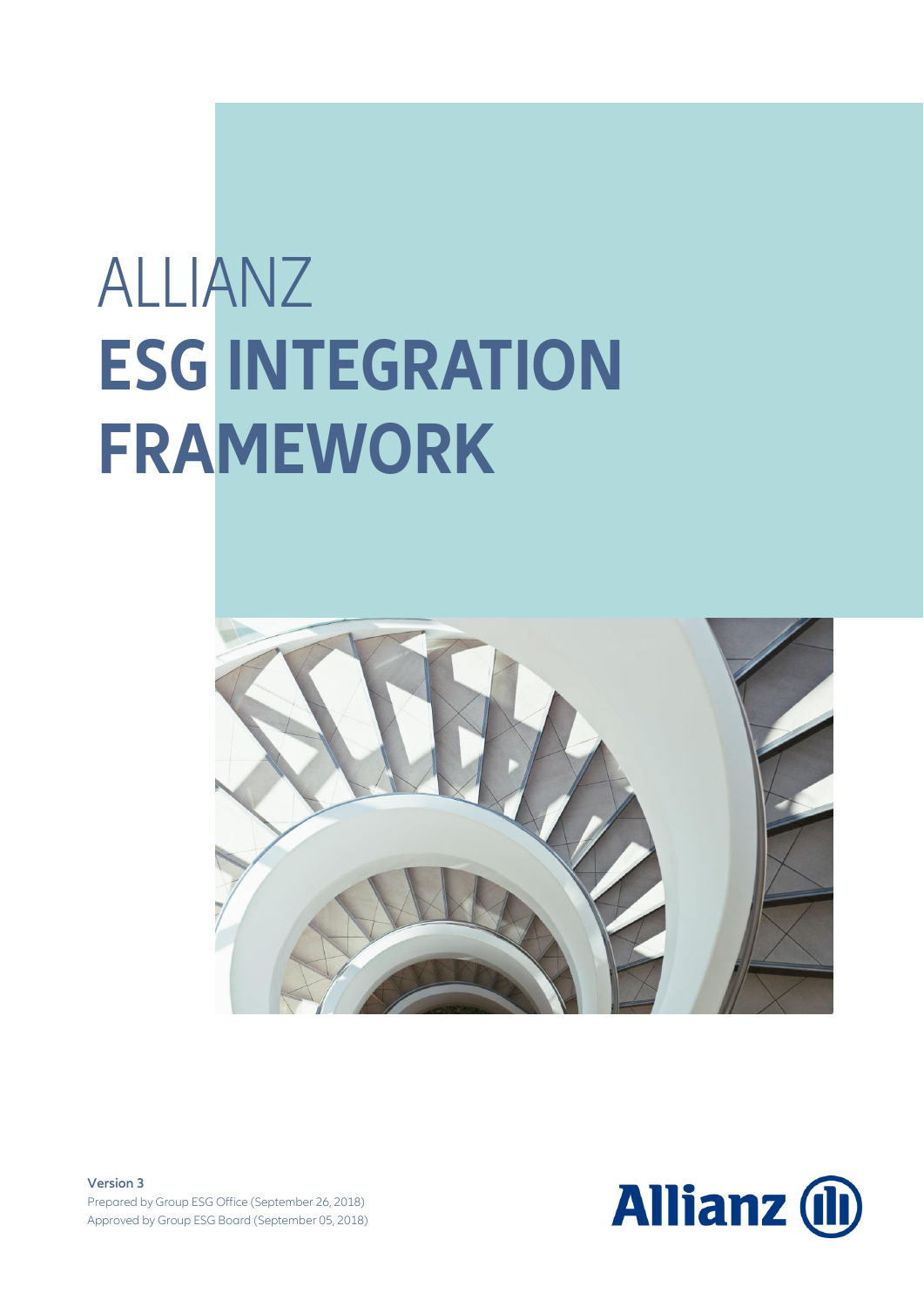

## **TABLE OF CONTENTS**

| $\mathbf{1}$   |        |  |  |
|----------------|--------|--|--|
|                | 1.1    |  |  |
|                | 1.2    |  |  |
| $\overline{2}$ |        |  |  |
|                | 2.1    |  |  |
|                | 2.2    |  |  |
|                | 2.3    |  |  |
|                | 2.4    |  |  |
| 3              |        |  |  |
|                | 3.1    |  |  |
|                | 3.2    |  |  |
|                | 3.3    |  |  |
|                | 3.3.1  |  |  |
|                | 3.3.2  |  |  |
|                | 3.4    |  |  |
|                | 3.4.1  |  |  |
|                | 3.4.2  |  |  |
|                | 3.4.3  |  |  |
|                | 3.4.4  |  |  |
|                | 3.4.5  |  |  |
|                | 3.4.6  |  |  |
|                | 3.4.7  |  |  |
|                | 3.4.8  |  |  |
|                | 3.4.9  |  |  |
|                | 3.4.10 |  |  |
|                | 3.4.11 |  |  |
|                | 3.4.12 |  |  |
|                | 3.4.13 |  |  |
|                | 3.5    |  |  |
|                | 3.6    |  |  |
|                | 3.6.1  |  |  |
|                | 3.6.2  |  |  |
|                | 3.7    |  |  |
|                | 3.7.1  |  |  |
|                | 3.7.2  |  |  |
|                | 3.7.3  |  |  |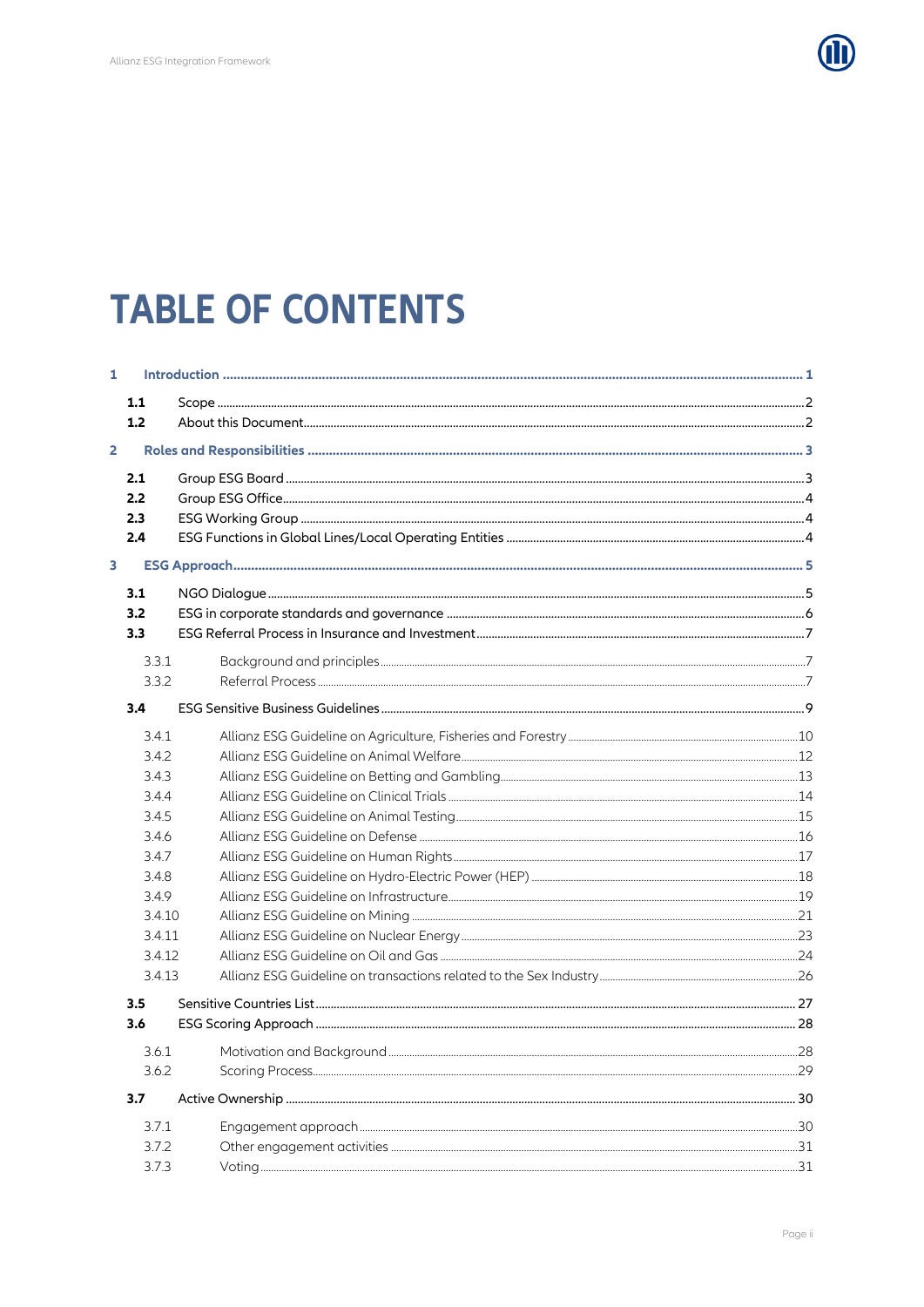

|                | 3.8    |  |  |
|----------------|--------|--|--|
|                | 3.9    |  |  |
|                | 3.9.1  |  |  |
| 3.9.2<br>3.9.3 |        |  |  |
|                |        |  |  |
|                | 3.9.4  |  |  |
|                | 3.9.5  |  |  |
|                | 3.10   |  |  |
| 3.10.1         |        |  |  |
|                | 3.10.2 |  |  |
|                | 3.11   |  |  |
|                | 3.11.1 |  |  |
|                | 3.11.2 |  |  |
| 4              |        |  |  |
|                | 4.1    |  |  |
|                |        |  |  |
|                | 4.2    |  |  |
|                | 4.3    |  |  |
|                | 4.3.1  |  |  |
|                | 4.4    |  |  |
|                | 4.5    |  |  |
|                | 4.5.1  |  |  |
|                | 4.6    |  |  |
| 5              |        |  |  |
|                | 5.1    |  |  |
|                | 5.1.1  |  |  |
|                | 5.1.2  |  |  |
|                | 5.1.3  |  |  |
|                | 5.2    |  |  |
|                | 5.2.1  |  |  |
|                | 5.2.2  |  |  |
|                | 5.3    |  |  |
|                |        |  |  |
|                | A1     |  |  |
|                | A2     |  |  |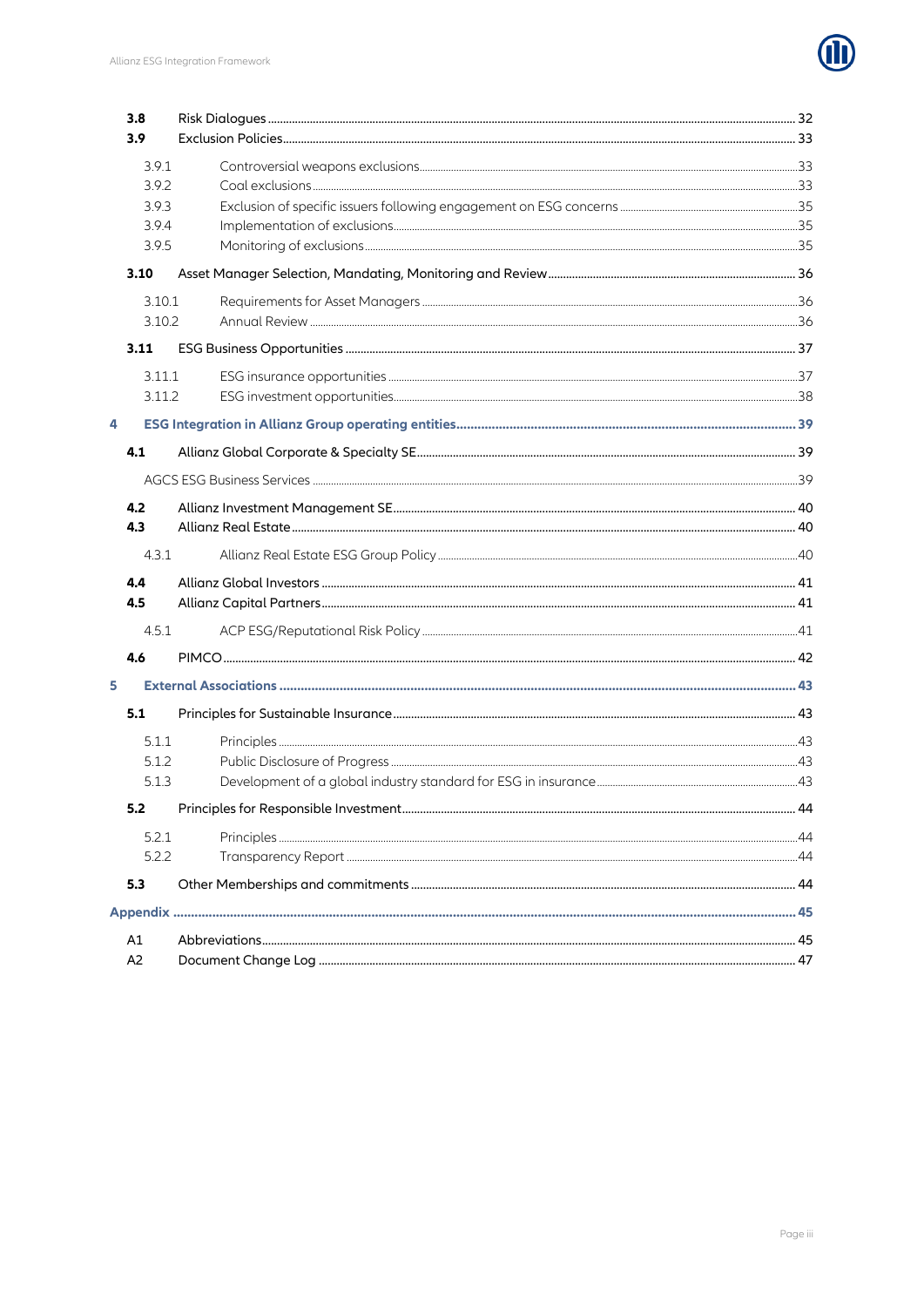

## <span id="page-3-0"></span>**1 INTRODUCTION**

As a global insurer, investor and asset manager, understanding environmental, social and governance (ESG) issues allows Allianz to reduce risks and capture opportunities in underwriting, claims, investment management and asset management. A focus on ESG issues supports Allianz's core business and corporate responsibility strategies and ensures living up to corporate values, demonstrating responsibility in decision-making and interactions with societal stakeholders.

By scrutinizing investments and insurance projects from an ESG perspective, Allianz extends its understanding of risks and seizes potential business opportunities for the benefit of its shareholders, its customers and other stakeholders. Holistic assessment of risk is especially relevant to Allianz as a manager and carrier of risks that range from single events to decades as an insurance company.

ESG integration in insurance is carried out by all Allianz operating entities and global lines, through group-wide ESG guidelines and processes. Allianz integrates ESG factors into the investment of proprietary assets and the management of third-party assets. The investment of proprietary assets<sup>1</sup> is steered by Allianz Investment Management SE (AIM), while third-party asset<sup>2</sup> management is delivered by Allianz Asset Management (AAM) through its subsidiaries, Allianz Global Investors (AllianzGI) and the Pacific Investment Management Company (PIMCO).

The updated version of **Allianz ESG Integration Framework** further increases transparency by outlining the Allianz approach to integrating environmental, social and corporate governance (ESG) considerations into the core business.

Following an overview of ESG-related roles and responsibilities of the key Group functions in section [2,](#page-5-0) the Statement gives a detailed overview of Allianz's ESG approach (governance, policies, standards and guidelines) in section [3.](#page-7-0) The goal of these sections is to provide the reader with a detailed overview and understanding of how Allianz manages its ESG-related risks and opportunities through various governance processes.

Section [4](#page-41-0) provides an overview of the ESG processes embedded within Allianz operating entities (OEs). This rounds-off the ESG integration description from previous sections, by describing how ESG is integrated at Allianz subsidiaries.

In the final part of the report (section [5\)](#page-45-0), Allianz gives an overview of its membership in key external associations that promote the integration of ESG in the insurance and investment industries.

 $\overline{a}$ 

<sup>&</sup>lt;sup>1</sup> Proprietary assets include insurance investment portfolios, into which premiums collected from insurance customers flow.

<sup>&</sup>lt;sup>2</sup> Third-party assets on the other hand are invested on behalf of asset management customers.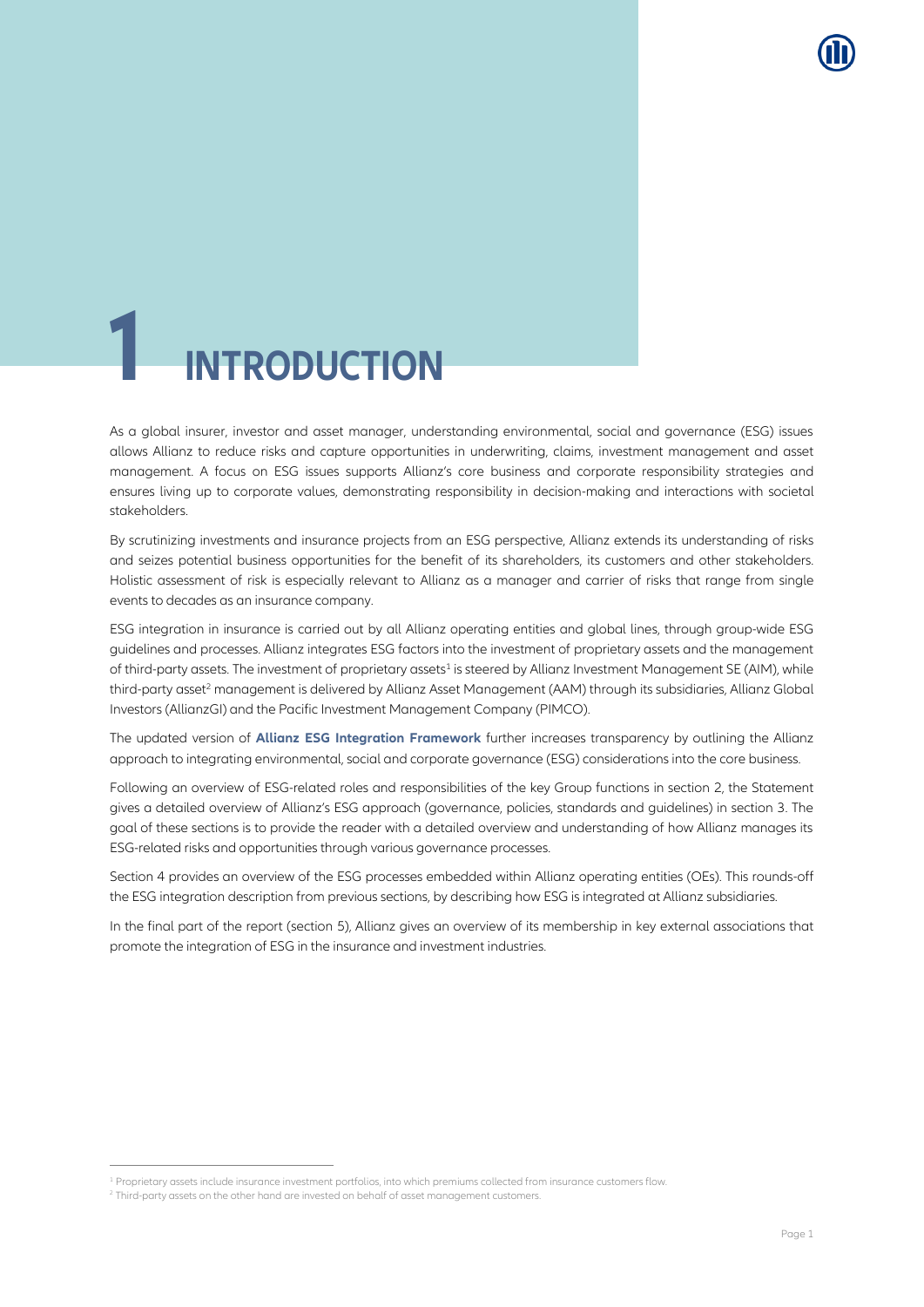

## <span id="page-4-0"></span>**1.1 SCOPE**

The processes and policies outlined in the Allianz ESG Integration Framework apply only to the insurance lines as well as the investment of proprietary assets of Allianz Group. ESG integration in third-party asset management is out of scope of this framework and governed by the respective entity's policies and processes.

## <span id="page-4-1"></span>**1.2 ABOUT THIS DOCUMENT**

The ESG Integration Framework is an important publication disclosing Allianz Group's standards and policies regarding ESG business integration. Formal and binding corporate rules are published in the internal corporate rules book. While this publication provides details on Allianz's ESG approach in insurance and investments, regular updates on KPIs, targets and achievements are published annually in the Group Sustainability Report and the Non-Financial Report.

All disclosures on corporate responsibility and ESG integration can be found on the Allianz Group website at [www.allianz.com/sustainability.](http://www.allianz.com/sustainability)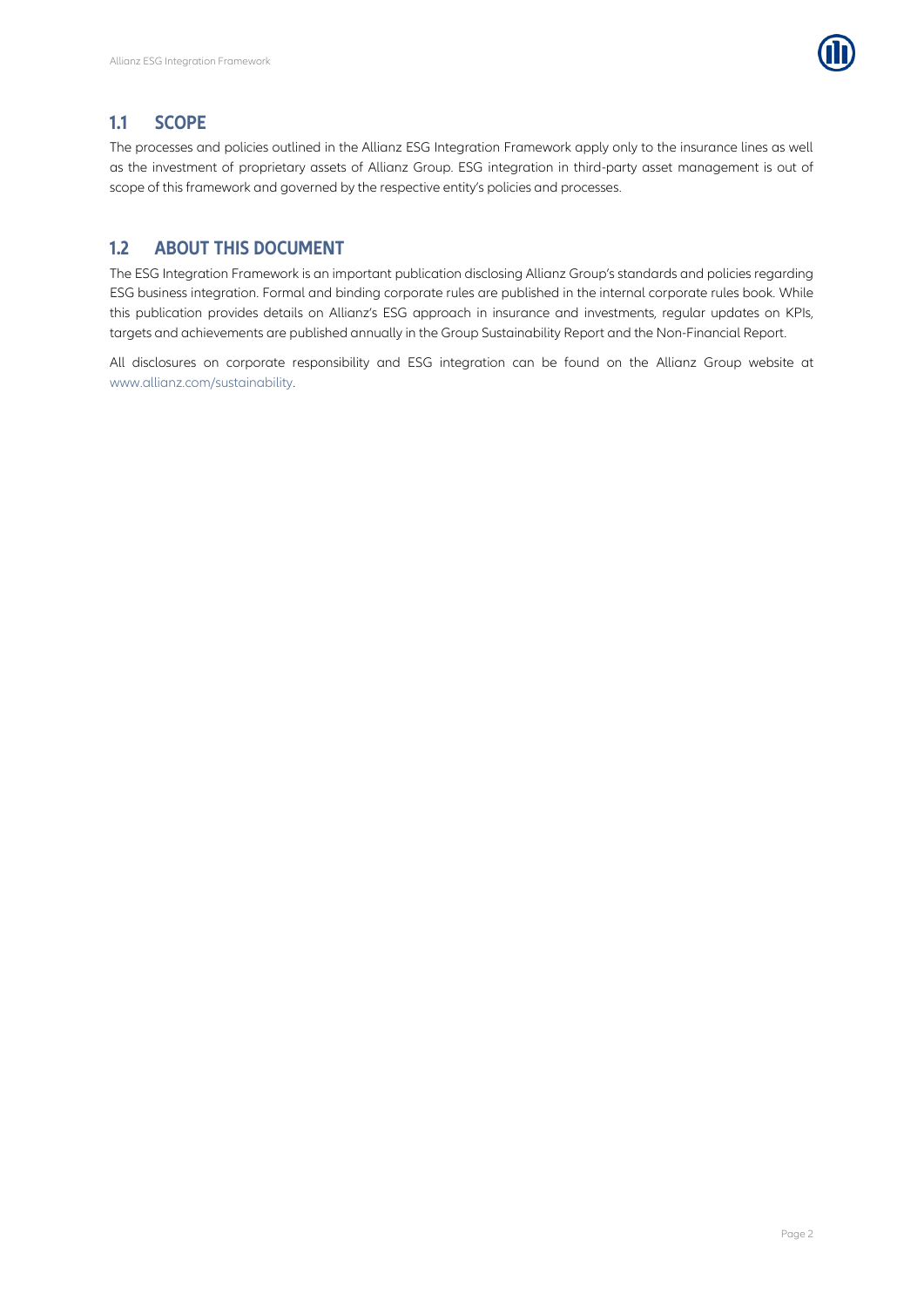# <span id="page-5-0"></span>**2 ROLES AND RESPONSIBILITIES**

This section outlines the key elements of the roles and responsibilities of actors involved in the ESG governance of Allianz Group.

## <span id="page-5-1"></span>**2.1 GROUP ESG BOARD**

The Group ESG Board, established in 2012, is a dedicated body to address environmental, social and governance (ESG) issues within Allianz. The Allianz SE Board of Management members in charge of Finance and Risk<sup>3</sup>, Asset Management<sup>4</sup>, Investments<sup>5</sup> and sit on the ESG Board. The CEO of Allianz Global Corporate and Specialty represents the insurance segment. A range of senior executives and functional attendees<sup>6</sup>, which vary according to topic, support the ESG Board.

The Board is responsible for integrating and strengthening ESG aspects within insurance, investment and asset management activities. Additionally, the Group ESG Board also oversees the following topics:

- Corporate responsibility
- Group-wide climate strategy  $\alpha$
- Group-wide environmental management

The ESG Board meets quarterly making recommendations on ESG topics for decision-making to the Allianz SE Board of Management or one of its committees (for example Group Finance and Risk Committee). Key functions of the ESG Board include:

- Strategically defining and continuously developing ESG ambition for the Allianz Group
- Guiding the Group ESG approach and approving yearly ESG work-plan
- Defining and prioritizing ESG topics for the Group
- Regularly informing the Allianz SE Board of Management on ESG topics and activities
- Positioning the Group towards critical ESG topics (in collaboration with relevant functions within Group Communications and Corporate Responsibility)
- Reviewing and recommending ESG-related policy proposals for consideration by the Board of Management and/or relevant Board committees.
- Engaging on ESG topics with relevant stakeholders, e.g. peers and business partners, NGOs.

1

<sup>&</sup>lt;sup>3</sup> Holding Division H2

<sup>4</sup> Holding Division H8

<sup>5</sup> Holding Division H3

<sup>&</sup>lt;sup>6</sup> Group Communications and Corporate Responsibility, Group Risk, Group Compliance, Allianz Global Corporate and Specialty (Head of ESG Business Services), Allianz Investment Management SE (Financial Control).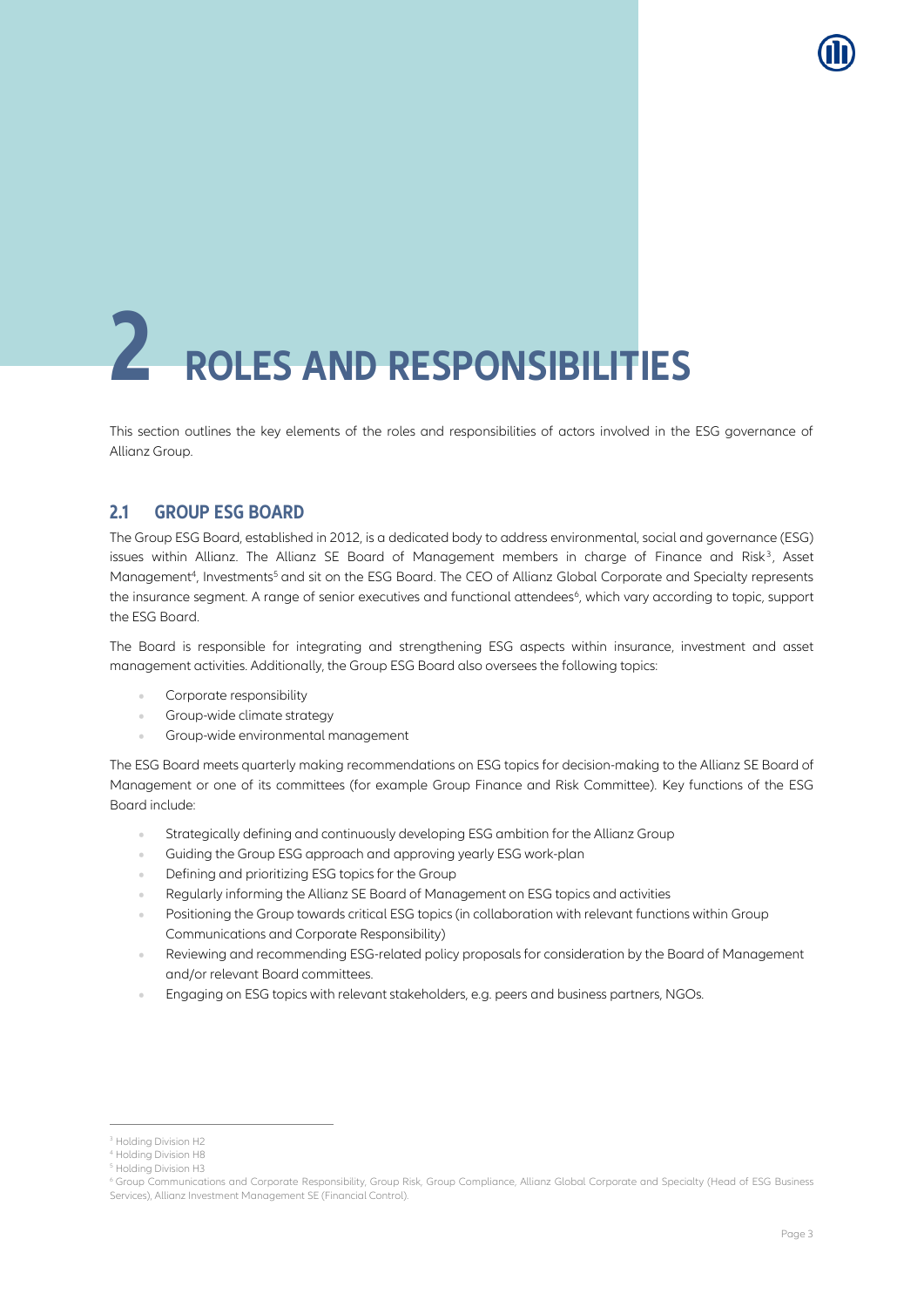

## <span id="page-6-0"></span>**2.2 GROUP ESG OFFICE**

The Group ESG Office is responsible for steering the integration of environmental, social and governance (ESG) aspects into core investment and insurance activities. The Group ESG Office is part of Group Communications and Corporate Responsibility and acts as the Executive Office of the Group ESG Board.

Tasks of the Group ESG Office include amongst others:

#### Integrating ESG in core lines of business of Allianz Group

- Preparing ESG integration strategies, policies, guidelines and rules for Allianz proprietary investments  $\alpha$
- Preparing ESG integration policies, guidelines and rules for Allianz insurance segments
- Developing sector-specific ESG viewpoints and guiding criteria for involvement in sectors considered sensitive, based on internationally recognized standards and guidelines, input from non-governmental organizations (NGOs) as well as external research
- Coordinating and supporting further implementation of relevant membership commitments, such as Principle for Responsible Investment (PRI) and Principles for Sustainable Insurance (PSI) across Allianz Group

#### Integrating ESG into central Group processes

- Supporting Group centers and Allianz operating entities in coherently managing ESG issues
- Ensuring ESG implementation in the respective business units through existing (whenever possible) or new processes

#### ESG related dialogues and communication

- Communicating the Allianz ESG integration approach to external stakeholders such as customers, NGOs and business partners
- Increasing transparency on ESG topics for internal and external stakeholders and general public
- Leading dialogues on ESG topics with NGOs and relevant stakeholders

## <span id="page-6-1"></span>**2.3 ESG WORKING GROUP**

The ESG Working Group brings together ESG specialists and/or representatives from different local operating entities (OEs), global lines (GLs) and Group centers (investment, insurance, asset management, risk management, communications, …).

Led by the Group ESG Office, the Working Group's main role is to develop and discuss projects and proposals for ESG integration in the business. The working group allows for the identification of risks and opportunities of specific proposals and allows all participants to comment or voice concerns regarding the feasibility (for example with the implementation or rollout) of such plans and proposals.

The ESG Working Group meets at regular intervals throughout the year.

## <span id="page-6-2"></span>**2.4 ESG FUNCTIONS IN GLOBAL LINES/LOCAL OPERATING ENTITIES**

Several Allianz operating entities have begun setting up OE-specific ESG functions or have assigned responsibility for ESG topics to specific teams within the given entity. Some examples include

- Allianz Capital Partners (ACP)  $\sim$
- Allianz France  $\alpha$
- Allianz Global Corporate and Specialty (AGCS)
- Allianz Global Investors (AllianzGI)
- Allianz Investment Management (AIM)
- Allianz Real Estate (ARE)
- PIMCO

Section [4](#page-41-0) provides a detailed overview of ESG integration action at selected operating entities.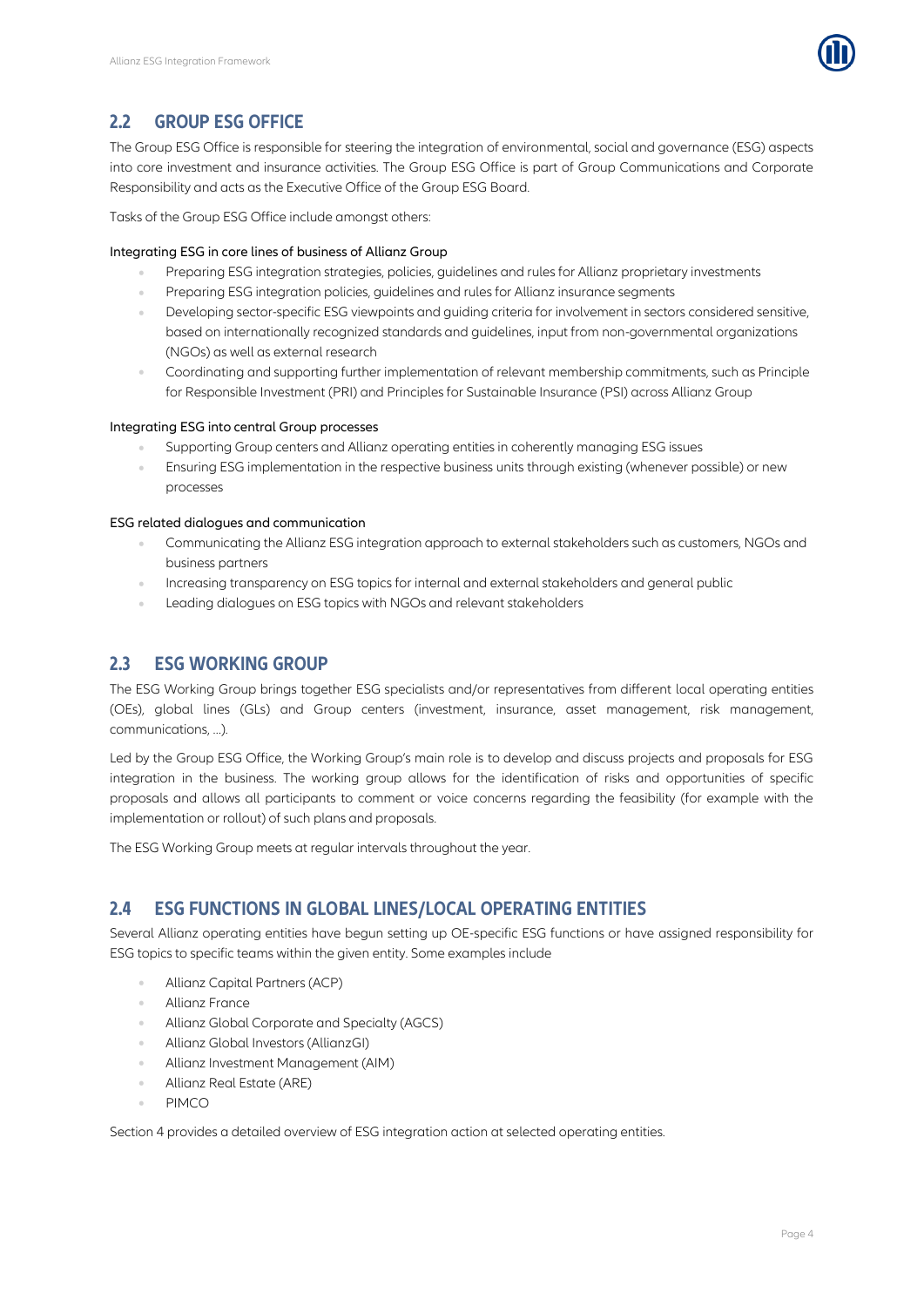# <span id="page-7-0"></span>**3 ESG APPROACH**

The objective of this section is to provide a transparent overview of the key processes and guidelines Allianz applies to its insurance and investment business.

## <span id="page-7-1"></span>**3.1 NGO DIALOGUE**

A key component of the Allianz ESG Approach is direct engagement and dialogue with various internationally recognized non-governmental organizations (NGOs) to discuss ESG and sustainability topics.

The dialogue is a forum for direct exchange of ideas and points of view on such topics. Allianz listens to the concerns of its NGO partners and discusses potential solutions to address these concerns. The dialogue is a forum for Allianz to leverage NGOs expertise in ESG matters and receive input on the development and implementation of internal policies, programs and plans related to ESG.

The Dialogue takes various forms from roundtable sessions with all partners present to one-on-one exchanges with specific NGOs.

For certain projects, such as for example the ESG Scoring Approach project (see also section [3.6\)](#page-30-0), Allianz also brings NGO partners on board to participate in the project team. This gives Allianz a critical and external viewpoint in the development process of such projects.

Many elements of the Allianz ESG Approach described in this chapter were developed in cooperation with or aligned with NGO dialogue partners. Through on-going dialogue, Allianz continuously improves its approach based in part on input from internal and external stakeholders.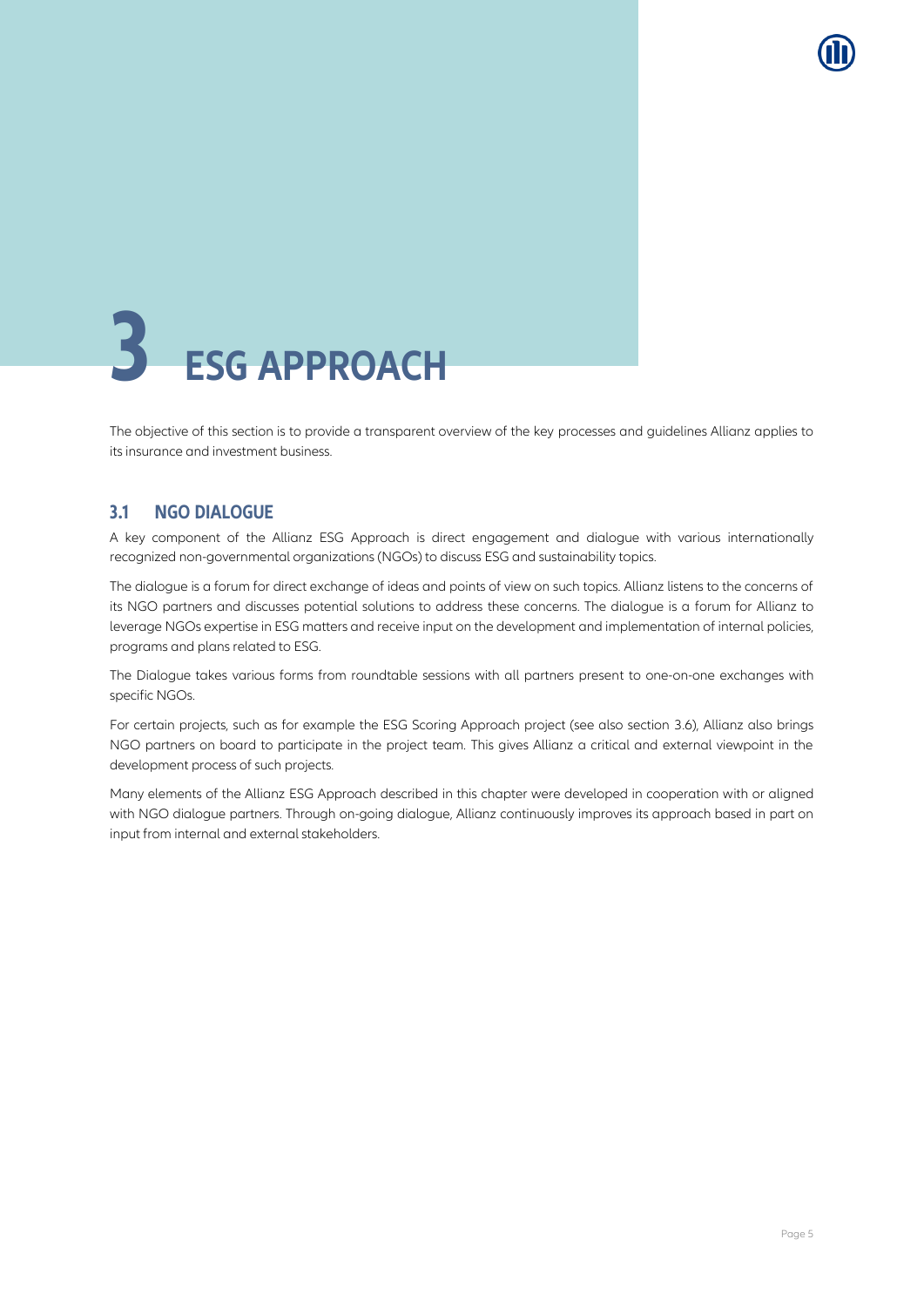



## <span id="page-8-0"></span>**3.2 ESG IN CORPORATE STANDARDS AND GOVERNANCE**

#### **Figure 1. Key ESG Governance processes at Allianz**

The cornerstone of the overarching ESG approach at Allianz is the Allianz Standard for Reputational Risk and Issue Management (AS RRIM). It defines the ESG Sensitive Business Guidelines (SBG) (see sectio[n 3.4\)](#page-11-0), the Sensitive Countries List (SCL) (see section [3.5\)](#page-29-0) alongside the ESG Referral Process (see sectio[n 3.3\)](#page-9-0).

Deeper integration into the business processes of Allianz is achieved through reference of these AS RRIM and Sensitive Business Guidelines within the Allianz Standard for Underwriting (ASU) and the Allianz ESG Functional Rule for Investments (EFRI). Furthermore, external business partners, such as external asset managers, are informed of the ESG Guidelines through the Allianz ESG Integration Framework.

Various operating entities and global lines also publish specific standards and rules regarding ESG integration for their given organizational unit.

At the working level, the Group ESG Office and other functions have defined processes and procedures to support the proper implementation of the governance and requirements outlined in the Allianz Standards and Functional Rules.

The ESG Sensitive Business Guidelines and the AS RRIM ESG Referral Process (see section [3.3\)](#page-9-0) apply across all insurance transactions as well as to investments in non-listed asset classes<sup>7</sup>.

For investments in listed asset classes<sup>8</sup>, Allianz integrates ESG factors through the requirements set out in the ESG Functional Rule for Investments, which includes the Allianz ESG Scoring Approach (see sectio[n 3.6\)](#page-30-0) .

Allianz has developed a single approach to ESG integration across insurance and investment lines of business. Nevertheless, due to differing roles as an insurer and an investor (including varying investment processes per asset classes) processes in some cases need to be differentiated. [Table 1](#page-9-3) provides an overview of the different processes, which are applied across Allianz Group entities.

 $\overline{a}$ 

<sup>&</sup>lt;sup>7</sup> Investments in non-listed asset classes include for example: real estate, infrastructure, renewable energy, private equity, private placements.

<sup>&</sup>lt;sup>8</sup> Investments in listed asset classes include for example: tradeable equity and debt (e.g. stocks, bonds, ETFs, ...).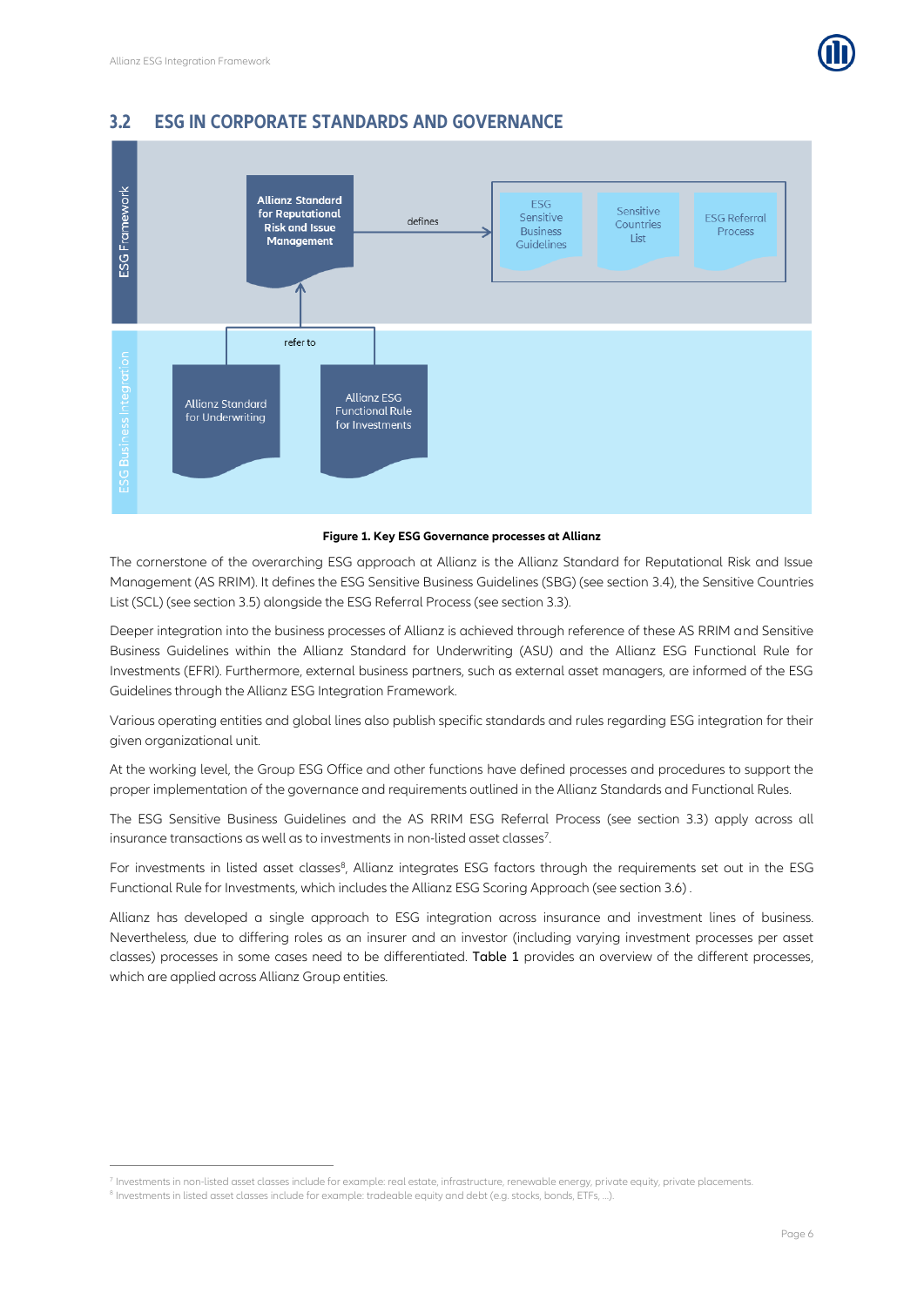

#### <span id="page-9-3"></span>**Table 1. ESG Processes across Allianz business lines**

|                                               | <b>Internal</b>   |                                |               | <b>Investment</b> |  |
|-----------------------------------------------|-------------------|--------------------------------|---------------|-------------------|--|
| <b>ESG Processes</b>                          | <b>Governance</b> | <i><u><b>Insurance</b></u></i> | <b>Listed</b> | Non-              |  |
|                                               | <b>Documents</b>  |                                |               | <b>Listed</b>     |  |
| ESG Referral Process (3.3)                    | AS RRIM           |                                |               |                   |  |
| ESG Sensitive Business Guidelines (3.4)       | AS RRIM           |                                |               |                   |  |
| Sensitive Countries List (3.5)                | AS RRIM           |                                |               |                   |  |
| ESG Scoring Approach (3.6)                    | <b>EFRI</b>       |                                |               |                   |  |
| ESG Engagement Approach (3.7.1)               | EFRI              |                                |               |                   |  |
| ESG Risk Dialogues (3.8)                      |                   |                                |               |                   |  |
| ESG Exclusion Policies (3.9)                  | AS RRIM, EFRI     |                                |               |                   |  |
| Asset Manager Mandating, Selection and Review | EFRI              |                                |               |                   |  |
| (2.42)                                        |                   |                                |               |                   |  |

<span id="page-9-0"></span>[\(3.10\)](#page-38-0)

## **3.3 ESG REFERRAL PROCESS IN INSURANCE AND INVESTMENT**

#### <span id="page-9-1"></span>**3.3.1 Background and principles**

The global Allianz ESG Referral Process and the ESG Sensitive Business Guidelines for both insurance and investment transactions in non-listed asset classes were developed in 2013, through dialogue with NGOs as well as an ongoing internal stakeholder engagement process through the ESG Working Group. Proposed changes or additions to the Referral Process as well as the accompanying ESG Sensitive Business Guidelines (see section [3.4\)](#page-11-0) are regularly reviewed by the ESG Working Group and approved at Board-level.

#### <span id="page-9-2"></span>**3.3.2 Referral Process**

The ESG Referral Process identifies potentially critical transactions in 13 sensitive business areas considered material by Allianz. All potentially sensitive business is screened on a transaction-by-transaction basis and referred for a detailed ESG assessment, if necessary. This avoids blanket exclusions and allows Allianz to mitigate potential ESG risks associated with each specific transaction.



#### <span id="page-9-4"></span>**Figure 2. ESG Referral Process flowchart**

 $\overline{a}$ 

When an ESG risk is detected in one of the sensitive business areas during screening<sup>10</sup>, a mandatory referral is triggered. The transaction then undergoes an OE, global line and/or Group-level ESG assessment (also see flowchart in [Figure 2](#page-9-4)).

The process differentiates between single and multiple site risks. Single sites can undergo a more detailed ESG assessment while for multiple sites (for example a global liability cover for a multinational) a more policy-based assessment is conducted.

<sup>9</sup> Insurance engagement activities are not based on the ESG Functional Rule for Investments (EFRI).

<sup>&</sup>lt;sup>10</sup> Screening is the first phase of the referral process. It leads to the identification of potentially ESG-critical transaction at the underwriting or investment management level.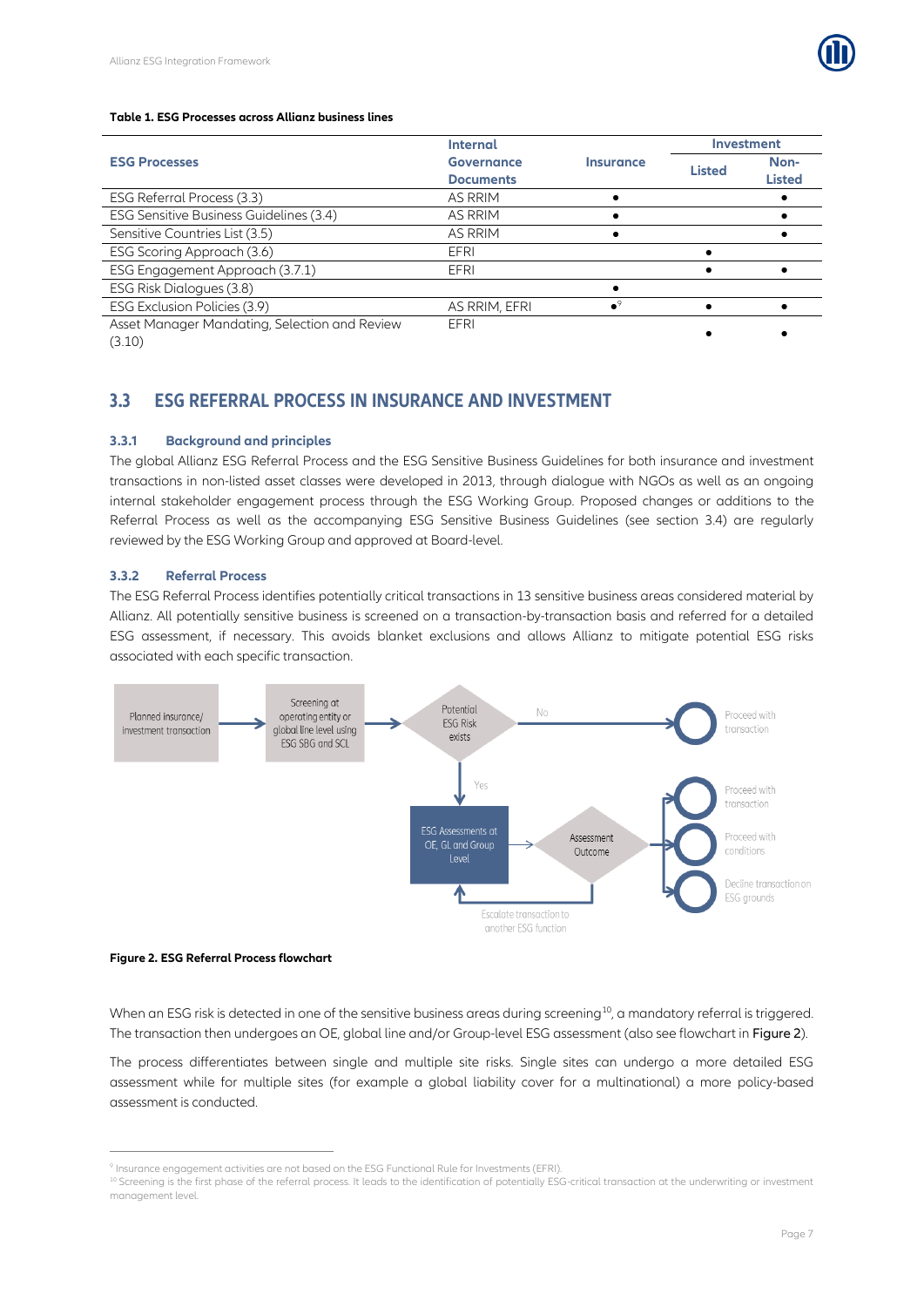

The Referral Process consists of multiple levels of screening and assessments (see [Figure 3](#page-11-1) for the escalation path of a transaction):

- ESG screenings are performed by local operating entities (OEs) and or global lines (GLs) to identify potentially sensitive transactions.
- OE or GL ESG Assessments are carried out for those transactions that were identified during screening. These assessments are currently performed by Allianz Global Corporate and Specialty (AGCS) ESG Business Services for all P&C transactions<sup>11</sup>, by the Allianz Real Estate ESG team for investments in real estate and the Allianz Capital Partners ESG team for investments in infrastructure, renewables and private equity. Other types of sensitive transactions or business activities where no local OE or GL ESG function is responsible should be referred for a Group ESG assessment.
- Group ESG Assessments under AS RRIM occur when an OE or GL ESG Assessment detects a material ESG risks. These assessments are carried out by the Group ESG Office together with other relevant risk and communications functions under AS RRIM and the ESG Sensitive Business Guidelines.

Following the ESG Assessment by the OE/GL ESG function or the Group ESG Office and other relevant risk and communications functions, a decision is made whether to

proceed with a transaction,

1

- proceed with certain mitigation measures and/or conditions<sup>12</sup>,  $\hat{\mathbf{0}}$ ,
- escalate for a Group ESG Assessment (at OE/GL level) or
- decline the business transaction (at Group level).

Should the original referring party disagree with outcome of the ESG Referral Process, the party can escalate the referral to the Group Finance and Risk Committee<sup>13</sup> (GFRC) for final review.

Allianz's ability to assess a transaction or place conditions on the business depends on a number of factors. For insurance, if Allianz acts as the primary insurer direct with the client it allows a greater degree of dialogue. If the business is via a broker, Allianz is part of a consortium or has a minority share of the risk, it limits the ability to obtain further information or to engage proactively.

Implementation of the Referral Process across all Allianz entities is an ongoing process. The progress of this implementation as well as KPI regarding the referral process numbers are reported annually in the Group Sustainability Report.

<sup>&</sup>lt;sup>11</sup> AGCS Business Services acts as both an OE and GL ESG function, by providing ESG assessment services to AGCS and all local operating entities for property and casualty transaction.

<sup>&</sup>lt;sup>2</sup> A condition can for example be approval subject to further information being provided, confirmation of facts by the client or longer term engagement. <sup>13</sup> The GFRC is a committee of the Allianz SE Board of Management.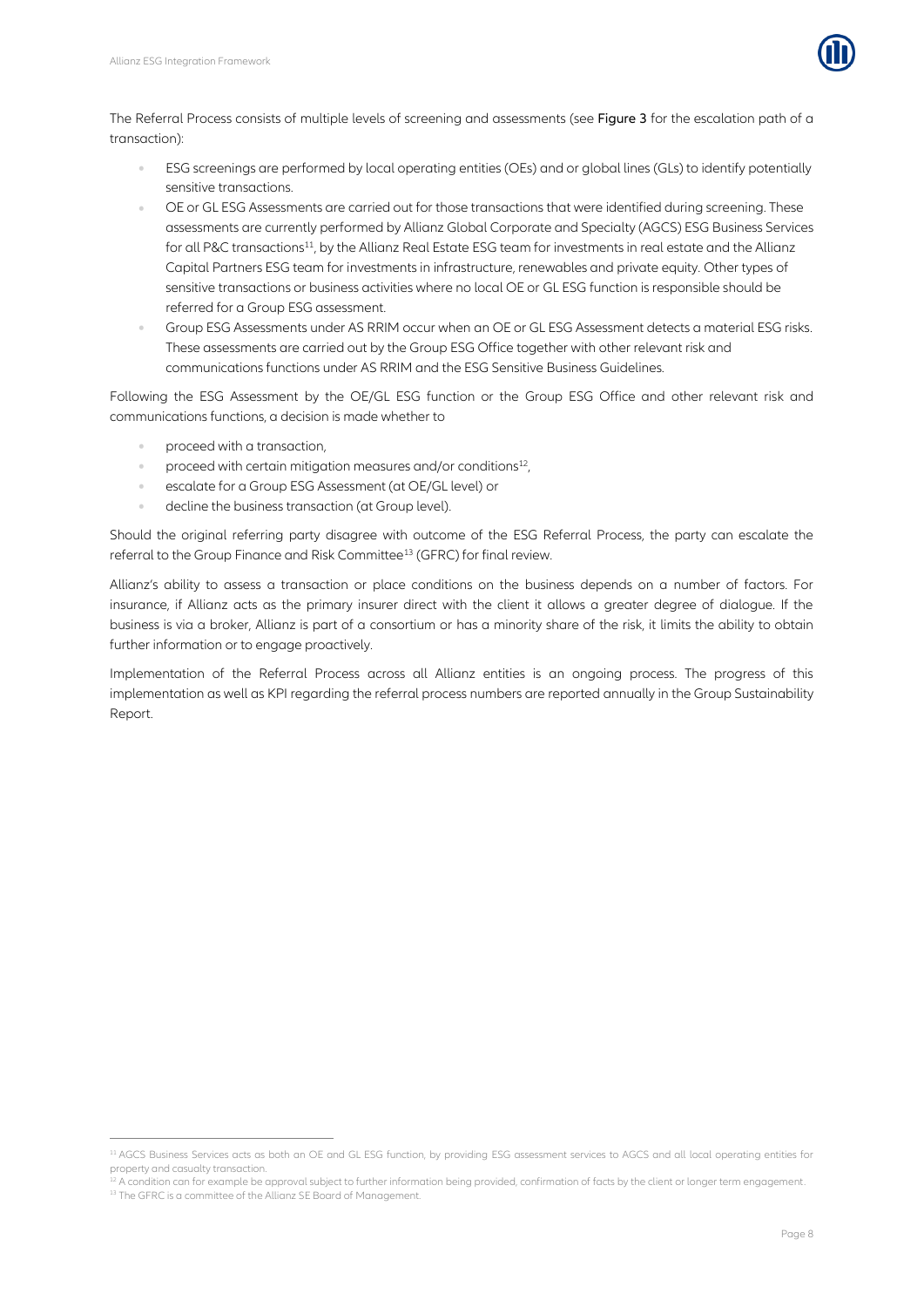



<span id="page-11-1"></span><span id="page-11-0"></span>**Figure 3. ESG Assessments at OE and Group-level**

 $\overline{a}$ 

## **3.4 ESG SENSITIVE BUSINESS GUIDELINES**

Along with the development of the ESG Referral Process, the ESG guidelines were developed across thirteen sensitive business areas<sup>14</sup> material to Allianz Group. Each guideline is based on internationally recognized standards and bestpractice.

Each guideline contains criteria, which are reviewed in the context of a given transaction, to decide whether the transaction must be referred for an OE/GL and/or Group ESG Assessment. Information and data used for the review of ESG criteria include for example publically available sources, ESG-specific data providers, information supplied by the clients, brokers, co-insurers and/or investors. The ESG Guidelines are not exclusion criteria, but criteria that assist all parties involved in the ESG screening of a transaction to determine if the transaction is potentially sensitive and must therefore be referred.

During the full assessment, the assessing ESG function uses the criteria as one element of the process to better understand the potential ESG risks associated with a particular business transaction.

<sup>&</sup>lt;sup>14</sup> Sensitive business areas material to Allianz: Agriculture, fisheries and forestry, agricultural commodities investments, animal welfare in agriculture, betting and gambling, clinical trials, animal testing, defense, human rights, hydro-electric power, infrastructure, mining, nuclear energy, oil and gas, sex industry. Materiality of these issues was determined through a stakeholder dialogue with internal as well as external (NGO) partners.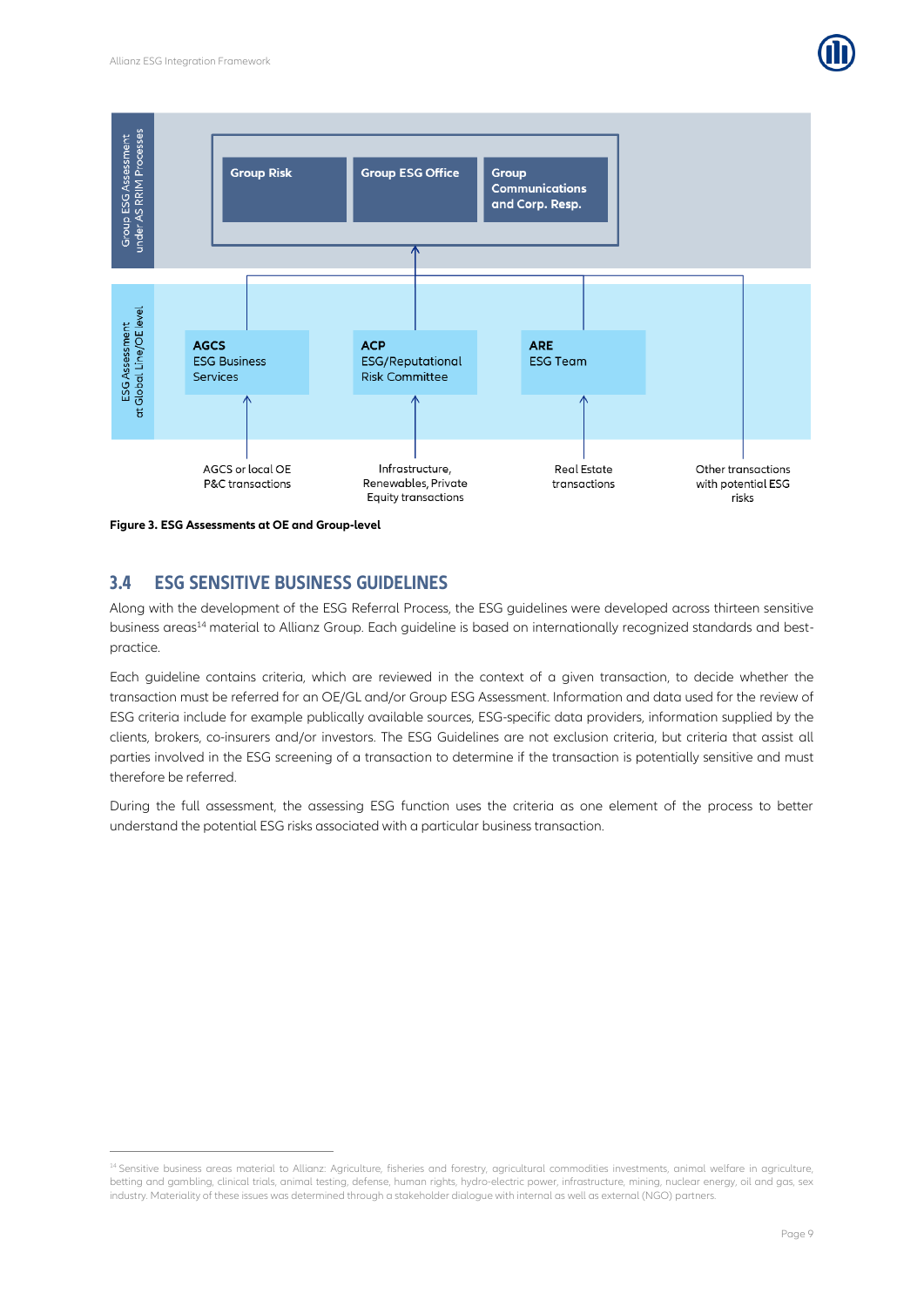

#### <span id="page-12-0"></span>**3.4.1 Allianz ESG Guideline on Agriculture, Fisheries and Forestry**

Allianz assists clients in many areas of the agricultural, fisheries and forestry sectors. The industry performs an essential role for society, which insurance and investment solutions can support.

There are a wide range of opportunities for agriculture to operate in a more environmentally or socially responsible manner, thus all business activities should seek to incorporate methods or forms of sustainable practices in operations where feasible. In many cases, ESG-related risks can be mitigated and avoided through the application of specific measures.

#### External Standards and Sources

The Allianz screening approach criteria are informed by use of various multi-stakeholder initiatives such as:

- Commodity specific initiatives including the Marine Stewardship Council (MSC), the Roundtable on Sustainable Palm Oil (RSPO), the Forestry Stewardship Council (FSC), the Aquaculture Stewardship Council, and Greenpeace International Black List (fisheries),
- Global Reporting Initiative (GRI) Food Sector Disclosures guidance,
- UN Food and Agriculture Organization (FAO) Guidelines,
- US Department of Labor and US Department of State List of Products Produced by Forced or Indentured Child Labor
- International human rights standards (for additional details see the ESG guidelines on human rights)  $\alpha$

#### Criteria

Following an assessment of company, sector and country-specific ESG risk databases, agriculture-related transactions are screened on the following criteria:

#### Risks related to agricultural practices

- Application of monoculture techniques impacting the environment  $\alpha$
- Conversion of food crops to energy crops
- Inappropriate use of pesticides, fertilizers, insecticides or other chemicals (including neonicotinoids)
- Site clearing done using fire or located on marginal, fragile soils

#### Biodiversity risks

- Absence of mitigation measures to reduce impacts on endangered species
- Impact on endangered species listed in the IUCN Red List

#### Environmental risks

 $\alpha$ Upstream/downstream impacts (incl. fisheries, pollution, flood risk changes, socio-economic impacts)

#### Risks related to fisheries practices

- Unconventional aquaculture practices (including use of wild caught juveniles, use of excessive amounts of medicine/chemicals, use of fish oil/meal feed or has a history of poor site selection (e.g. effluent discharge))
- Unconventional fisheries practices (including bottom trawling, beach seining, large-scale pelagic driftnets, poisons, explosives, muroami techniques, lack an approach to bycatch reduction)

#### Risks related to forestry practices

- Deforestation of primary forest
- Illegal logging activity or unsustainable harvesting/use of rare species

#### Risks to local communities

- Absence of a benefit sharing agreement or compensation
- Free, prior and informed consent (FPIC) of impacted parties not obtained
- Incidents of harm to local populations and/or the environment from pollution related to the project

#### Risks to protected areas

Project located 30km or less from a site of environmental, social and/or cultural significance (UNESCO World Heritage Sites, RAMSAR sites, IUCN Category I-VI Protected Areas, Natura 2000, Key Biodiversity Areas)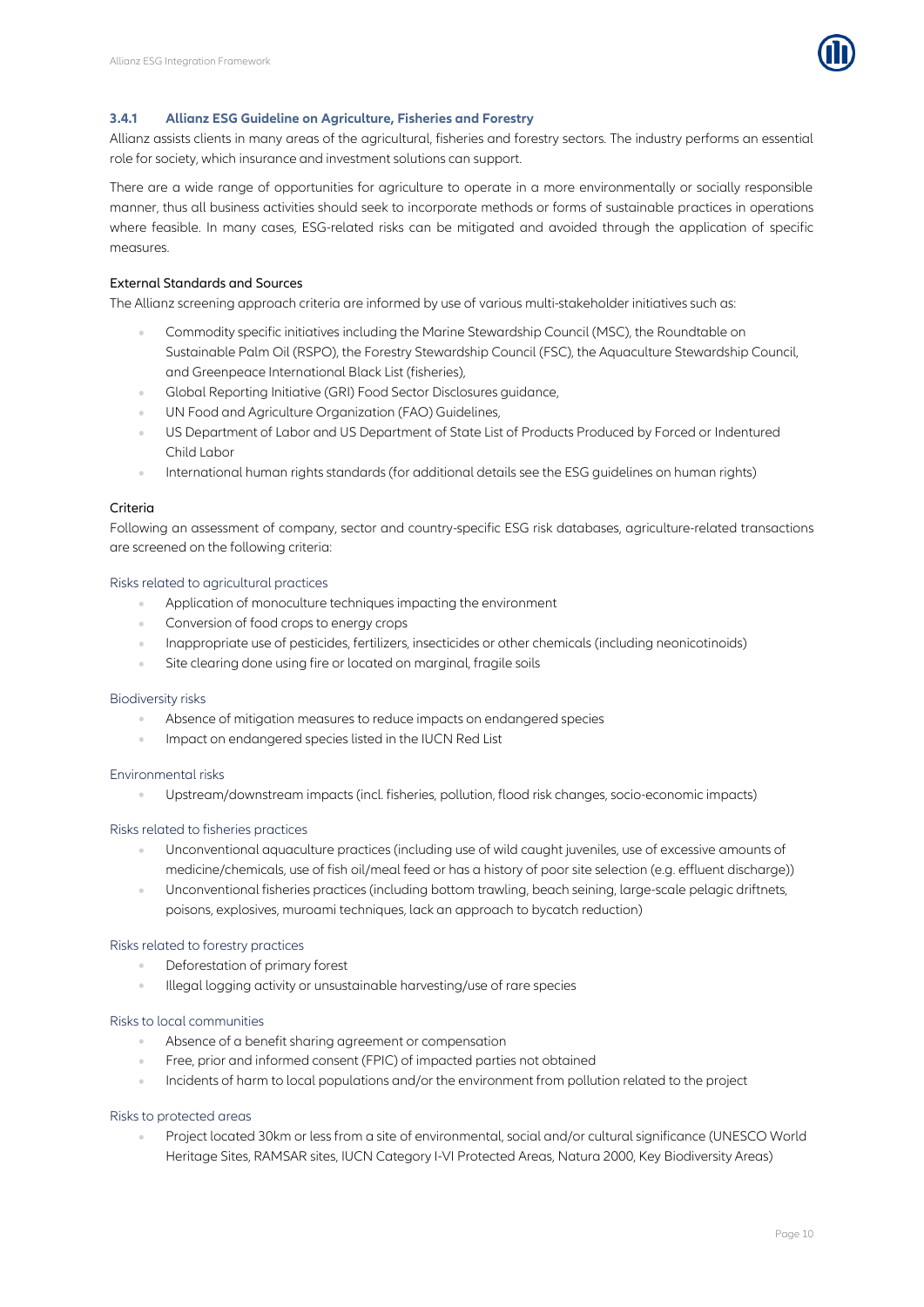

#### Reputational risks

Negative reputational impacts on Allianz stakeholders (investors, customers, business partners, regulators,  $\alpha$ staff, ...)

#### Resettlement risks

- $\hat{\theta}$ Incidents of physical harm in relation to resettlement
- Relocation of people and land/water/property rights (incl. native peoples)  $\alpha$
- Resettled persons not duly consulted  $\hat{\mathcal{O}}$

#### Workforce risks

- Disregard for labor rights including collective bargaining and unionization rights  $\alpha$
- Involvement in child labor  $\alpha$
- Involvement in forced labor or human trafficking  $\alpha$
- Sub-standard working conditions (e.g. Health and safety standards, wages, etc.)  $\bar{a}$

#### Agricultural commodity investments

Allianz does not invest proprietary assets in physical agricultural commodities $\alpha$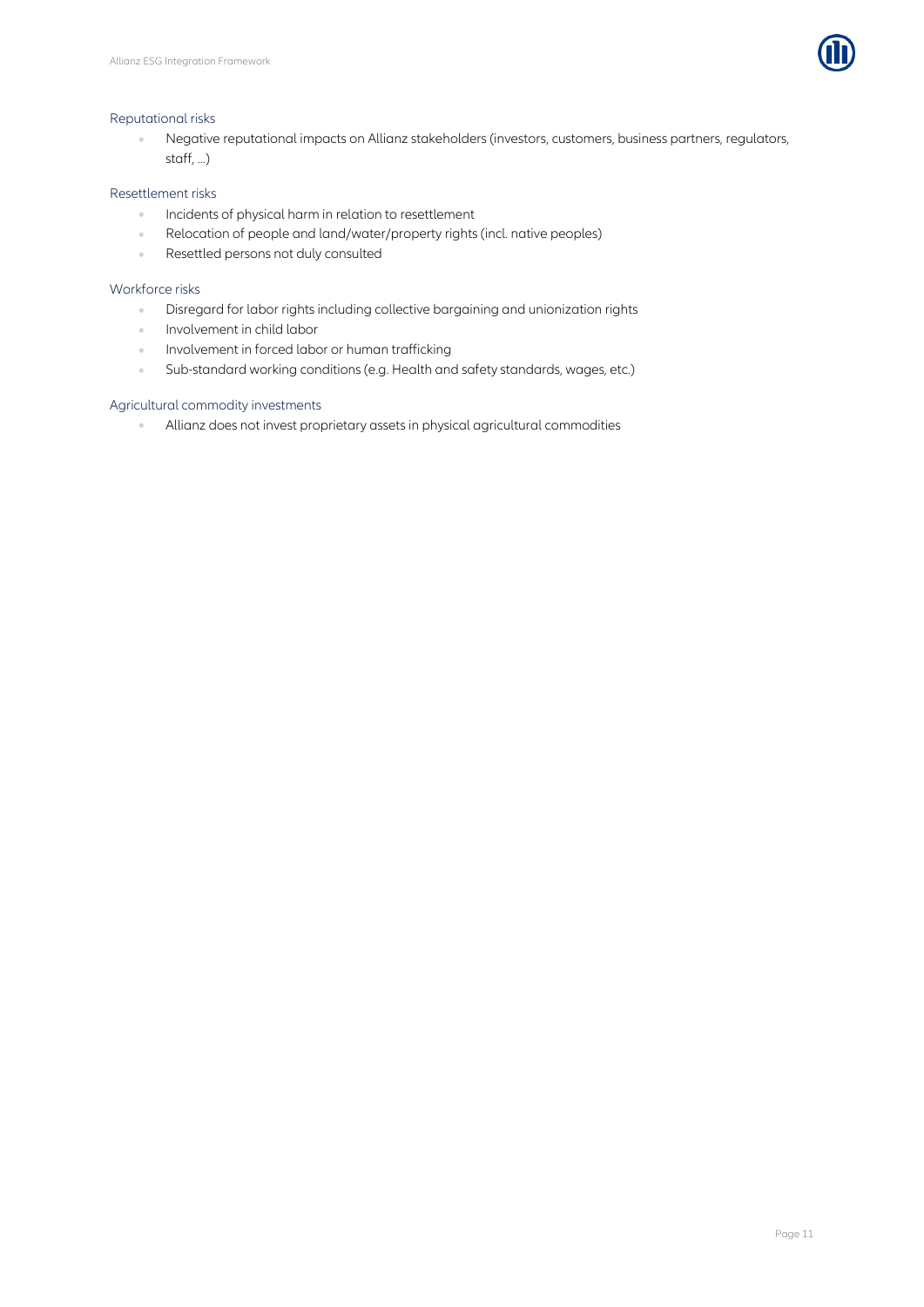

#### <span id="page-14-0"></span>**3.4.2 Allianz ESG Guideline on Animal Welfare**

Allianz supports clients in many areas of the agriculture sector including animal husbandry. The industry performs an essential role for society which insurance/investment supports.

There are a wide range of opportunities for operating in a more environmentally or socially responsible manner. All business activities should seek to incorporate methods or forms of sustainable practices in operations where feasible. This should not contravene cultural or religious requirements for the production of animal-related foodstuffs.

#### External Standards and Sources

The Allianz screening approach criteria are informed by

- various national, EU and international regulations,
- standards and best practice guidance on humane treatment of animals and  $\alpha$
- $\ddot{\phantom{a}}$ Royal Society for the Prevention of Cruelty to Animals (UK) standards.

#### Criteria

Following an assessment of company, sector and country-specific ESG risk databases, animal welfare-related transactions are screened on the following criteria:

#### Risks related to agricultural practices

- $\alpha$ Absence of assurance or certification of farm's management of animal welfare
- Absence of mitigation of negative impacts on animal wellbeing
- Animal living conditions below sector average  $\alpha$
- Animal transport (incl. loading and unloading) exceeding 8 hours
- Inappropriate use of antibiotics, hormones or other growth promoting substances
- Non-adherence to regulatory requirements on GMO labeling
- Occurrence of routine mutilation (e.g. teeth clipping, tail docking, dehorning, de-budding/de-horning,  $\alpha$ mulesing or beak trimming) without anesthetic or other distress reducing measures
- Slaughter practices without pre-slaughter stunning

#### Reputational risks

 $\alpha$ Negative reputational impacts on Allianz stakeholders (investors, customers, business partners, regulators, staff, ...)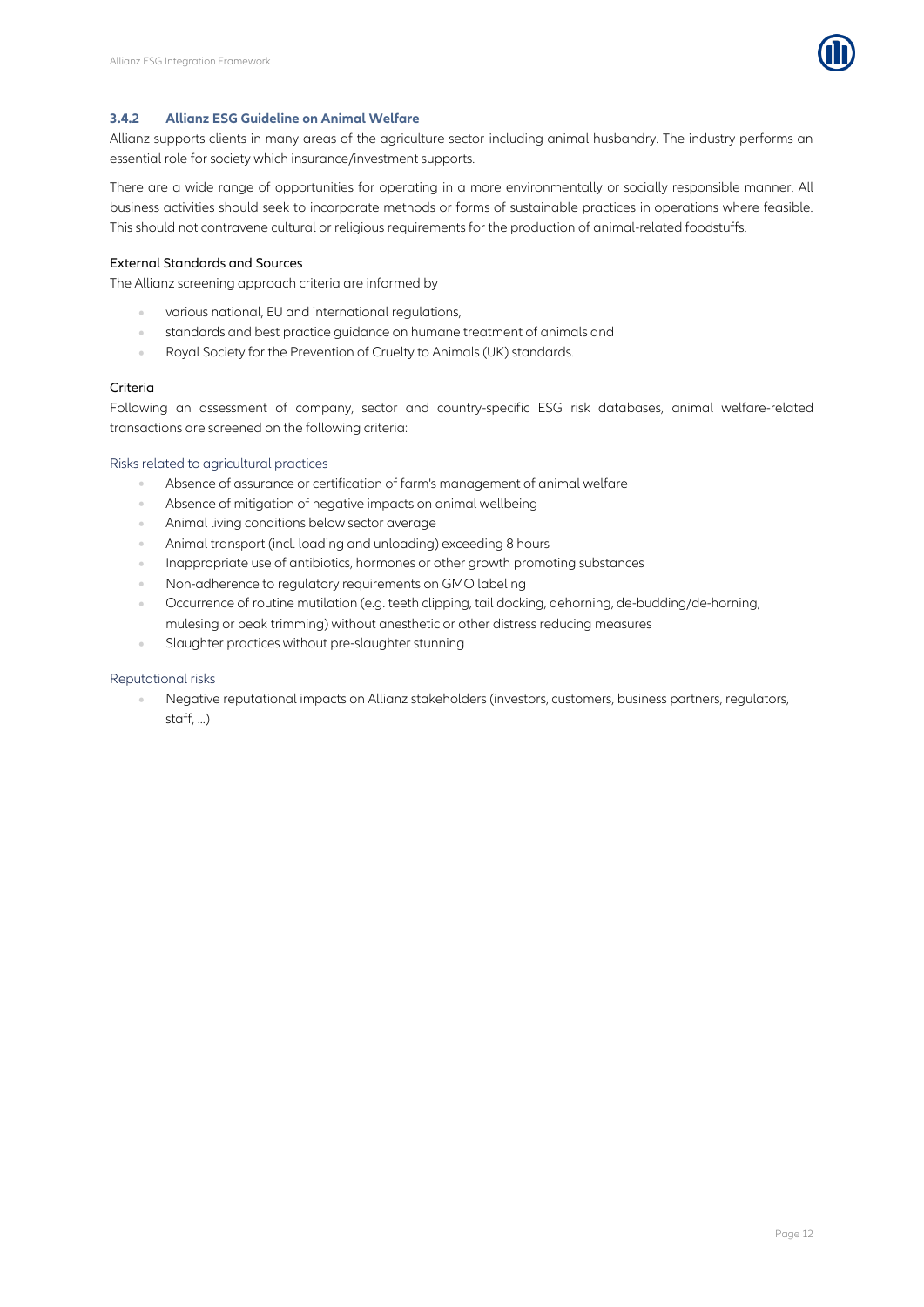

#### <span id="page-15-0"></span>**3.4.3 Allianz ESG Guideline on Betting and Gambling**

Allianz respects national attitudes to recreational activities such as betting & gambling. As well as a source of leisure activity and employment, Allianz understands the potentially negative societal impacts which betting and gambling can have. It is important that operators in this industry understand their impact and take measures to reduce any negative aspects.

#### External Standards and Sources

The Allianz screening approach criteria are based on

- national regulations and
- standards of best-practice of industry leaders recognized for their corporate responsibility in the sector.  $\alpha$

#### Criteria

Following an assessment of company, sector and country-specific ESG risk databases, betting and gambling-related transactions are screened on the following criteria:

#### Governance risks

 $\alpha$ Potential involvement in illegal activities such as money laundering and organized crime

#### Reputational risks

Negative reputational impacts on Allianz stakeholders (investors, customers, business partners, regulators,  $\alpha$ staff, ...)

#### Risks associated with betting and gambling

- $\alpha$ Absence of prevention measures against excessive gambling
- Absence of prevention measures against underage gambling  $\alpha$  .
- Absence of support for customers with gambling-related behavioral problems, incl. self-exclusion.
- Use of improper marketing practices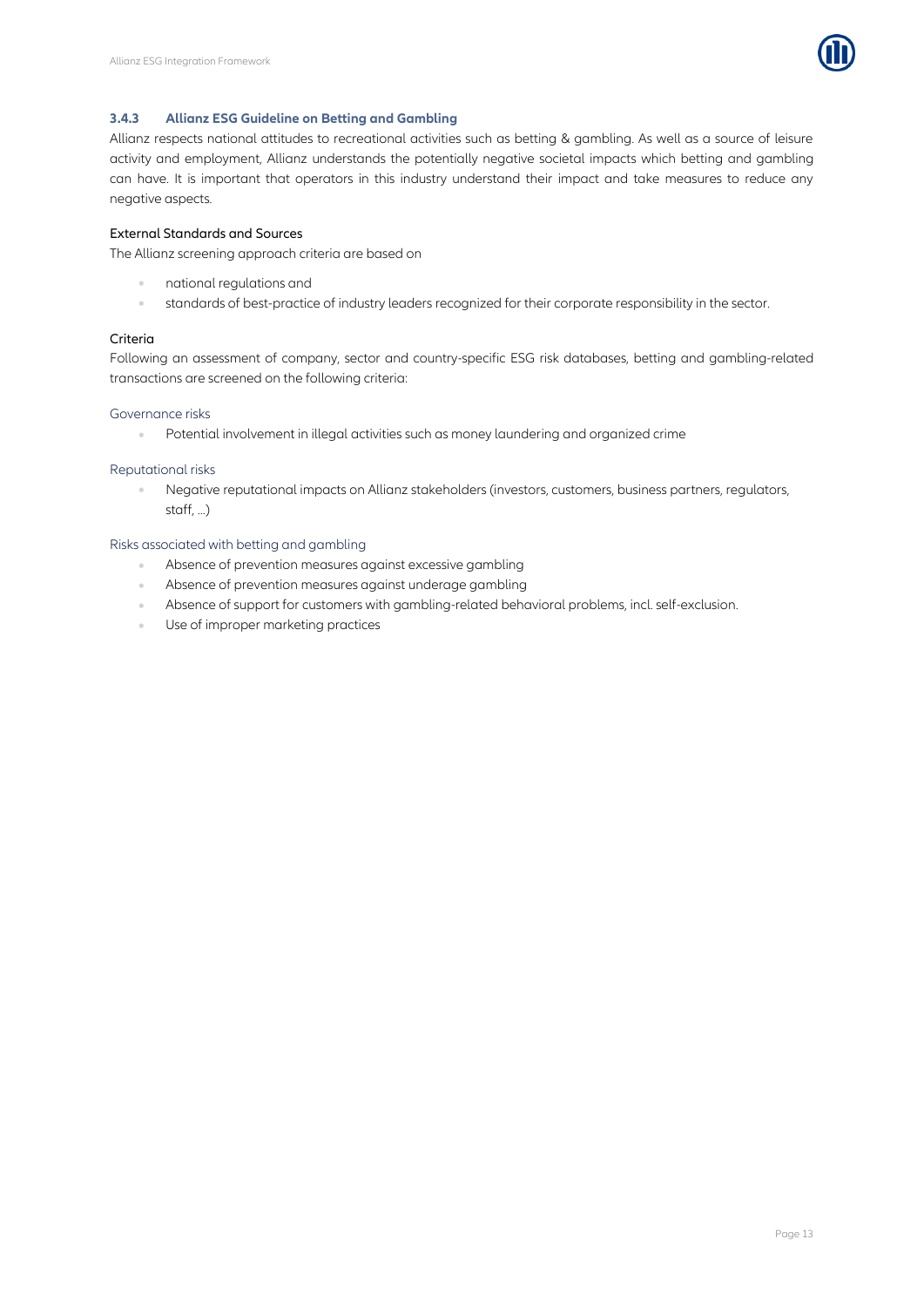

#### <span id="page-16-0"></span>**3.4.4 Allianz ESG Guideline on Clinical Trials**

The role of clinical trials is vital to the ongoing development of medical progress. Allianz is committed to supporting customers as an insurer and investor in this sector.

Due to the important role and wide range of standards which clinical trials operate under, it is important to ensure that all activity in this area is transparent, does not breach generally accepted standards of research and medical ethics and does not exploit vulnerable people.

#### External Standards and Sources

The Allianz screening approach criteria are informed by

- national and international transparency and ethical standards and
- Guidelines for Clinical Trial and Medical Research of the Medical Research Council (UK).  $\bar{\alpha}$

#### Criteria

Following an assessment of company, sector and country-specific ESG risk databases, clinical trial-related transactions are screened on the following criteria:

#### Risks related to bio-medical research practices

- Inadequate medical, ethical and scientific review of the trial  $\alpha$
- $\alpha$ Involvement of children and/or pregnant women in the clinical trial
- $\alpha$ Involvement of illiterate participants and/or participants that did not provide fully-informed prior consent
- $\alpha$ Trial located in regions with vulnerable populations (developing countries, high-unemployment)

#### Reputational risks

Negative reputational impacts on Allianz stakeholders (investors, customers, business partners, regulators,  $\sim$ staff, ...)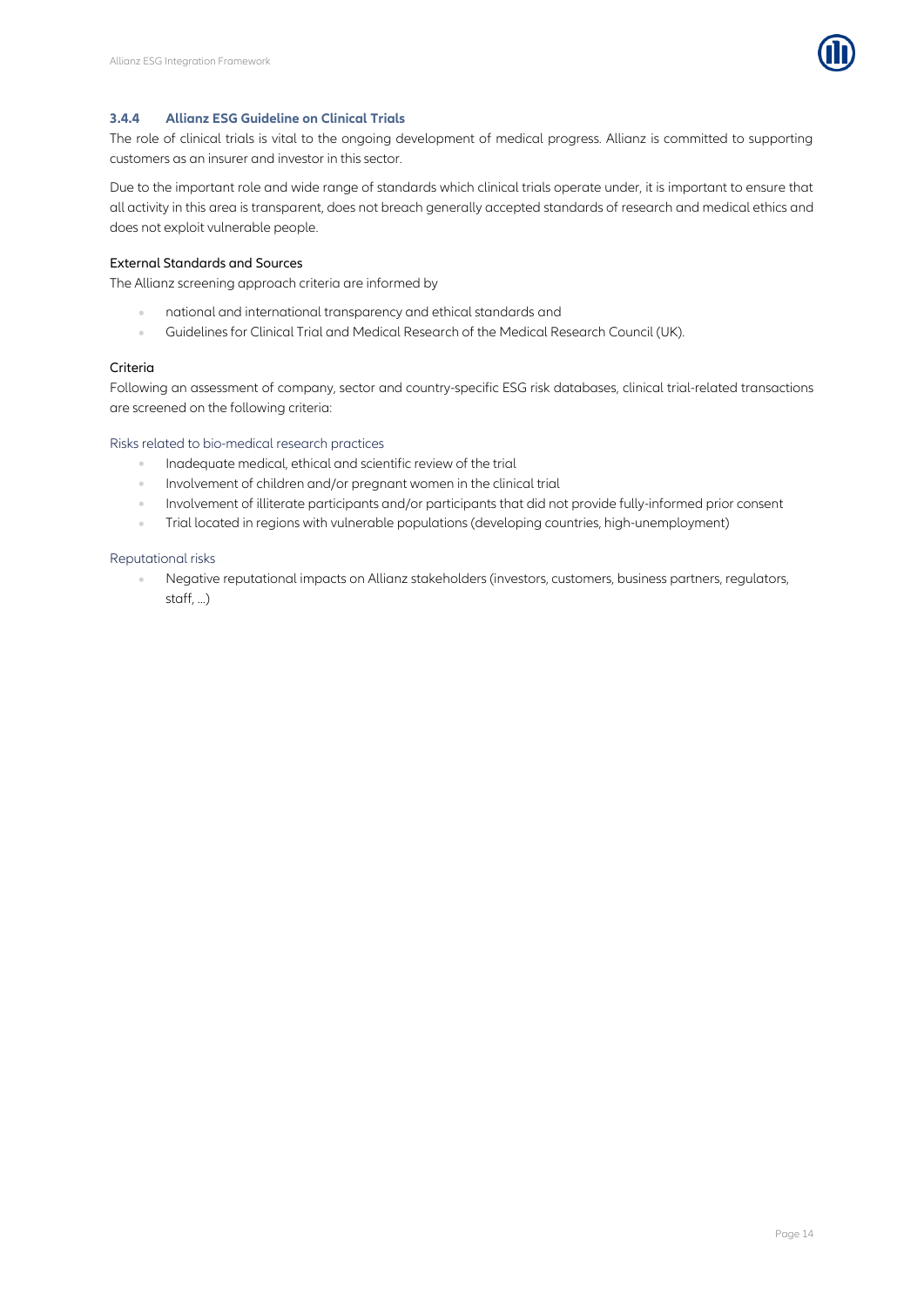

#### <span id="page-17-0"></span>**3.4.5 Allianz ESG Guideline on Animal Testing**

Allianz appreciates the sensitivity around the debate on animal testing. There is a lack of internationally available standards in relation to animal testing. Where testing involving animals occurs, the following principles should be considered: scientific method applied, up-to-date procedures and protocols used, best practice utilized, reduction of pain, suffering, distress, lasting harm avoided, use of alternatives before animal testing sought, continuous improvement of care and housing standards for test subjects.

#### External Standards and Sources

The Allianz screening approach criteria are informed by

- the Guiding Principles of Replacement, Reduction and Refinement outlined by the European Commission Directorate-General for Environment and
- the EU Directive on the protection of animals used for scientific purposes.  $\alpha$

#### Criteria

Following an assessment of company, sector and country-specific ESG risk databases, animal testing-related transactions are screened on the following criteria:

#### Risks related to bio-medical research practices

- $\sim$ Animal living conditions below sector average
- Inadequate medical, ethical and scientific review of the trial  $\Delta$
- Non-adherence to best practice standards or codes
- Performance of invasive procedures without anesthetic  $\alpha$
- Use of Great Apes (e.g. chimpanzees, bonobos, orangutans, etc.)
- Use of subjects caught in the wild

#### Reputational risks

Negative reputational impacts on Allianz stakeholders (investors, customers, business partners, regulators,  $\alpha$  . staff, ...)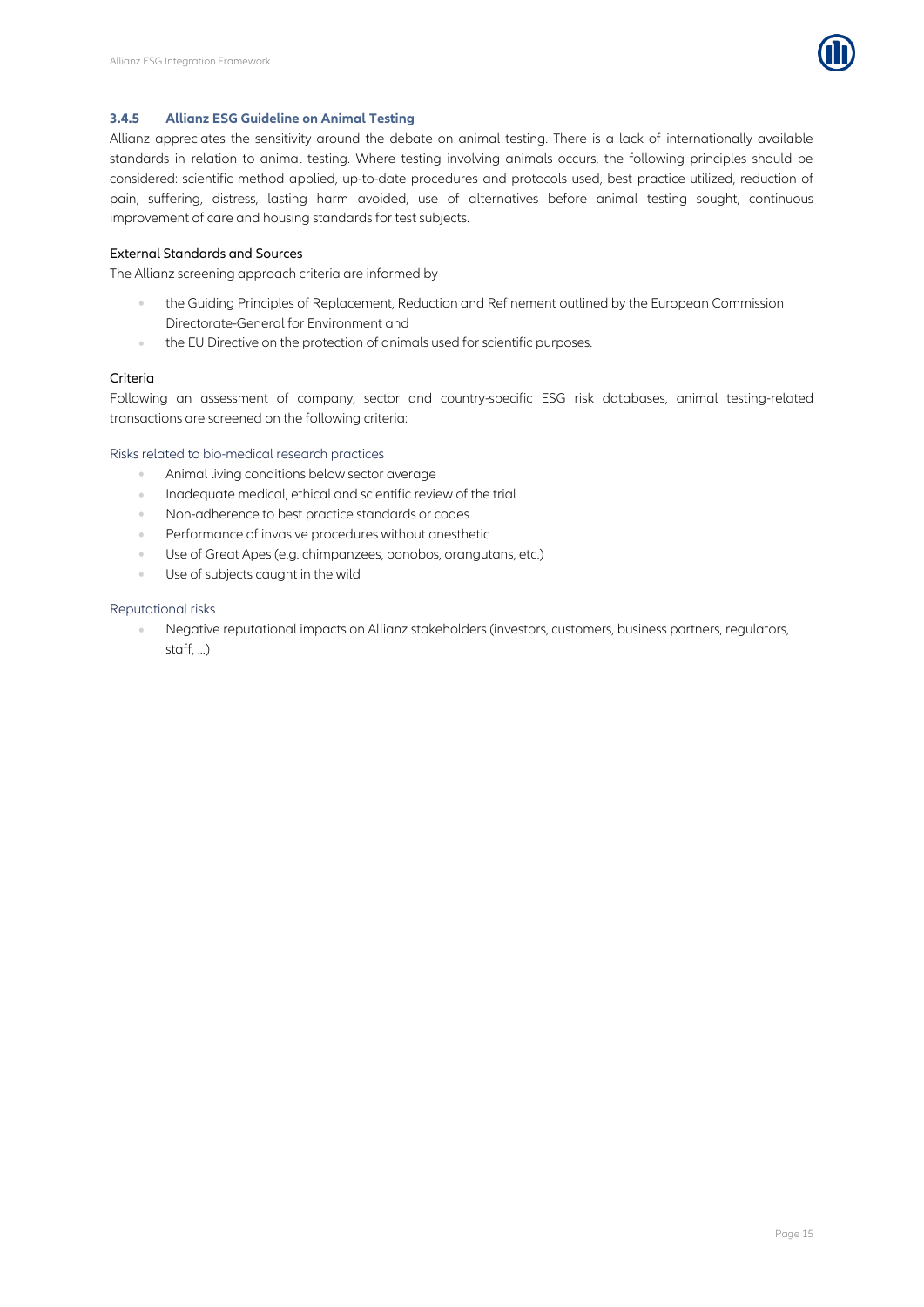

#### <span id="page-18-0"></span>**3.4.6 Allianz ESG Guideline on Defense**

The defense sector plays a critical role in providing the means for national and regional security policies. Allianz recognizes the right of sovereign states to arm themselves, but applies certain restrictions to business related to the defense sector.

Allianz excludes investments in and does not provide insurance for organizations<sup>15</sup> involved in the development, production, maintenance and trading of controversial weapons. For details, please also see sectio[n 3.9.1.](#page-35-1)

Banned or controversial weapons are those that fall under the scope of the following international conventions:

**Anti-personnel landmines**

as defined in Article 2 of the Convention on the Prohibition of the Use, Stockpiling, Production and Transfer of Anti-Personnel Mines and on their Destruction (Ottawa Treaty)

**Cluster munitions**

as defined in Article 2 of the Convention on Cluster Munitions

**Biological and toxin weapons**

as defined in Article I of the Convention on the Prohibition of the Development, Production and Stockpiling of Bacteriological (Biological) and Toxin Weapons and on their Destruction (Biological Weapons Convention)

**Chemical weapons**

as defined in Article II of the Convention on the Prohibition of the Development, Production, Stockpiling and Use of Chemical Weapons and on their Destruction (Chemical Weapons Convention)

In insurance, all business related to the development, production, maintenance and trading of controversial weapons must be referred for an ESG assessment. Based on the outcome of this assessment, Allianz restricts business with companies with confirmed involvement in controversial weapons.

Likewise, any insurance business related to the transport of conventional and controversial weapons to

- countries with severe human rights abuses such as those listed on the Sensitive Country List (see sectio[n 3.5\)](#page-29-0), and/or
- zones of conflict, civil war or war

must also be referred.

1

<sup>&</sup>lt;sup>15</sup> This also includes certain investors of organizations involved in controversial weapons.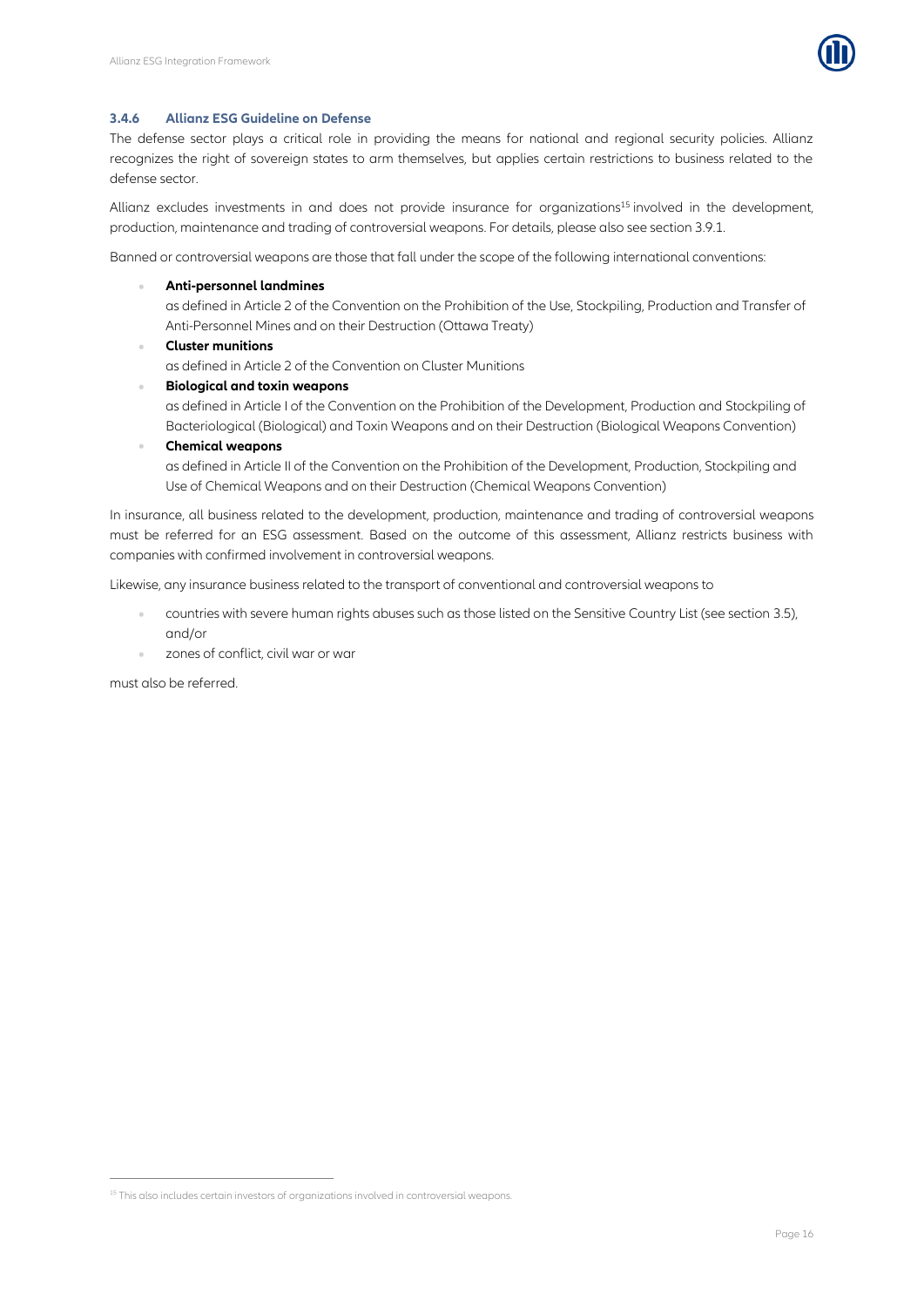

#### <span id="page-19-0"></span>**3.4.7 Allianz ESG Guideline on Human Rights**

Allianz is a signatory to the United Nations Global Compact which supports key principles in upholding human rights. Allianz endeavors to ensure its operations and interactions with business partners do not conflict with those commitments. Any apparent breach should be addressed with partners whilst respecting local laws and customs.

#### External Standards and Sources

The Allianz screening approach criteria are informed by the

- UN Declaration of Human Rights,  $\alpha$
- International Labor Organization Standards,
- UN Global Compact, and
- $\alpha$ Guiding Principles for Business and Human Rights.

#### Criteria

Following an assessment of company, sector and country-specific ESG risk databases, human rights-sensitive transactions are screened on the following criteria:

#### Governance risks

Absence of anti-bribery and anti-corruption plans/systems/procedures  $\alpha$ 

#### Risks to local communities

- Absence of a benefit sharing agreement or compensation
- Free, prior and informed consent (FPIC) of impacted parties not obtained
- Incidents of harm to local populations and/or the environment from pollution related to the project  $\alpha$

#### Reputational risks

Negative reputational impacts on Allianz stakeholders (investors, customers, business partners, regulators, staff, ...)

#### Resettlement risks

- Incidents of physical harm in relation to resettlement
- Relocation of people and land/water/property rights (incl. native peoples)
- Resettled persons not duly consulted  $\sim$

#### Workforce risks

- Disregard for labor rights including collective bargaining and unionization rights
- Employee rights not taken into consideration (for any outsourcing/restructuring program)
- Incidents of physical harm or inappropriate conduct of security personnel
- Involvement in child labor
- Sub-standard working conditions (e.g. health and safety standards, wages, etc.)  $\alpha$
- Sub-standard working conditions of (sub-)contractors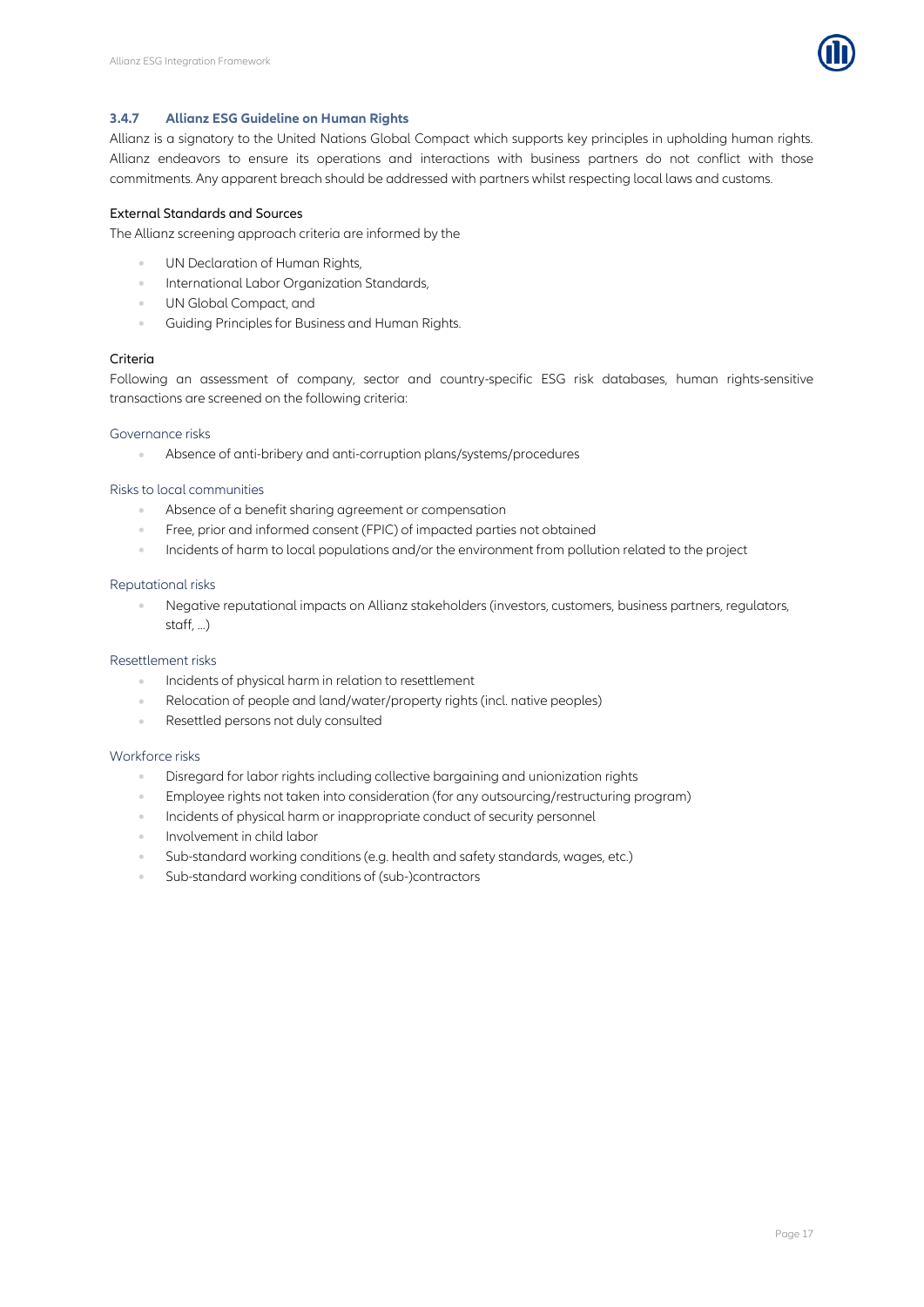

#### <span id="page-20-0"></span>**3.4.8 Allianz ESG Guideline on Hydro-Electric Power (HEP)**

Allianz is a supporter of sustainable methods of energy generation. Every HEP installation is different and with the right planning, many of the social and environmental risks can be mitigated. As an insurer Allianz is committed to working with clients to reduce risk in all aspects of their project.

#### External Standards and Sources

The Allianz screening approach criteria are informed by

- the World Commission on Dams report,
- the International Hydropower Association Sustainability Protocol and
- international human rights standards (for additional details see the ESG guidelines on human rights).

#### Criteria

Following an assessment of company, sector and country-specific ESG risk databases, hydropower-related transactions are screened on the following criteria:

#### Biodiversity risks

- Absence of mitigation measures to reduce impacts on endangered species
- Impact on endangered species listed in the IUCN Red List

#### Environmental risks

- Absence of plans for decommissioning / end-of-life
- Environmental and regulatory licensing and permitting processes not started or incomplete
- Environmental impact assessment not conducted or not conducted in line with national or international  $\alpha$ standards and the necessary public consultation (including all supporting infrastructure, i.e. power lines, access roads)
- Upstream/downstream impacts (incl. fisheries, pollution, flood risk changes, socio-economic impacts)

#### Governance risks

Absence of anti-bribery and anti-corruption plans/systems/procedures

#### Risks to local communities

- Absence of a benefit sharing agreement or compensation
- Free, prior and informed consent (FPIC) of impacted parties not obtained
- Health impacts have not been assessed and/or taken into consideration

#### Risks to protected areas

Project located 30km or less from a site of environmental, social and/or cultural significance (UNESCO World Heritage Sites, RAMSAR sites, IUCN Category I-VI Protected Areas, Natura 2000, Key Biodiversity Areas)

#### Reputational risks

Negative reputational impacts on Allianz stakeholders (investors, customers, business partners, regulators, staff<sup>)</sup>

#### Resettlement risks

- Incidents of physical harm in relation to resettlement
- Relocation of people and land/water/property rights (incl. native peoples)
- Resettled persons not duly consulted

#### Workforce risks

- Disregard for labor rights including collective bargaining and unionization rights
- Involvement in child labor
- Involvement in forced labor or human trafficking
- Sub-standard working conditions (e.g. health and safety standards, wages, etc.)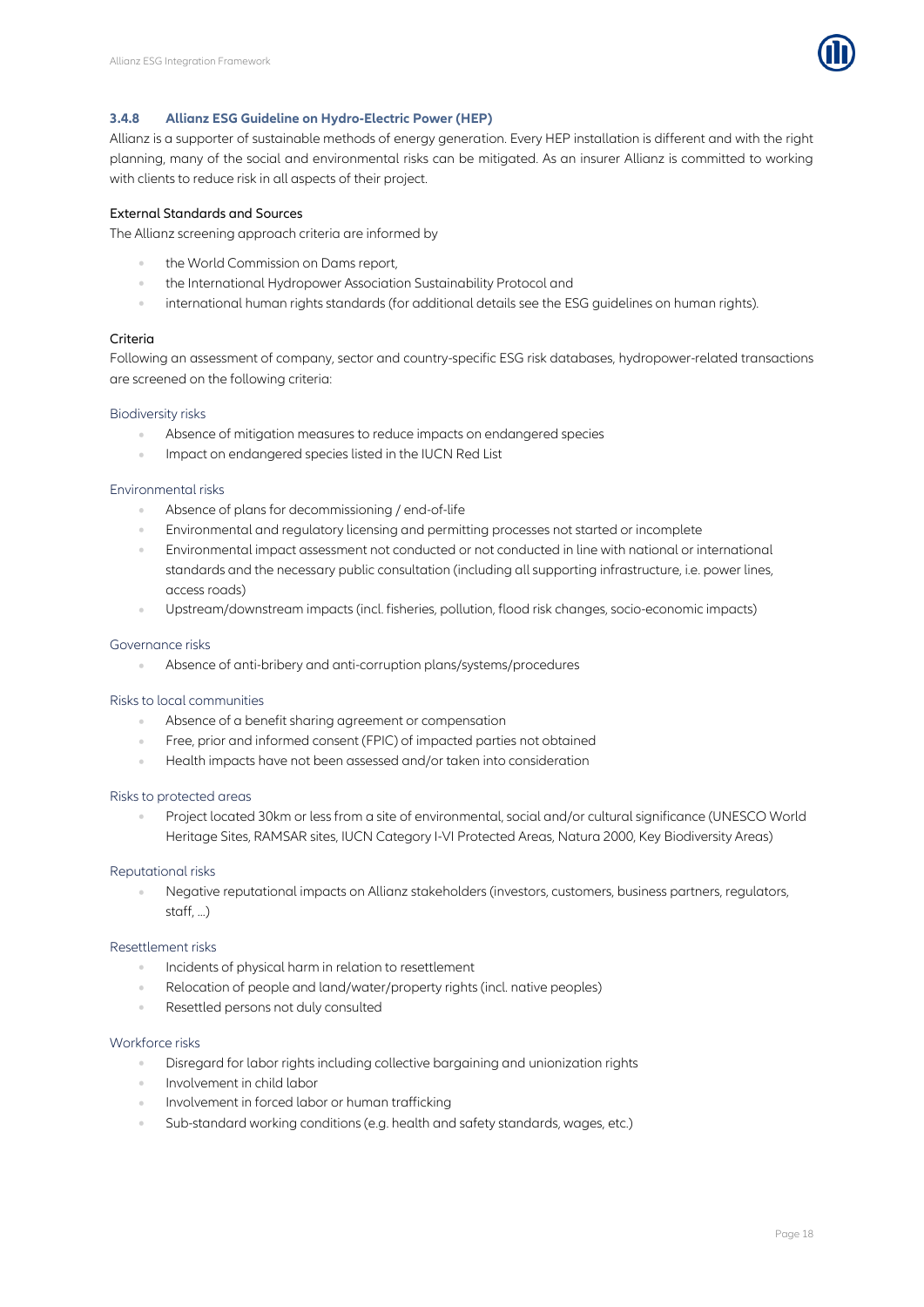

#### <span id="page-21-0"></span>**3.4.9 Allianz ESG Guideline on Infrastructure**

Infrastructure encompasses a wide range of areas, such as:

- transport infrastructure (roads, bridges, rail, airports),
- commercial buildings (shopping centers, office towers, sports stadiums),
- energy (power plants<sup>16</sup>, transmission lines),
- social services (schools, hospitals),
- environmental services (waste facilities, water treatment) and
- telecommunications.

Allianz is a major investor in and insurer of infrastructure applying risk management expertise for clients. Due to the size of some infrastructure programs the environmental or social risk can be significant, but also feasible to be mitigated through best practice management of the issues.

#### External Standards and Sources

The Allianz screening approach criteria are informed by

- IFC E&S Performance Standards,
- GRI Sector Guidance on Construction and Real Estate,
- international human rights standards (see also human rights guideline, section [3.4.7\)](#page-19-0), and
- coal-specific information sources, including the International Energy Agency (IEA) and NGOs.

#### Criteria

Following an assessment of company, sector and country-specific ESG risk databases, infrastructure-related transactions are screened on the following criteria<sup>17</sup>:

#### Biodiversity risks

- Absence of mitigation measures to reduce impacts on endangered species
- Impact on endangered species listed in the IUCN Red List

#### Environmental risks

- Absence of plans for decommissioning / end-of-life
- Environmental impact assessment not conducted or not conducted in line with national or international standards and the necessary public consultation (including all supporting infrastructure, i.e. power lines, access roads)
- Upstream/downstream impacts (incl. fisheries, pollution, flood risk changes, socio-economic impacts)
- Use of lignite/coal in power plant

#### Governance risks

Absence of anti-bribery and anti-corruption plans/systems/procedures  $\alpha$ 

#### Risks to local communities

- Absence of a benefit sharing agreement or compensation
- Free, prior and informed consent (FPIC) of impacted parties not obtained
- Incidents of harm to local populations and/or the environment from pollution related to the project

#### Risks to protected areas

Project located 30km or less from a site of environmental, social and/or cultural significance (UNESCO World Heritage Sites, RAMSAR sites, IUCN Category I-VI Protected Areas, Natura 2000, Key Biodiversity Areas)

#### Reputational risks

Negative reputational impacts on Allianz stakeholders (investors, customers, business partners, regulators, staff, ...)

#### Resettlement risks

 $\overline{a}$ 

Incidents of physical harm in relation to resettlement

<sup>&</sup>lt;sup>16</sup> Excluding hydro-power (se[e 3.4.8\)](#page-20-0) and nuclear (se[e 3.4.11\)](#page-25-0), as covered by separate quidelines

<sup>&</sup>lt;sup>17</sup> Certain criteria may not be applicable to all types of infrastructure projects.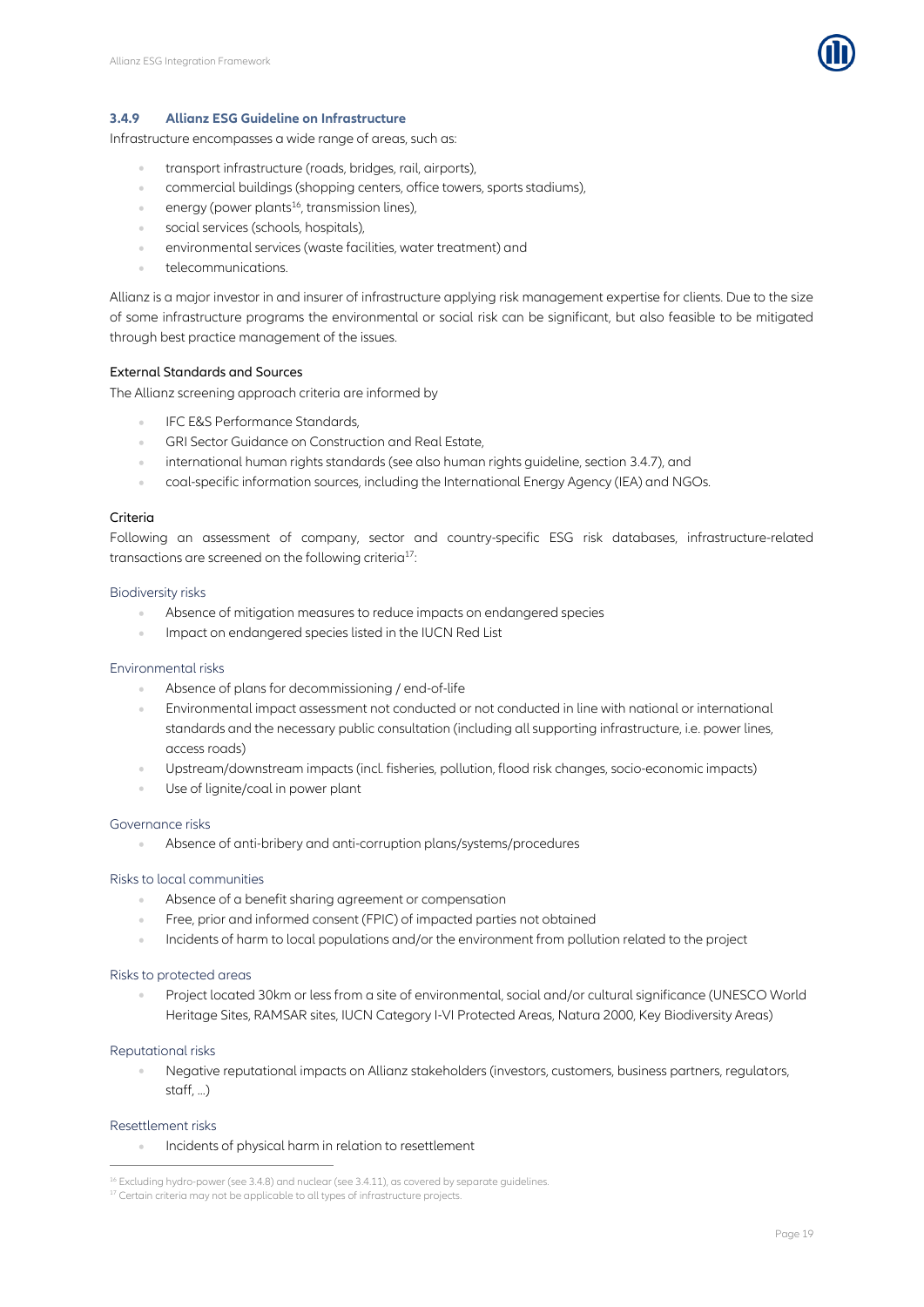

- Relocation of people and land/water/property rights (incl. native peoples)  $\bar{\phantom{a}}$
- Resettled persons not duly consulted

#### Workforce risks

- Disregard for labor rights including collective bargaining and unionization rights  $\alpha$
- $\ddot{\phantom{a}}$ Incidents of physical harm or inappropriate conduct of security personnel
- Involvement in child labor  $\alpha$
- Involvement in forced labor or human trafficking  $\alpha$
- Sub-standard working conditions (e.g. health and safety standards, wages, etc.)  $\hat{\mathbf{0}}$
- $\bar{\alpha}$ Sub-standard working conditions of (sub-)contractors

#### 3.4.9.1 Exclusions regarding investments in and insurance of coal-related infrastructure

In May and September 2018, Allianz announced that it would expand its exclusion approach regarding coal-related infrastructure. For details about Allianz's restrictions on investment in and insurance of coal-based business models see sectio[n 3.9.2.](#page-35-2)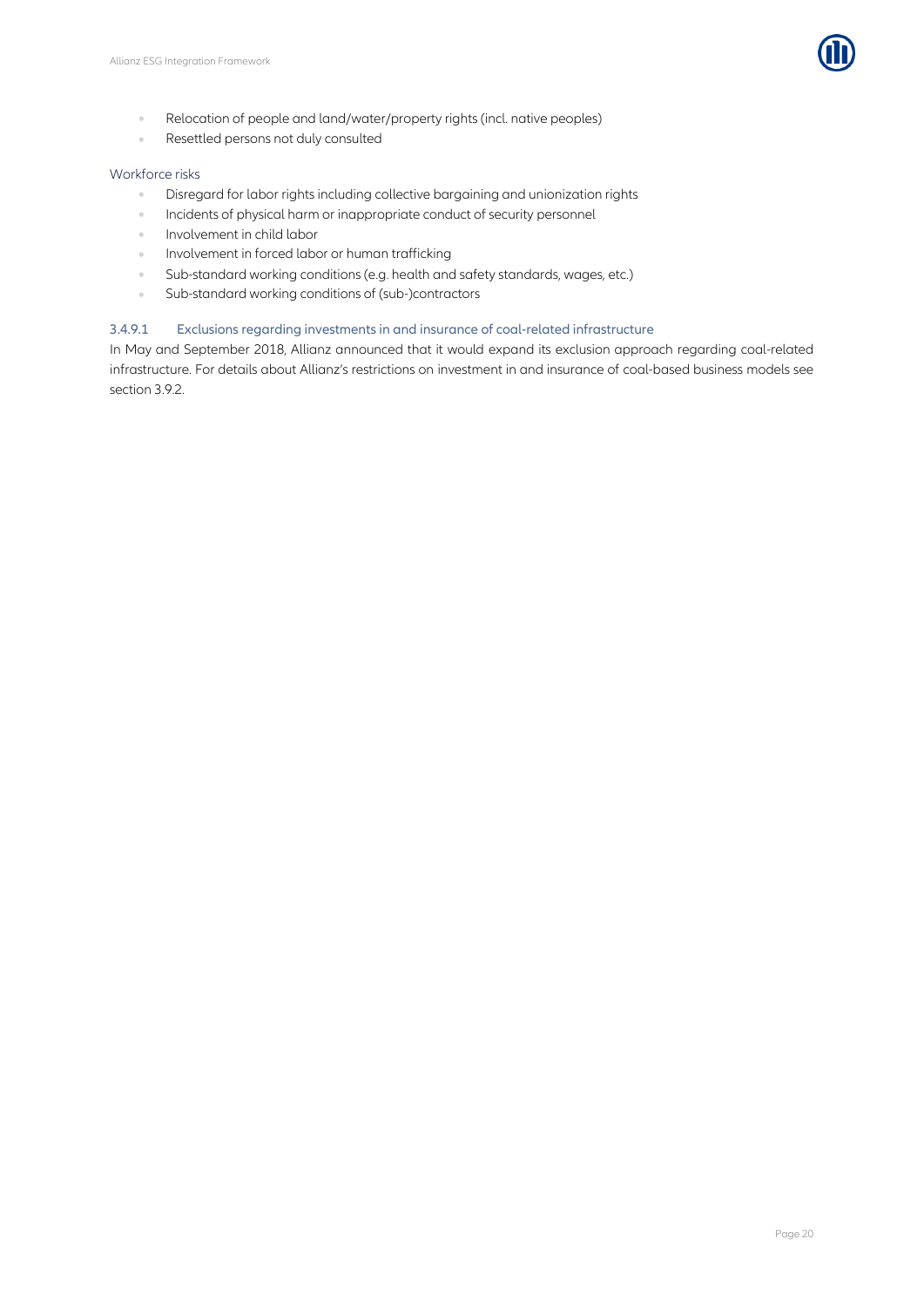

#### <span id="page-23-0"></span>**3.4.10 Allianz ESG Guideline on Mining**

The mining sector is a major part of the global economy. Allianz aims to support the sector as an insurer and investor. Allianz is supportive of measures taken to mitigate or avoid environmental and social risks.

#### External Standards and Sources

The Allianz screening approach criteria are informed by

- the IFC Environmental and Social Performance Standards and Guidance Notes,
- the GRI Mining Sector Guidelines,
- the Extractive Industry Transparency Initiative,
- the International Council on Mining and Metals,
- the International Cyanide Management Code and
- international human rights standards (see also human rights sensitive business area).

Furthermore, particular attention is paid to operations in countries listed in the United States Department of Labor (US DoL) List of Goods Produced by Child Labor or Forced Labor.

#### **Criteria**

Following an assessment of company, sector and country-specific ESG risk databases, mining-related transactions are screened on the following criteria:

#### Biodiversity risks

- Absence of mitigation measures to reduce impacts on endangered species
- Impact on endangered species listed in the IUCN Red List

#### Environmental risks

- Absence of plans for decommissioning / end-of-life
- Environmental impact assessment not conducted or not conducted in line with national or international standards and the necessary public consultation (including all supporting infrastructure, i.e. power lines, access roads)
- Improper storage and disposal of mine tailings
- Use of cyanide or cyanide-related processes
- Use of mountain and/or hill-top removal mining methods

#### Governance risks

Absence of anti-bribery and anti-corruption plans/systems/procedures  $\alpha$ 

#### Risks to local communities

- Absence of a benefit sharing agreement or compensation
- Free, prior and informed consent (FPIC) of impacted parties not obtained
- Health impacts have not been assessed and/or taken into consideration

#### Risks to protected areas

Project located 30km or less from a site of environmental, social and/or cultural significance (UNESCO World Heritage Sites, RAMSAR sites, IUCN Category I-VI Protected Areas, Natura 2000, Key Biodiversity Areas)

#### Reputational risks

Negative reputational impacts on Allianz stakeholders (investors, customers, business partners, regulators, staff, ...)

#### Resettlement risks

- Incidents of physical harm in relation to resettlement
- Relocation of people and land/water/property rights (incl. native peoples)
- Resettled persons not duly consulted

#### Workforce risks

- Disregard for labor rights including collective bargaining and unionization rights
- Incidents of physical harm or inappropriate conduct of security personnel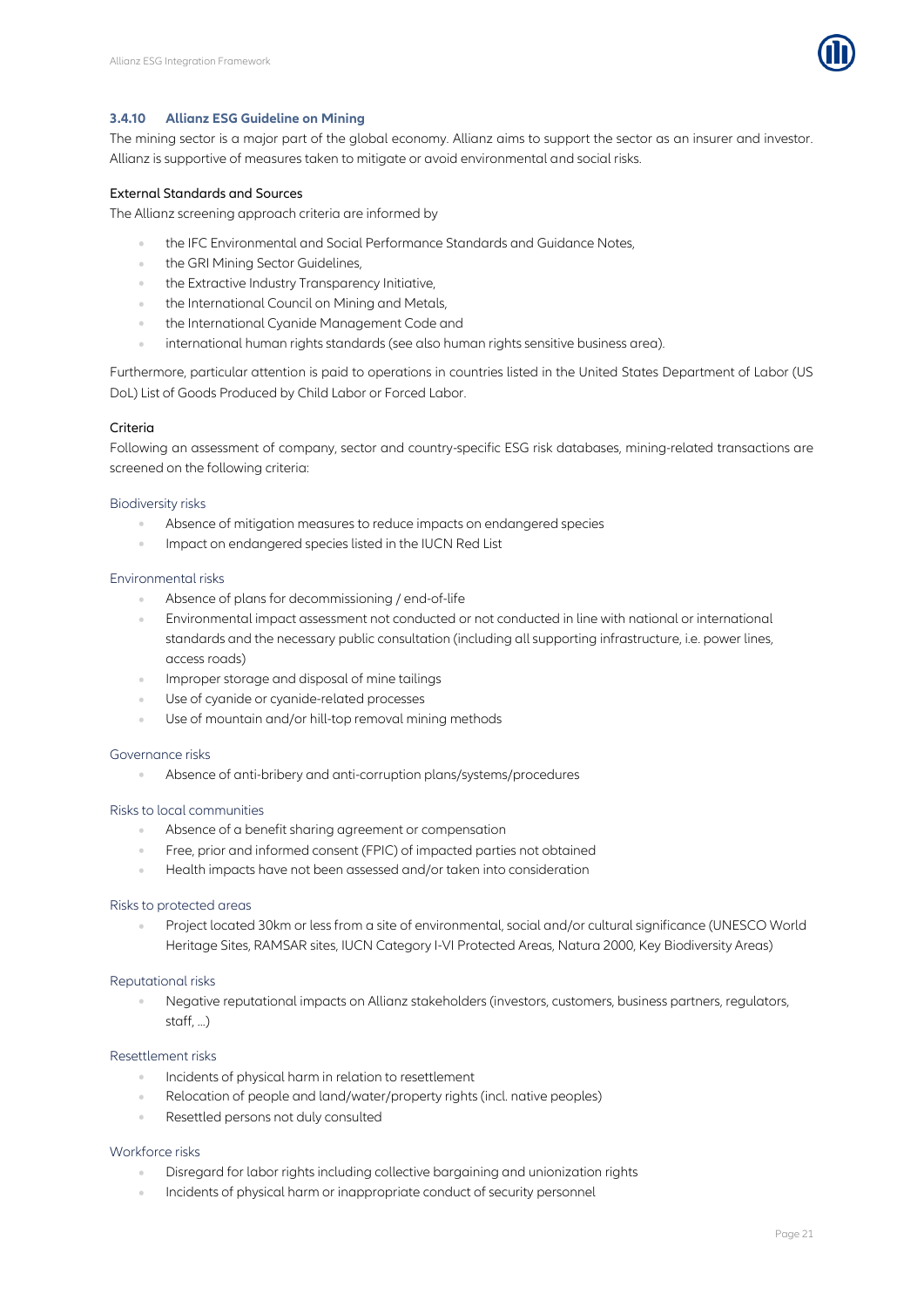

- Involvement in child labor  $\hat{\mathbf{r}}$
- Involvement in forced labor or human trafficking  $\alpha$
- $\alpha$ Sub-standard working conditions (e.g. health and safety standards, wages, etc.)

#### 3.4.10.1 Exclusions regarding investments in and insurance of coal-related mining activities

In May and September 2018, Allianz announced that it would expand its exclusion approach regarding coal-related mining activities. For details about Allianz's restrictions on coal investment and insurance see section [3.9.2.](#page-35-2)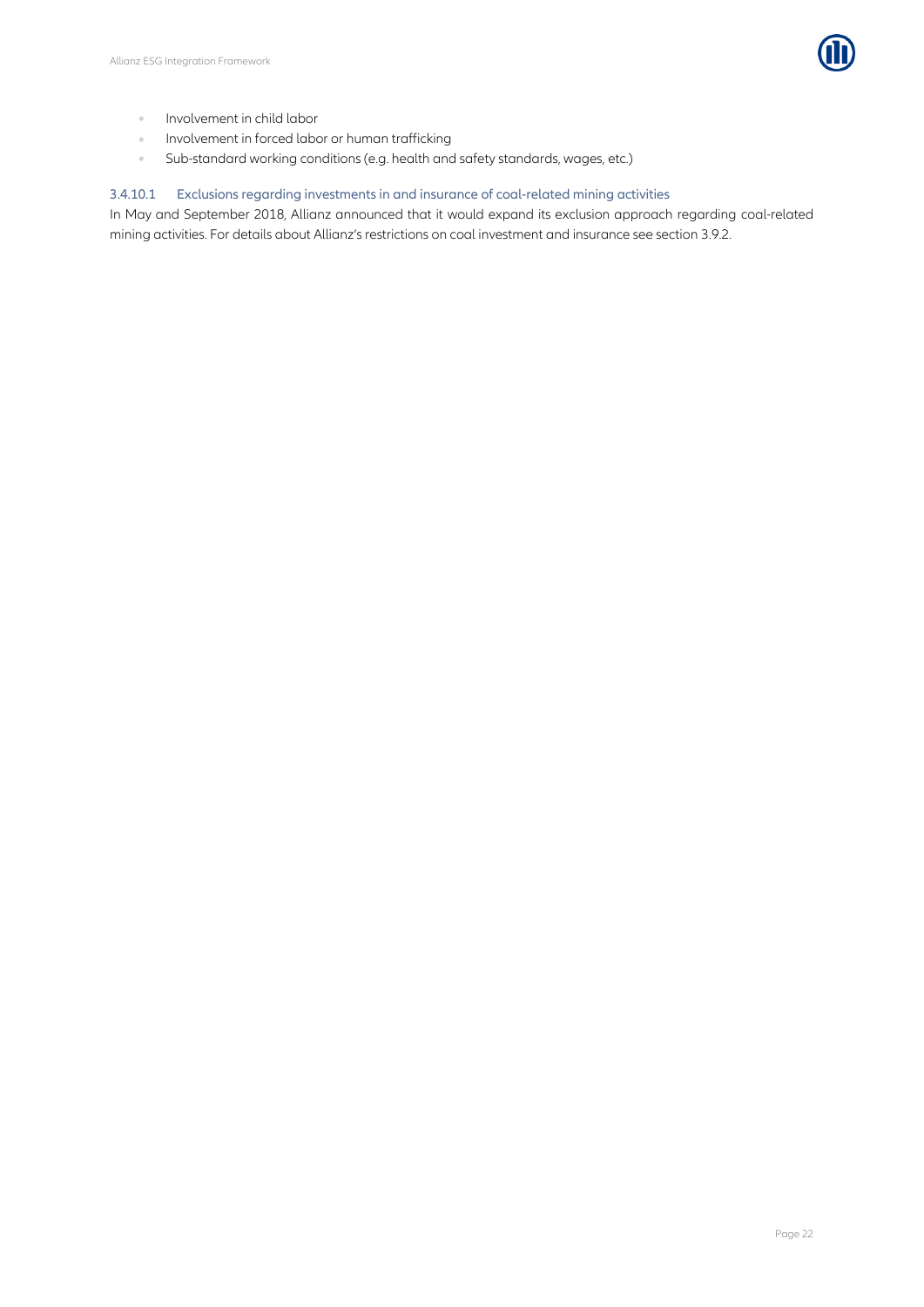

#### <span id="page-25-0"></span>**3.4.11 Allianz ESG Guideline on Nuclear Energy**

Allianz respects the decisions of national governments on the production and use of nuclear energy, as well the operation of research reactors or facilities used for the production of radioisotopes for medical or other purposes.

#### External Standards and Sources

The Allianz screening approach criteria are informed by documentation, best-practice and guidance from

- the International Atomic Energy Agency,
- 2 the European Bank for Reconstruction & Development and
- 3 international human rights standards (see also human rights sensitive business area).

#### Criteria

Following an assessment of company, sector and country-specific ESG risk databases, nuclear energy-related transactions are screened on the following criteria:

#### Environmental risks

- Absence of plans for decommissioning / end-of-life
- Environmental impact assessment not conducted or not conducted in line with national or international standards and the necessary public consultation (including all supporting infrastructure, i.e. power lines, access roads)
- Upstream/downstream impacts (incl. fisheries, pollution, flood risk changes, socio-economic impacts)

#### Environmental risk management

 $\alpha$ Occurrence of geological and environmental events and disasters (floods, seismic activity, landslides, etc.)

#### Risks to local communities

 $\alpha$ Evacuation and crisis response plans not in-place or not in line with IAEA Fundamental Safety Principles

#### Nuclear safety risks

- Design and operating plan of facility not in line with IAEA safety standards and requirements
- Inadequate oversight by an independent national nuclear regulator  $\alpha$
- Inadequate transport and storage management plans in line with IAEA definitions
- Nuclear facility not located in a member country of the IAEA allowing access to IAEA inspectors
- Nuclear facility not located in a signatory country to the non-proliferation treaty and its amendments
- Nuclear Steam Supply Systems (NSSS) in non-compliance with relevant IAEA standards and requirements

#### Reputational risks

Negative reputational impacts on Allianz stakeholders (investors, customers, business partners, regulators, staff, ...)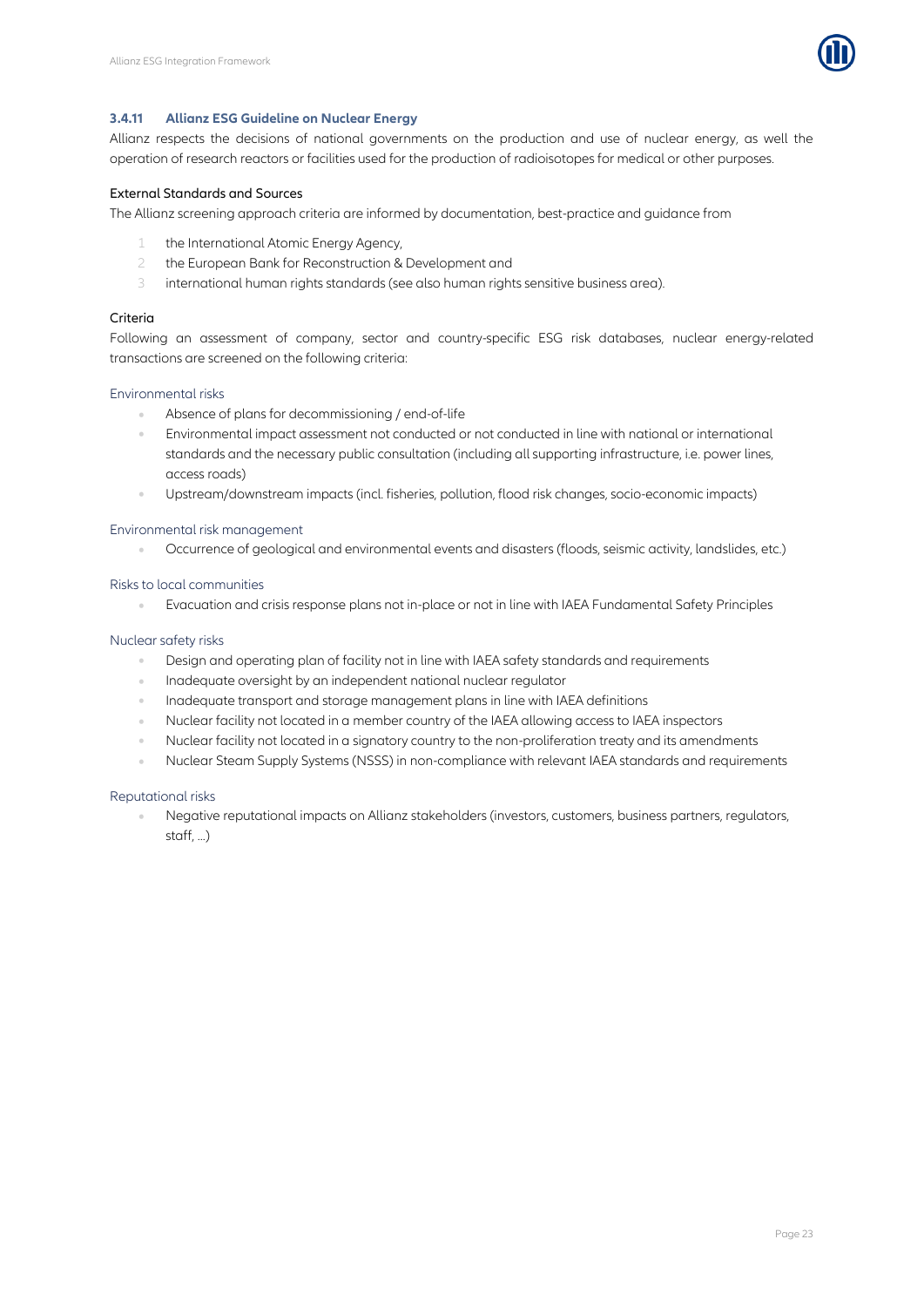

#### <span id="page-26-0"></span>**3.4.12 Allianz ESG Guideline on Oil and Gas**

The oil & gas sector continues to play the dominant role in supplying the energy needs of the global economy. Allianz aims to support the sector as an insurer and investor as long as organizations take measures to mitigate or avoid environmental and social risks. Naturally with new forms of energy production there can be increasing levels of risk which can be mitigated with the right technical expertise.

#### External Standards and Sources

The Allianz screening approach criteria are informed by

- 1 the IFC Environmental and Social Performance Standards and Guidance Notes,
- 2 the GRI Oil & Gas Guidance,
- 3 the Extractive Industries Transparency Initiative,
- 4 the IPIECA Oil and Gas Guidance and
- 5 international human rights standards (see also human rights sensitive business area).

#### Criteria

Following an assessment of company, sector and country-specific ESG risk databases, oil and gas-related transactions are screened on the following criteria:

#### Biodiversity risks

- $\alpha$ Absence of mitigation measures to reduce impacts on endangered species
- Impact on endangered species listed in the IUCN Red List

#### Environmental risks

- Absence of plans for decommissioning / end-of-life  $\sim$
- Environmental and regulatory licensing and permitting processes not started or incomplete
- Environmental impact assessment not conducted or not conducted in line with national or international standards and the necessary public consultation (including all supporting infrastructure, i.e. power lines, access roads)
- No water reclamation/reuse from oil sands tailings ponds
- Upstream/downstream impacts (incl. fisheries, pollution, flood risk changes, socio-economic impacts)  $\alpha$

#### Environmental risk management

Absence of spill management/response/remediation management plan

#### Governance risks

Absence of anti-bribery and anti-corruption plans/systems/procedures

#### Risks to local communities

- Absence of a benefit sharing agreement or compensation
- Free, prior and informed consent (FPIC) of impacted parties not obtained
- Incidents of harm to local populations and/or the environment from pollution related to the project

#### Risks to protected areas

- Project located 30km or less from a site of environmental, social and/or cultural significance (UNESCO World  $\alpha$  . Heritage Sites, RAMSAR sites, IUCN Category I-VI Protected Areas, Natura 2000, Key Biodiversity Areas)
- Project located in polar regions, where salvage and pollution remediation could be an issue

#### Reputational risks

Negative reputational impacts on Allianz stakeholders (investors, customers, business partners, regulators,  $start$ )

#### Resettlement risks

- Incidents of physical harm in relation to resettlement
- Relocation of people and land/water/property rights (incl. native peoples)
- Resettled persons not duly consulted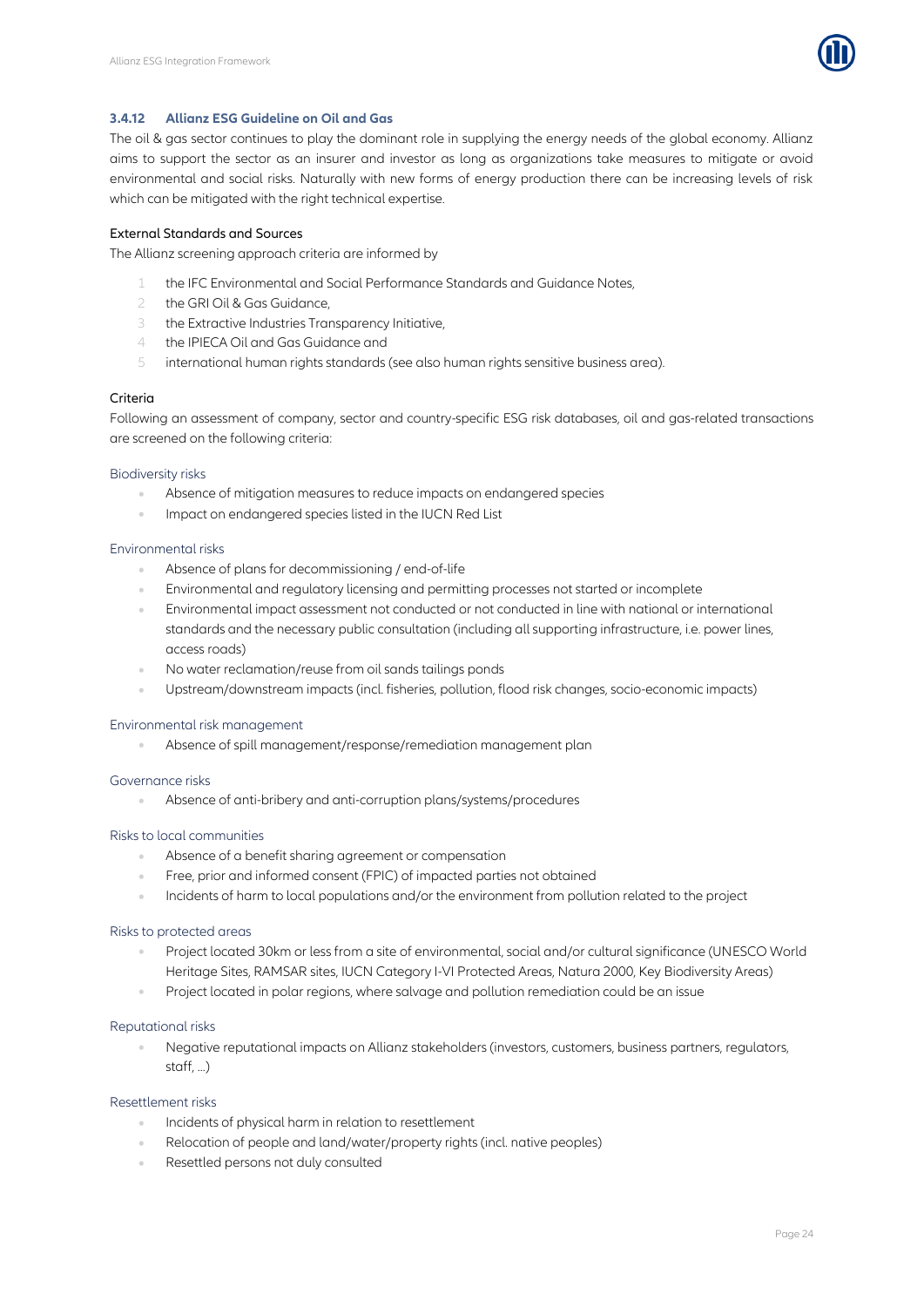

#### Workforce risks

- Disregard for labor rights including collective bargaining and unionization rights  $\alpha$
- $\hat{\mathcal{O}}$ Incidents of physical harm or inappropriate conduct of security personnel
- Involvement in child labor  $\bar{\phantom{a}}$
- Involvement in forced labor or human trafficking  $\alpha$
- Sub-standard working conditions (e.g. health and safety standards, wages, etc.) $\ddot{\phantom{a}}$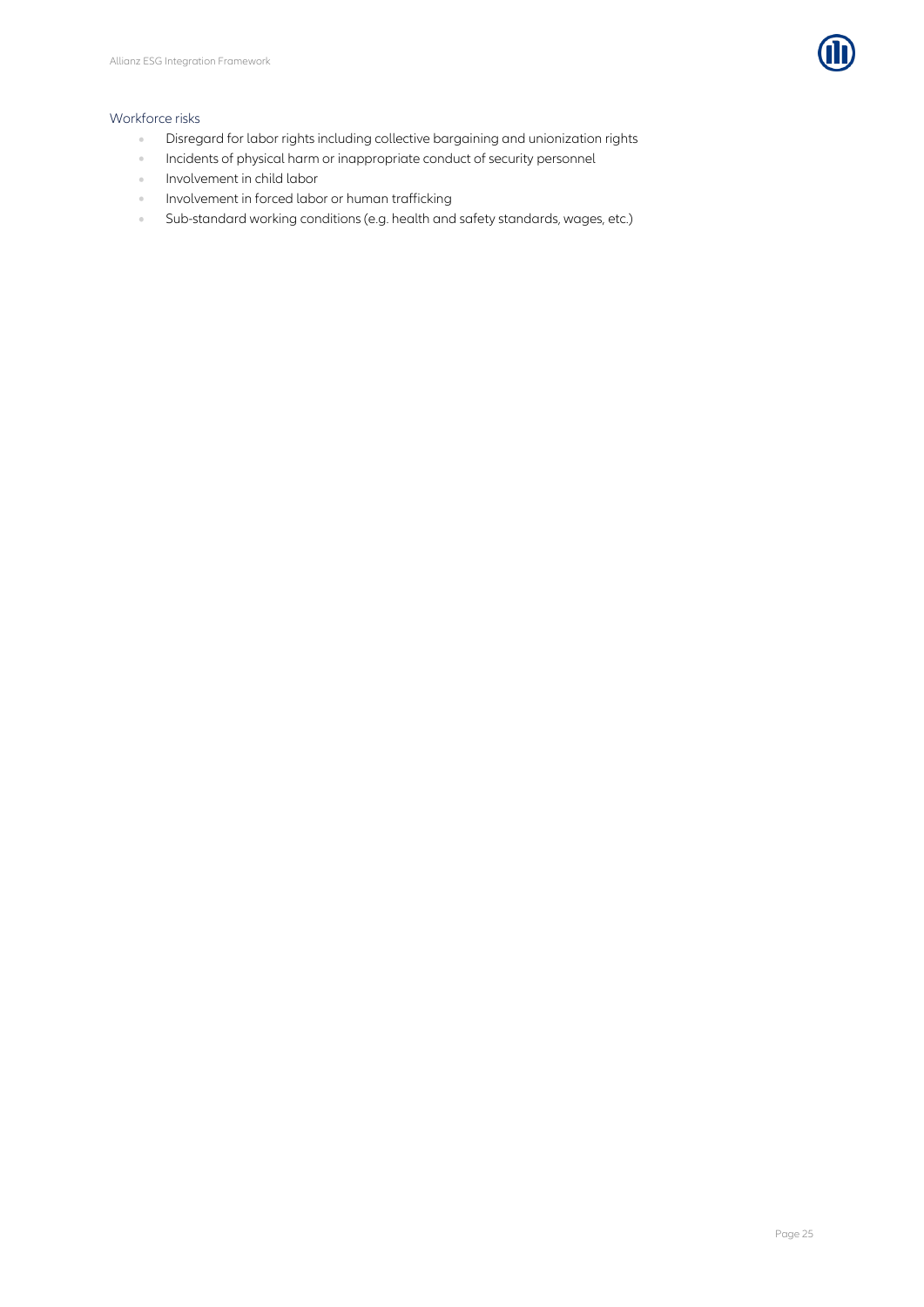

#### <span id="page-28-0"></span>**3.4.13 Allianz ESG Guideline on transactions related to the Sex Industry**

Allianz does not wish to be associated with any business where human rights are violated. Allianz requires all clients to adhere to national (and international) legislative requirements in relation to pornography, prostitution and the sex industry.

#### External Standards and Sources

The Allianz screening approach criteria are informed by

- national and international legislation and best-practice, and  $\alpha$
- $\bar{\theta}$ international human rights standards (see also human rights sensitive business area).

#### Criteria

Following an assessment of company, sector and country-specific ESG risk databases, transaction in this sector is screened on the following criteria:

#### Reputational risks

Negative reputational impacts on Allianz stakeholders (investors, customers, business partners, regulators, staff, ...)

#### Workforce risks

- Disregard for labor rights including collective bargaining and unionization rights  $\Delta$
- Involvement in child labor
- Involvement in forced labor or human trafficking
- Sub-standard working conditions (e.g. health and safety standards, wages, etc.)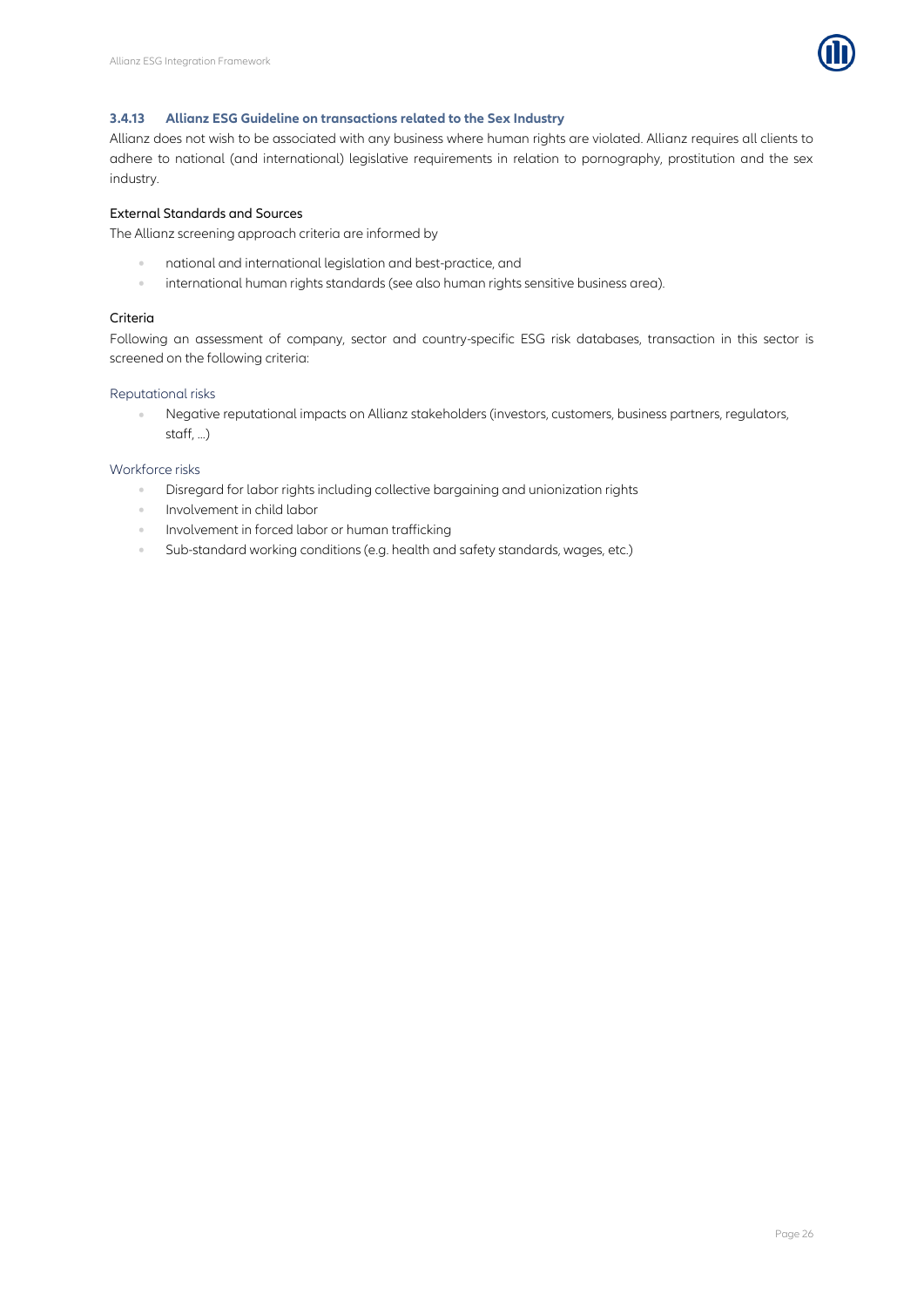

## <span id="page-29-0"></span>**3.5 SENSITIVE COUNTRIES LIST**

The AS RRIM also contains the sensitive countries list. This list was developed to identify transactions in countries where systematic human rights violations occur and refer those transactions to the referral process for human rights.

Criteria, to determine if systematic human rights violations occur in a given country, are based on a range of international human rights country-level assessments ranging from conflict zones to corruption levels:

- Heidelberg Institute for International Conflict Research (Country Indexes)  $\alpha$
- Transparency International Corruptions Perceptions Index
- UNICEF Child Labor Database  $\lambda$
- Global Slavery Index
- Pew Research Government Restrictions on Religion Index
- Minority Rights Group International Peoples Under Threat
- United Nations Development Programme Gender Inequality Index  $\alpha$
- ILGA List of Countries with State Sponsored Homophobia  $\ddot{\phantom{a}}$

The Allianz ESG Guideline on Human Rights (see section [3.4.7\)](#page-19-0) is applied to any business in those countries, unless restricted by legal and economic sanctions and restrictions that are in place, in which case such transaction are already addressed under separate processes managed by legal and compliance functions.

The Group ESG Office regularly updates the Sensitive Countries List.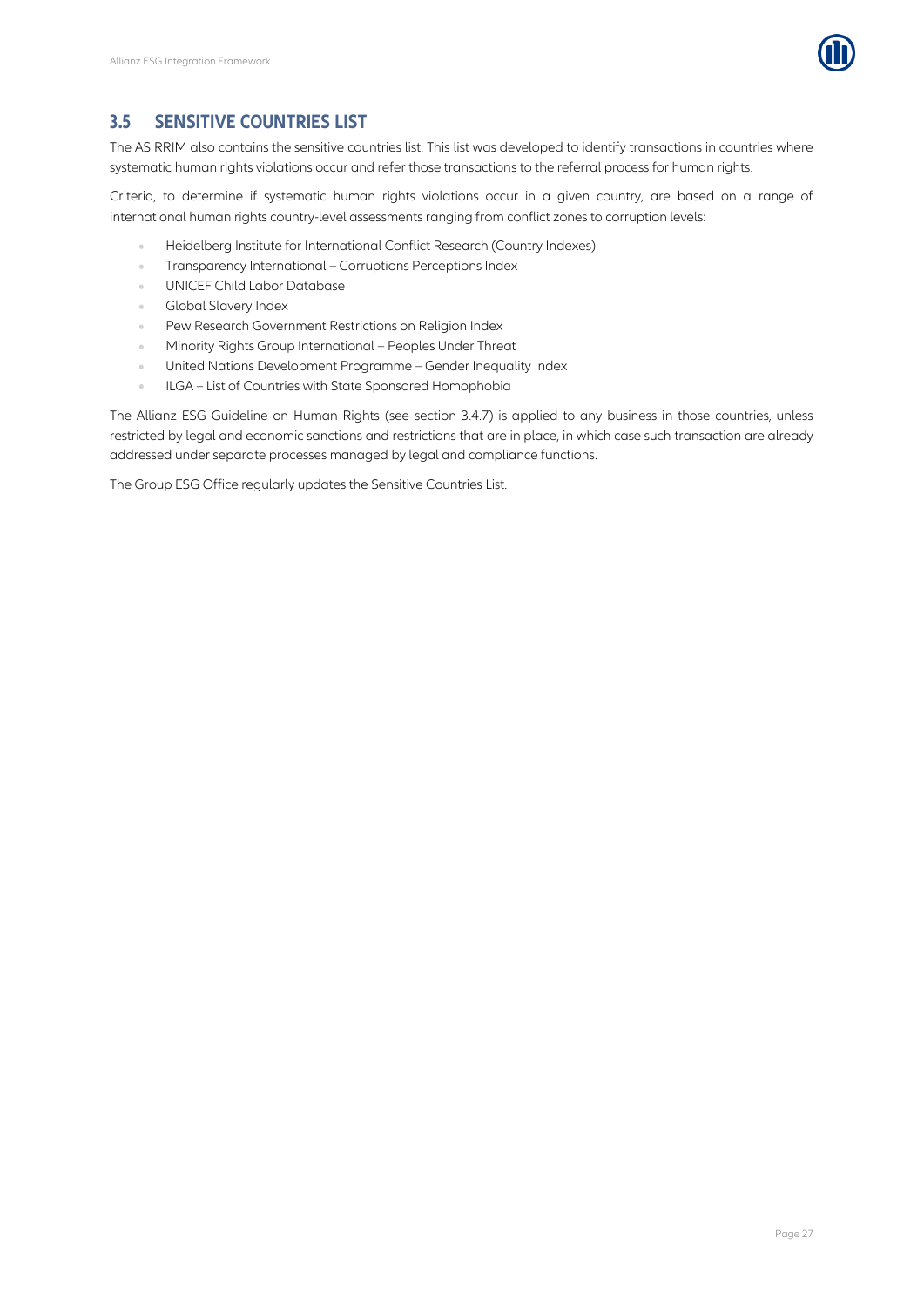

## <span id="page-30-0"></span>**3.6 ESG SCORING APPROACH**

#### <span id="page-30-1"></span>**3.6.1 Motivation and Background**

The primary objective of Allianz's investment approach (for proprietary investments such as customers' insurance premiums) is to achieve the highest and stable investment returns for customers in the long-term. In this respect, it is becoming increasingly important to take environmental, social and governance risks and opportunities into consideration early on in the investment process, as these may impact financial performance in the mid and long-term.

Through the ESG Scoring Approach, Allianz's investment professionals have access to in-depth extra-financial information on listed issuers. This allows them to systematically take ESG risks and opportunities into consideration, when making investment decisions. Ultimately, the integration of ESG-related information supports the achievement of Allianz's primary investment objective.

The approach was developed by the Group ESG Office and AIM SE in close collaboration with the asset managers AllianzGI and PIMCO. Furthermore, three NGOs (Transparency International, WWF and Germanwatch) were involved in the set-up of the ESG Scoring project and their expertise on ESG topics was an important input for shaping the overall approach.

| <b>3 Pillars</b> | <b>10 Themes</b>                   | <b>37 ESG Key Issues</b>          |                                       |
|------------------|------------------------------------|-----------------------------------|---------------------------------------|
| Environment      | Climate Change                     | <b>Carbon Emissions</b>           | Financing Environmental Impact        |
|                  |                                    | Product Carbon Footprint          | Climate Change Vulnerability          |
|                  | <b>Natural Resources</b>           | <b>Water Stress</b>               | <b>Raw Material Sourcing</b>          |
|                  |                                    | Biodiversity and Land Use         |                                       |
|                  | Pollution and Waste                | <b>Toxic Emissions and Waste</b>  | <b>Electronic Waste</b>               |
|                  |                                    | Packaging Material and Waste      |                                       |
|                  | <b>Environmental Opportunities</b> | Opportunities in Clean Tech       | Opportunities in Renewable Energy     |
|                  |                                    | Opportunities in Green Building   |                                       |
| Social           | Human Capital                      | Labor Management                  | Human Capital Development             |
|                  |                                    | Health and Safety                 | Supply Chain Labor Standards          |
|                  | Product Liability                  | Product Safety and Quality        | Privacy and Data Security             |
|                  |                                    | <b>Chemical Safety</b>            | Responsible Investment                |
|                  |                                    | <b>Financial Product Safety</b>   | Health and Demographic Risk           |
|                  | <b>Stakeholder Opposition</b>      | <b>Controversial Sourcing</b>     |                                       |
|                  | Social Opportunities               | Access to Communications          | Access to Health Care                 |
|                  |                                    | Access to Finance                 | Opportunities in Nutrition and Health |
| Governance       | Corporate Governance               | Board                             | Ownership and Control                 |
|                  |                                    | Pay                               | Accounting                            |
|                  | Corporate Behavior                 | <b>Business Ethics</b>            | Corruption and Instability            |
|                  |                                    | <b>Anti-Competitive Practices</b> | Financial System Instability          |
|                  |                                    | <b>Tax Transparency</b>           |                                       |

#### <span id="page-30-2"></span>**Table 2. Pillars, Themes and Issues of the ESG Rating by MSCI ESG Research<sup>18</sup>**

Based on ESG ratings and scoring data provided by MSCI ESG Research, Allianz has developed its approach to systematically integrate ESG risks and opportunities in its investments, assessing them along 37 key environmental, social and corporate governance issues. These issues include for example carbon emissions, product safety and quality, data protection and corruption (see [Table 2](#page-30-2) for an overview). See section [3.6.2](#page-31-0) for a detailed overview of the scoring process.

 $\overline{a}$ 

<sup>&</sup>lt;sup>18</sup> For additional details on the MSCI ESG Rating, please see the MSCI ESG Research website at www.msci.com/esq-ratings. Information in [Table 2](#page-30-2). Copyright © 2018 MSCI ESG Research. Reprinted with permission.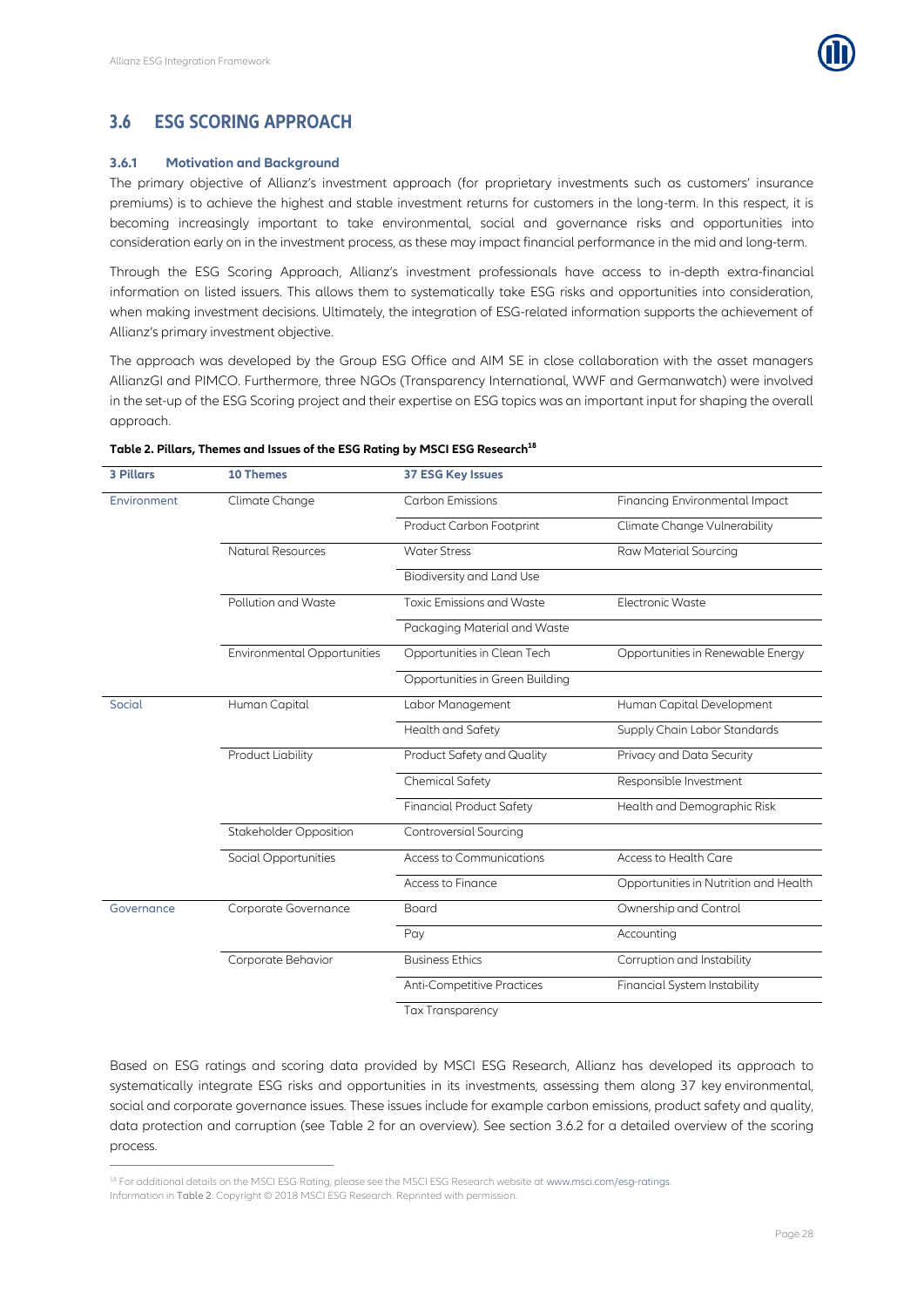

The ESG Scoring Approach is governed through the Allianz ESG Functional Rule for Investments (EFRI). The initial implementation of the Scoring Approach was piloted on the portfolios of Allianz Life Germany (Allianz Lebensversicherungs-AG) and Allianz Health Germany (Allianz Private Krankenversicherungs-AG) and by the end of 2017 the process was rolled out to all in-scope Allianz proprietary portfolios globally<sup>19</sup>. .

#### <span id="page-31-0"></span>**3.6.2 Scoring Process**

#### 3.6.2.1 ESG data integration

Quantitative ESG data from MSCI is integrated into Allianz's investment management information systems. From there, all investment management staff, as well as the respective portfolio management and analyst teams at AllianzGI and PIMCO have access to the MSCI data. Further qualitative and quantitative ESG research and data is accessible through the MSCI ESG Manager tool.

#### 3.6.2.2 Setting the ESG threshold

Companies with a low ESG performance are generally linked to high ESG and reputational risks. In order to identify companies with a low ESG performance, the scoring process uses an ESG threshold. The threshold is set in the following way:

All corporate issuers in the MSCI ESG Rating universe<sup>20</sup> are grouped by region (Europe, North America, Asia-Pacific and Emerging Markets). For sovereign issuers no regional categorization is done.

The threshold is set at the bottom 10 percent in ESG performance for each issuer group. In other words, the 10<sup>th</sup> percentile score is set as the threshold for a given issuer group. Allianz flags all issuers below the respective threshold.

The ESG threshold is reassessed based on ESG data on an annual basis. Thresholds are incorporated into the investment management information system and communicated to asset managers.

#### 3.6.2.3 Operationalizing the ESG scoring process

When analyzing current investments in a given portfolio and when selecting new investments, an asset manager must take the investment's ESG score and applicable threshold into account.

This means that investments in issuers below the threshold are to be avoided. This applies to existing investments, reinvestments and new investments. Should an asset manager hold investments below the threshold, a comply-orexplain clause becomes effective. Asset managers must justify these investments in quarterly ESG review meetings with AIM supported by the Group ESG Office.

Examples for valid justifications include regulatory requirements, market availability or proprietary research findings.

#### 3.6.2.4 Systematic engagement

Further, Allianz subjects issuers below the threshold in its portfolio to a systematic, goal-oriented and time-limited engagement process. Such engagements are conducted on a case-by-case basis either by AIM, the Group ESG Office and/or the respective asset manager. Details on the engagement approach are described in sectio[n 3.7.1.](#page-32-1)

#### 3.6.2.5 ESG-specific asset manager reviews

ESG integration (including the ESG scoring approach) is part of the regular asset manager review and ESG-specific asset manager review meetings. Implementation of the scoring requirements is a measured KPI, relevant to the financial compensation of the asset management firms (see also section [3.10.2\)](#page-38-2).

 $\overline{a}$ 

<sup>&</sup>lt;sup>19</sup> For example, assets owned by Allianz Austria are excluded from the Group ESG Scoring Approach, as this OE has developed their own ESG scoring approach.

<sup>&</sup>lt;sup>20</sup> All issuers rated by MSCI ESG Research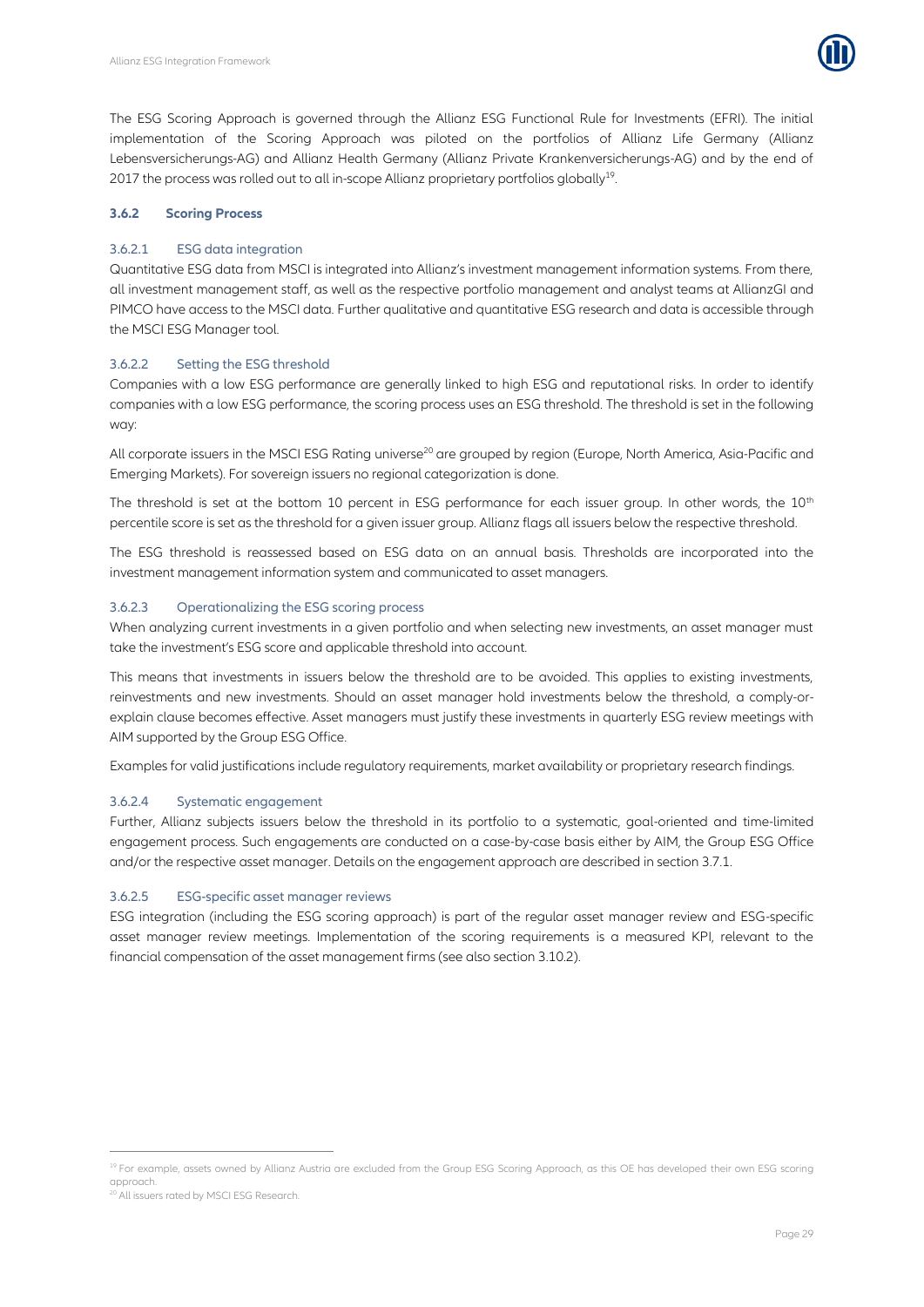

## <span id="page-32-0"></span>**3.7 ACTIVE OWNERSHIP**

#### <span id="page-32-1"></span>**3.7.1 Engagement approach**

For Allianz, active ownership is an integral part of the ESG integration approach. Through systematic engagement with its invested companies, Allianz intends to improve these companies' management of material ESG risks and issues.

The principal engagement approach is linked to the ESG scoring approach. All issuers below the applicable ESG scoring threshold (see section [3.6](#page-30-0) for details) are potential candidates for engagement.

Engagement is driven by a team of experts from AIM SE and the Group ESG Office.

#### 3.7.1.1 Objectives of the engagement approach

To address these ESG risks, clear objectives are defined at the onset of each engagement:

- Encourage stronger governance and management oversight regarding sustainability topics
- Encourage additional disclosure on e.g. ESG-related policies, processes and programs
- Encourage setting ESG-related targets and disclosing KPIs  $\bar{\theta}$
- Encourage assurance, audit, and/or verification of approach (e.g. policies, KPIs & targets)
- Call for the adoption of or adherence to international standards, best-practice, and/or frameworks
- Clarification of controversies/allegations

In certain cases, additional objectives may be adopted for a given engagement.

Through these objectives Allianz aims

- to raise awareness for ESG risks that can have material business impacts,
- to better understand companies' approaches to addressing these risks, and
- to act as a partner of its invested companies to improve their non-financial performance.

#### 3.7.1.2 Material engagement topics

Based on Allianz's ESG work over the past years, certain material engagement topics have been identified to assist prioritization of engagement activities.

The most material ESG concerns for Allianz and its stakeholders include:

- Climate Change (carbon emissions etc.)
- Natural Capital (water stress, raw material sourcing etc.)
- Pollution & Waste (lacking environmental management system, toxic emissions & waste etc.)
- Human Capital (child labor, supply chain labor standards, health & safety etc.)
- Involvement in highly controversial projects

Allianz sees potential mid-term to long-term investment and reputational risks from these ESG issues. The aforementioned topics are considered high priority engagement topics, thus Allianz generally engages all companies that have issues in these areas.

For other ESG concerns, Allianz closely monitors companies' performance and reviews annually to decide, on a case-bycase basis, if an engagement should be initiated with the respective company.

#### 3.7.1.3 Engagement selection

Based on the initial research and prioritization of companies falling under our ESG scoring threshold, Allianz prepares a short list of companies to be engaged.

To avoid duplicate engagements from Allianz Group with the engaged companies, the short list is reviewed with the engagement teams at AllianzGI and PIMCO. Any companies already being engaged by those asset managers are filtered out from the engagement list.

#### 3.7.1.4 Engagement operationalization

Following this prioritization and selection, the engagement team conducts in-depth research for each company on the list using information from MSCI ESG Research, various other ESG data and intelligence providers, and the respective corporate disclosures and publications of each company. The results of this in depth research, along with any supporting documents, are summarized and documented for future reference.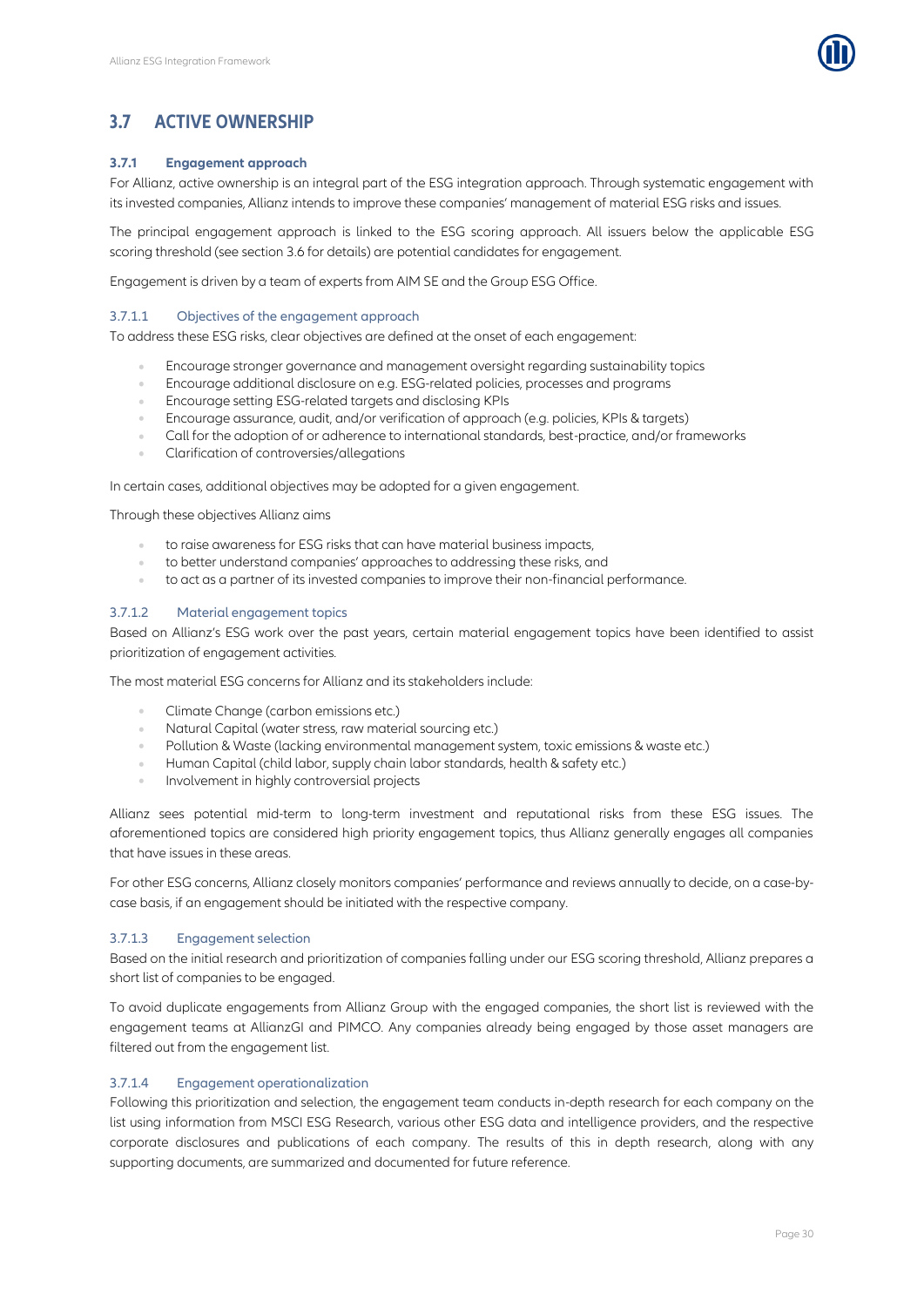

The engagement team then contacts the investor relations, sustainability, and/or other relevant corporate function by e-mail with initial questions linked to the identified ESG risks and engagement objectives for the given company. Based on the company's response to these questions, Allianz conducts additional research and continues engagement activities through conference calls and meetings as needed to clarify all open points and address any potential risks.

#### 3.7.1.5 Engagement evaluation, monitoring and exclusions

Considering the information obtained through the dialogue, the engagement team discusses potential next steps regarding the invested company.

If the company's answers have shown significant action or willingness to improving their ESG risk management and/or solving and avoiding further ESG issues and controversies in future, the company engagement will be closed. Allianz will then either

- 1 continue to monitor the company's future performance, or
- 2 remove the company from the future engagement list.

This is depending on the level of success of the engagement's outcome.

Should answers be insufficient, the company shows no willingness to improve its ESG performance, or if the company has not responded to any of Allianz's engagement communications over a given timeframe, the Chair of the ESG Board approves the restriction of that company from all proprietary portfolios based on the recommendation from AIM SE and the Group ESG Office. Exclusions of companies based on the engagement approach are also described in section [3.9.3.](#page-37-0)

These decisions are taken once per year. Companies are reviewed and reassessed annually.

#### 3.7.1.6 Engagement reporting

Allianz reports on its engagement approach, activities and outcomes in the PRI Transparency Report and in the Group Sustainability Report.

#### <span id="page-33-0"></span>**3.7.2 Other engagement activities**

In addition to the ESG Scoring Engagement, Allianz has established processes for additional engagement triggers:

- **Coal-based Exclusion Engagement**: As part of the exclusion of coal-based business models, Allianz may engage companies to clarify their coal-related strategies and to encourage these companies to climate-proof their business activities. These engagements follow a simplified engagement procedure.
- **Collaborative Engagement**: Allianz works with other asset owners, asset managers and the Principles for Responsible Investment (PRI) initiative to identify and evaluate opportunities for collaborative engagement. Participation in such engagement activities is based on a case-by-case assessment.
- **Engagement by internal asset managers**: PIMCO and AllianzGI both conduct engagements on behalf of Allianz as well as their third-party clients. The asset managers report on their engagement activities on their websites.

#### <span id="page-33-1"></span>**3.7.3 Voting**

For equity investments managed by AllianzGI on behalf of Allianz Group insurance entities, AllianzGI exercises the voting rights. AllianzGI conducts voting activities in line with their Global Corporate Governance Guidelines, which include consideration of ESG concerns. AllianzGI makes records of voting decisions available publically.

Other asset managers managing equity investments on behalf of Allianz are encouraged to exercise voting rights.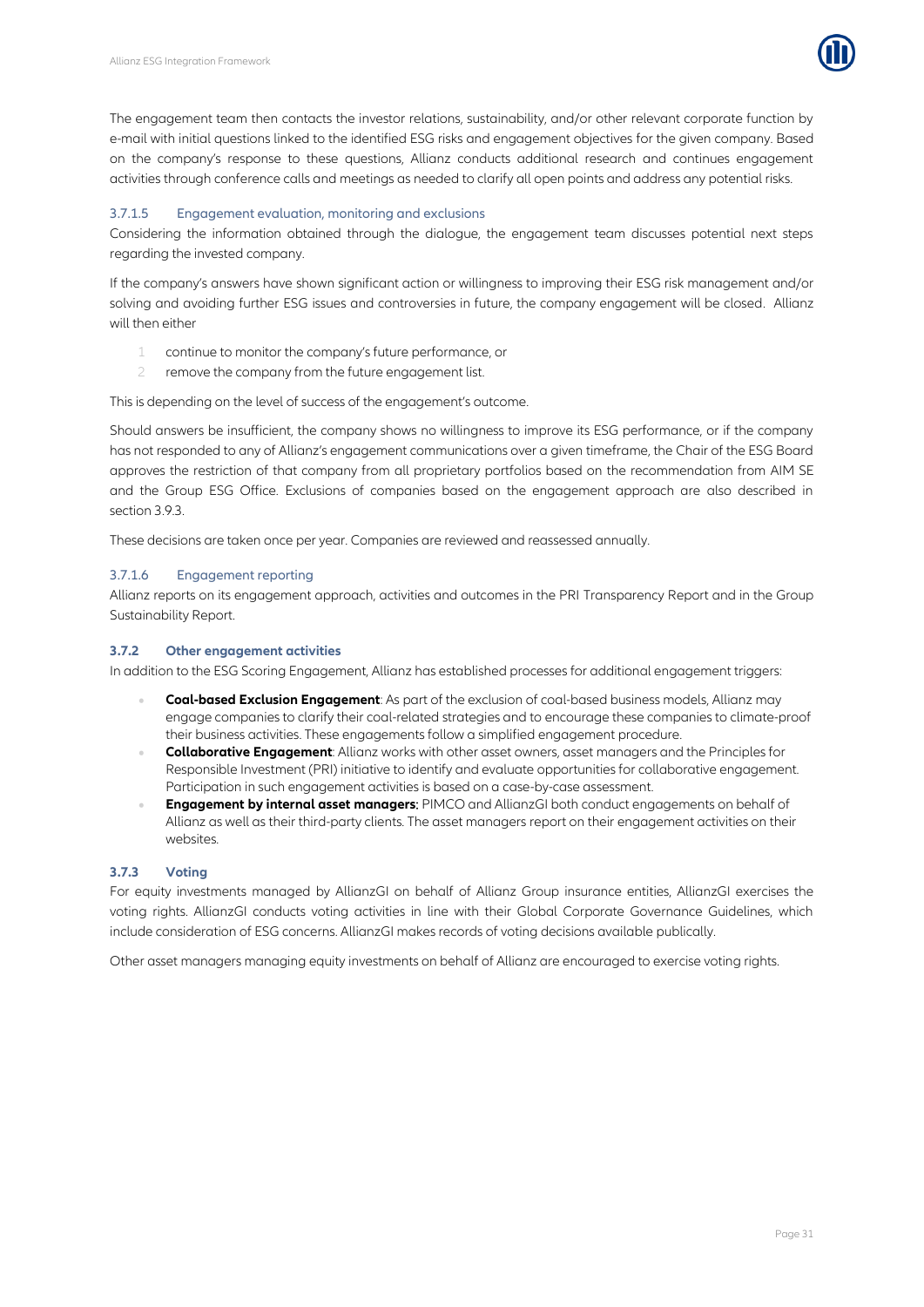

### <span id="page-34-0"></span>**3.8 RISK DIALOGUES**

Within the industrial insurance business unit, the client risk dialogue is an established approach to address specific risks and provide expertise in managing those. This approach benefits both the client and Allianz. For insurance-related ESG risks, Allianz also may engage and perform a risk dialogue with insurance clients, in case significant risks are identified. The goal of these dialogues is to address and better understand the risks identified, as well as mitigation measures in place. Since the establishment of the AGCS ESG Business Services function (see also section [4.1\)](#page-41-1) in 2014, many of these dialogues have taken place across various industries and regions.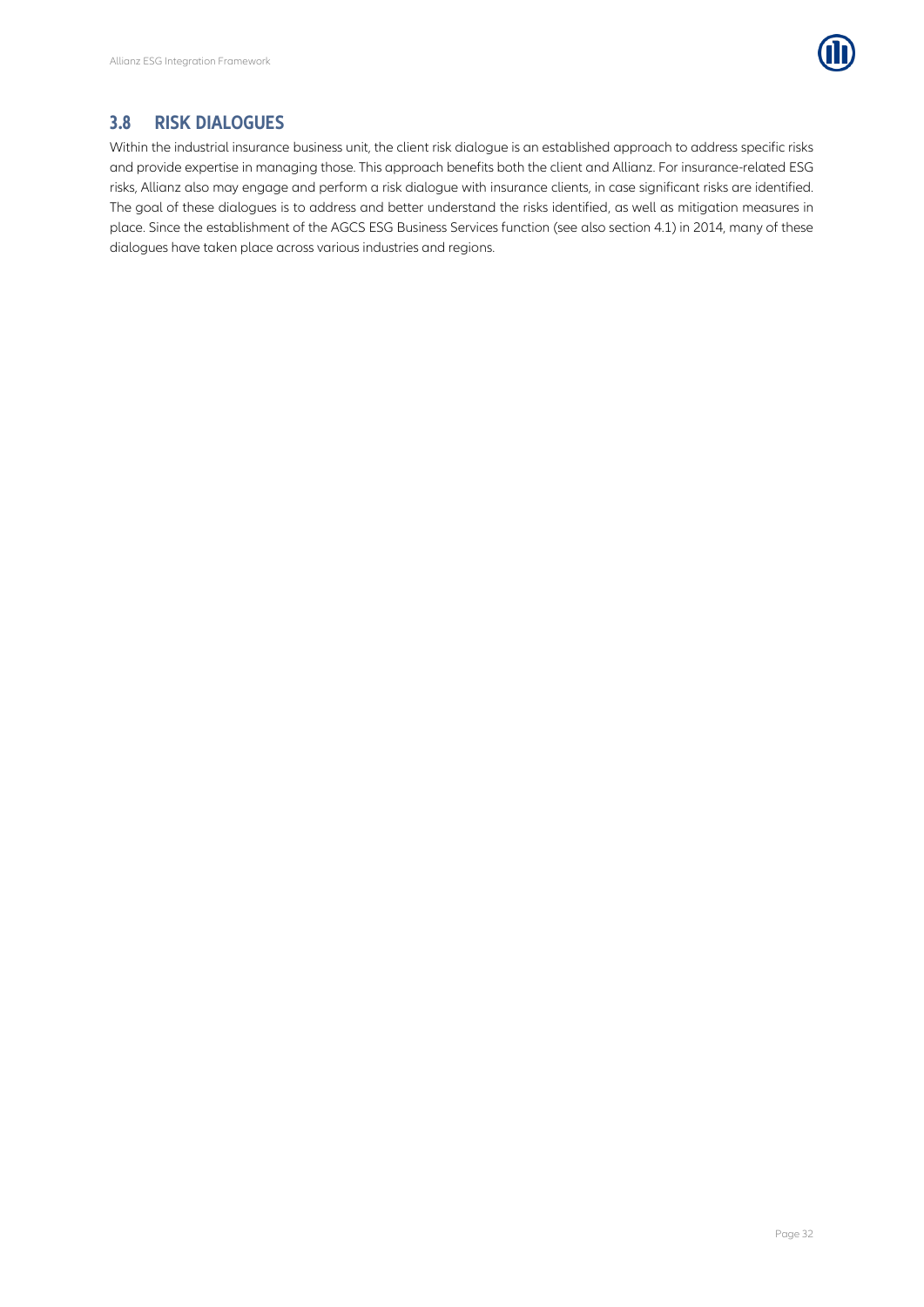

## <span id="page-35-0"></span>**3.9 EXCLUSION POLICIES**

#### <span id="page-35-1"></span>**3.9.1 Controversial weapons exclusions**

Allianz enforces a Group-wide exclusion policy relating to banned weapons and investments of proprietary assets.

Banned or controversial weapons are those that fall under the scope of the following international conventions:

#### **Anti-personnel landmines**

as defined in Article 2 of the Convention on the Prohibition of the Use, Stockpiling, Production and Transfer of Anti-Personnel Mines and on their Destruction (Ottawa Treaty)

#### **Cluster munitions**

as defined in Article 2 of the Convention on Cluster Munitions

#### **Biological and toxin weapons**

as defined in Article I of the Convention on the Prohibition of the Development, Production and Stockpiling of Bacteriological (Biological) and Toxin Weapons and on their Destruction (Biological Weapons Convention)

#### **Chemical weapons**

as defined in Article II of the Convention on the Prohibition of the Development, Production, Stockpiling and Use of Chemical Weapons and on their Destruction (Chemical Weapons Convention)

All investment transactions <sup>21</sup> in issuers **related to the development, production, maintenance and trading of banned weapons** under the above-listed international agreements are prohibited.

Allianz reassesses the exclusion list at quarterly intervals, using inputs provided by an external ESG data provider to determine if businesses are potentially involved in controversial weapons. Should specific risks arise outside the regular revision cycle of the exclusion list, the list may also be updated on an ad-hoc basis.

For insurance restrictions regarding controversial weapons, please see sectio[n 3.4.6.](#page-18-0)

#### <span id="page-35-2"></span>**3.9.2 Coal exclusions<sup>22</sup>**

#### 3.9.2.1 Rationale

While the global demand for reliable and affordable energy is expected to rise, there is widespread scientific consensus that energy generation needs to be decoupled from greenhouse gas (GHG) emissions. This is necessary to limit global warming to below 2° Celsius compared to pre-industrial times, as postulated by the Intergovernmental Panel on Climate Change (IPCC) and as adopted in the Paris Agreement.

The necessary GHG-emissions reduction entails that fossil-fuel based energy generation will have to be drastically reduced in the coming decades. With coal being the fuel with the highest CO<sub>2</sub> emissions in relation to its energy content,

- a stringent phase-out of installed coal-based energy production, and
- 2 far-reaching avoidance of new coal additions

is required to enable transitioning global energy generation to lower emission levels.

To drive the transition to a low-carbon economy, Allianz is a member of the Portfolio Decarbonization Coalition<sup>23</sup> of the UN Environment Programme Finance Initiative, participates in The Investor Agenda<sup>24</sup> and is committed to the Science Based Targets initiative<sup>25</sup>. .

#### 3.9.2.2 Objectives

1

Since 2015, Allianz has not financed coal-based business models. Equity stakes have been divested; fixed income investments made before 2015 are in run-off; no new investments have been allowed since 2015. Criteria for exclusion are being further sharpened over time

<sup>&</sup>lt;sup>21</sup> Allianz takes these exclusions very seriously. The ability to apply this exclusion policy nevertheless varies for some types of investments, such as when for example, restricted companies are listed on major stock exchange indices, or when they are part of an investment fund managed by other organizations, it is not feasible for the exclusion policy to be applied.

<sup>&</sup>lt;sup>22</sup> This section of the Allianz ESG Integration Framework integrates the Allianz Statement on Coal-based Business Models (May 2018, update September 2018)

<sup>23</sup> Website: www.unepfi.org/pdc

<sup>24</sup> Website: www.theinvestoragenda.org

<sup>25</sup> Website: www.sciencebasedtargets.org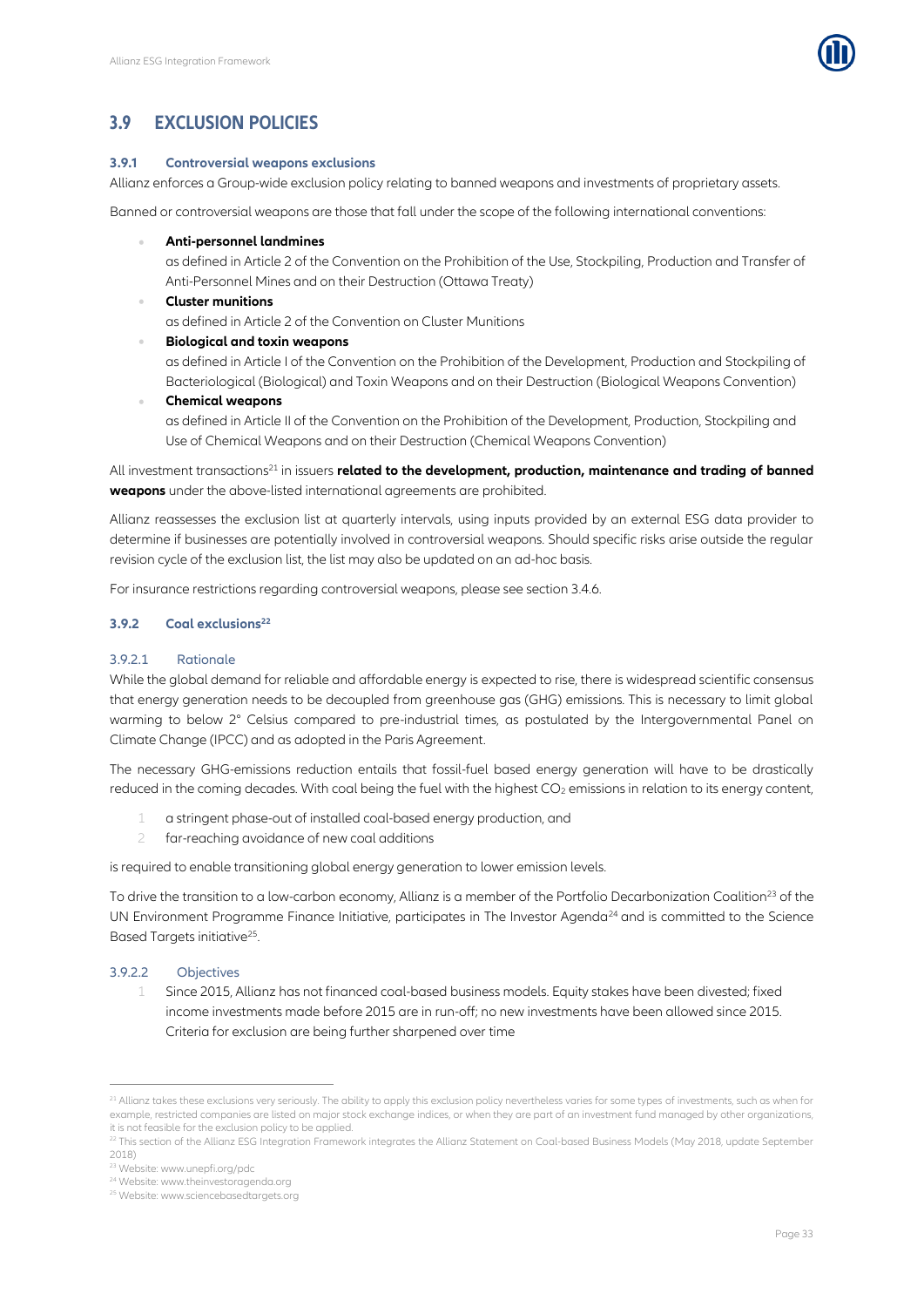

2 Allianz will no longer offer insurance for single-site/stand-alone coal power plants or mines and will gradually phase out all coal-based risks from its Property & Casualty (P&C) insurance portfolios by 2040.

#### 3.9.2.3 Implementation

#### Investment criteria

Excluded are companies involved, either directly or through entities they control (indirectly, minimum of 20% stake), in coal-based business models which are defined as follows:

#### Energy generation from coal

- Companies deriving 30% or more of their generated electricity from thermal coal, and/or
- planning more than 0.5 gigawatts (GW) of thermal coal capacity additions<sup>26</sup> which are not in line with the 2°C  $\alpha$ ceiling, and/or
- having to retire<sup>27</sup> more than 50% of their generation capacities in the next ten years to be in line with the 2°C ceiling.

#### Coal mining

 $\alpha$ Companies deriving 30% or more of their revenues from mining thermal coal.

The thresholds for the energy generation share from coal power plants and the revenue share from coal mining will be tightened over time. Allianz will reduce the thresholds from the 30% in place since 2015 to 0% by 2040.

As of December 31, 2022, Allianz will reduce the thresholds to 25%<sup>28</sup>. .

Exceptions are only possible following a case-by-case assessment. Companies with a share of revenue or share of generated electricity from coal above the stated threshold need to show a clear public strategy to reduce their coal share at a pace which is scientifically compatible with limiting global warming to below 2°C in the next years.

Furthermore, Allianz continues not to not directly invest in unlisted assets related to coal-related infrastructure, such as coal power plants, coal mines, coal-related railways or coal ports.

#### Insurance property & casualty criteria

Allianz no longer offers single-site/stand-alone insurance coverages related to the construction and/or operation of lignite/coal-fired power plants (CFPP) and mines where lignite/coal is extracted, effective immediately. Singlesite/stand-alone coverage means the covering of loss and damages for a single power plant and/or mine (green- and brownfield) for an insured, as well as for offering guarantees (bonds) to a respective client. The exclusion is applicable for new (first time) contracts and the renewal of contracts.

Exceptions to the above are only applicable for coal-fired power plants based on a case-by-case assessment. Criteria for this assessment include thermal efficiency, consideration of renewable and/or other low-carbon alternatives to a power plant and reasonable rejection of these alternatives, blackouts or load shedding in the region due to a lack of generation capacities and the development status of the country (in line with the UN classification). Based on the criteria outlined above and experience, Allianz will grant only a very limited number of exceptions.

#### 3.9.2.4 Allianz Coal Phase-Out Plan<sup>29</sup>

1

The reduction pathway for the Allianz Coal Phase-Out Plan is based on the IEA Energy Technology Perspectives (ETP) data. Allianz is committed to fully phase out coal-based business models across Allianz's proprietary investments and

<sup>&</sup>lt;sup>26</sup> Coal capacity additions: This criterion is based on International Energy Agency's World Energy Outlook (IEA WEO) data. It assesses whether a company is planning and/or building additions of more than 0.5 GW in coal power capacity over the next ten years which exceed the ceiling compatible with limiting global warming to below 2°C compared to pre-industrial times. This allowance is established mainly for data and technical reasons, e.g. to allow retrofitting or refurbishment of existing plants in order to improve their efficiency. This criterion is provided by the 2° Investing Initiative (2dii). The build-up of new coal power capacities is only possible in limited number of occasions according to the scientific estimations and projections provided by the International Energy Agency, for instance.

<sup>&</sup>lt;sup>27</sup> Required retirements: This criterion is based on IEA WEO data. It assesses if a company needs to retire more than 50% of its current generation capacity over the next ten years to be compatible with the 2°C ceiling. The data is provided by 2dii.

<sup>&</sup>lt;sup>28</sup> Further reductions are expected to happen in steps of no more than five percentage points and within no more than five years of the previous adjustment.

 $^{29}$  Allianz will develop the detailed Coal Phase-Out Plan including defined milestones later in 2018.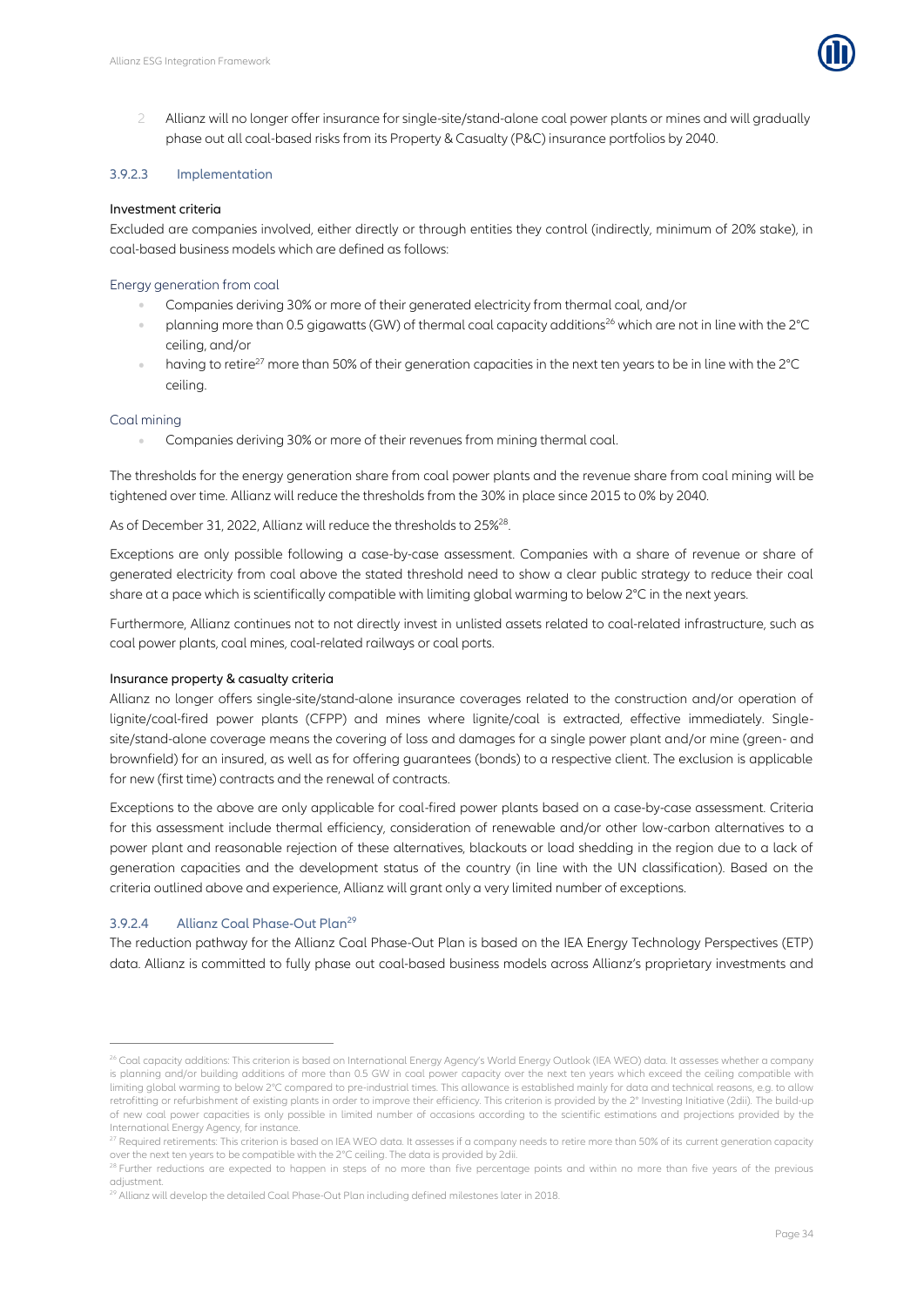

P&C portfolios by 2040. The thresholds<sup>30</sup> applicable to a company's coal share will be more ambitious than the 2°C pathway of the 2°C Scenario in the ETP (2DS)<sup>31</sup>. .

#### <span id="page-37-0"></span>**3.9.3 Exclusion of specific issuers following engagement on ESG concerns**

As an outcome of the engagement approach, certain companies with material ESG concerns may be added to the GRGR by the Chair of the ESG Board upon advice of the engagement team at AIM and the Group ESG Office (see sectio[n 3.7.1](#page-32-1) for details).

Implementation of these exclusions is managed and monitored following the same processes as the controversial weapons and coal exclusions.

#### <span id="page-37-1"></span>**3.9.4 Implementation of exclusions**

The Group ESG Office works with Group Risk to implement the exclusions into the investment systems through the Group Risk Global Restrictions (GRGR) List. This list is updated regularly and integrated into Allianz's investment data systems. Internal and external asset managers are informed about changes to the GRGR list immediately. In underwriting, the exclusions are implemented through the AS RRIM processes.

The composition of the exclusion lists is reviewed regularly and updated when necessary.

#### <span id="page-37-2"></span>**3.9.5 Monitoring of exclusions**

The Group ESG Office and Allianz Investment Management SE have set up an automated system to monitor asset managers' compliance with the exclusion policies. In case of non-compliance, the responsible investment function works with the asset manager to remediate the issue immediately.

 $\overline{a}$ 

<sup>&</sup>lt;sup>30</sup> Further adjustments to these thresholds and scope of application will be announced in advance.

<sup>&</sup>lt;sup>31</sup> Coal without carbon capture and storage.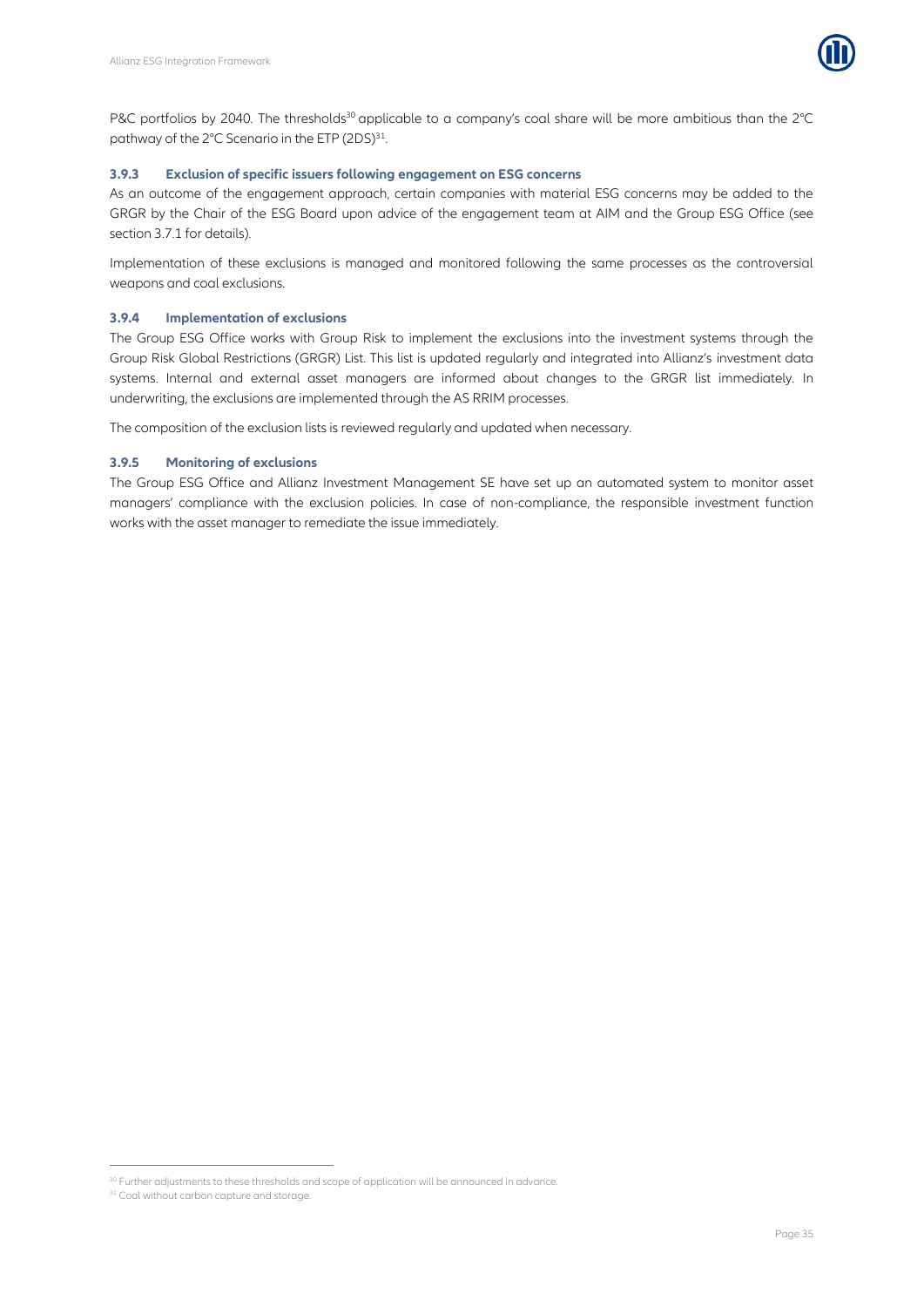

## <span id="page-38-0"></span>**3.10 ASSET MANAGER SELECTION, MANDATING, MONITORING AND REVIEW**

The Allianz ESG Functional Rule for Investments (EFRI) outlines the key requirements for ESG integration by internal<sup>32</sup> and external<sup>33</sup> asset managers. Furthermore, Functional Rule defines the selection process and criteria for external asset managers and requires both internal and external asset managers who are investing proprietary assets on behalf of Allianz to integrate ESG considerations as an integral part of their investment process.

The Functional Rule covers all new and updated asset manager mandates.

#### <span id="page-38-1"></span>**3.10.1 Requirements for Asset Managers**

The specific requirements for asset managers listed in the EFRI include:

- Disclosure of asset manager's ESG policy and application thereof to Allianz proprietary assets
- Implementation of the ESG exclusion policies (controversial weapons and coal)  $\alpha$
- Compliance to the corresponding Sensitive Business Guideline (for non-listed assets) and/or consideration of the ESG Integration Framework (for listed assets) for any transaction in a sensitive business area
- $\alpha$ Immediately disclose and report any ESG-related issues, conflicts, concerns and breaches to AIM
- Provide ESG-related information for external reporting to AIM upon request
- Report on ESG-related topics to AIM within the annual asset manager review

Where no policy is in place, a commitment must be made to develop one over a pre-defined period of time. AIM monitors compliance with these requirements and reports on these in the Group Sustainability Report.

#### Minimum Standards for ESG Policies

An asset manager's ESG Policy is defined as a written document which shall fulfil the following criteria:

- State the ESG-specific principles according to which the asset manager acts and decides
- Describe the applied approaches of ESG integration (such as investment research, exclusions, best-in-class approaches, monitoring, reporting, control mechanisms to ensure the proper implementation of the integration process etc.),
- Outline the available and employed resources,
- list annual ESG specific-targets, and
- is an official company document approved by responsible board or committee.

An asset manager who is a signatory of the UN-backed Principles for Responsible Investment (PRI) will also be considered to have an adequate ESG integration approach.

#### <span id="page-38-2"></span>**3.10.2 Annual Review**

 $\overline{a}$ 

Discussion of ESG-related topics is an inherent part of regular annual asset manager reviews. Since 2014, ESG-specific annual reviews with asset managers are conducted in addition to general review meetings. The purpose of these reviews is to assess the asset managers' ESG policies, their application and related processes.

<sup>32</sup> Internal asset managers: Allianz Global Investors, Allianz Capital Partners, Allianz Real Estate, PIMCO and assets managed internally by local entities, AIM SE or Allianz SE

<sup>&</sup>lt;sup>33</sup> External asset managers: Any third-party investing proprietary assets on behalf of AIM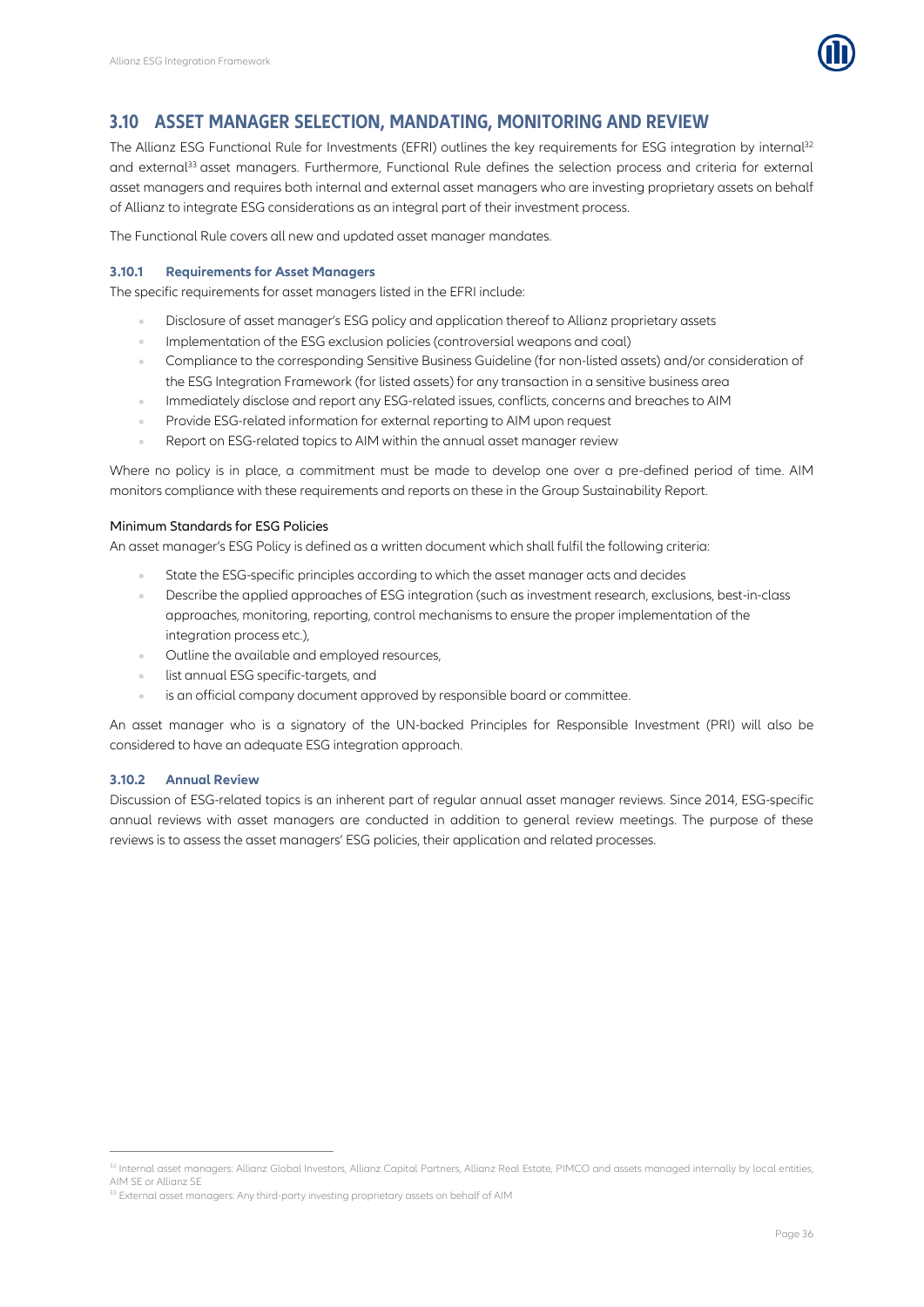

### <span id="page-39-0"></span>**3.11 ESG BUSINESS OPPORTUNITIES**

In addition to its ESG risk management approach, Allianz also sees certain ESG-related trends as business opportunities. Allianz also capitalizes on specific growth opportunities linked to such ESG developments. Examples include the transition to a low-carbon economy and the need for greater environmental protection and social inclusion.

Year-on-year information on Allianz's ESG business opportunities is published in the Group Sustainability Report.

#### <span id="page-39-1"></span>**3.11.1 ESG insurance opportunities**

#### 3.11.1.1 Sustainable insurance solutions

Across Allianz Group, local OEs and global lines offer a variety of products and services<sup>34</sup> with environmental or social benefits, or that address a societal issue.

In order to be classified as a sustainable solution, a product or service must fulfil at least two of the six criteria in the sustainable solutions definition (see [Table 3](#page-39-2), below).

#### <span id="page-39-2"></span>**Table 3. Sustainable Solutions Definition**

| Environmental criteria <sup>35</sup>                                                                                                                                                                                                                                                                                                                       | Social criteria                                                                                                                                                                                                                                                                                                                                    |  |
|------------------------------------------------------------------------------------------------------------------------------------------------------------------------------------------------------------------------------------------------------------------------------------------------------------------------------------------------------------|----------------------------------------------------------------------------------------------------------------------------------------------------------------------------------------------------------------------------------------------------------------------------------------------------------------------------------------------------|--|
| Support the development of a technology/market focusing on<br>the environment and/or climate change (e.g. renewable energy,<br>environmental goods and services, green infrastructure). Reduce<br>the client's exposure to financial (risk reduction) and/or<br>regulatory risks (e.g. CO <sub>2</sub> regulations, environmental pollution<br>liability). | Enable and/or support those that tackle social challenges and<br>issues faced by socially disadvantaged groups <sup>36</sup> . These include<br>products that 'help the helper' (for e.g. travel insurance for charity<br>workers, insurance solutions tailored for social value-adding<br>products/services that would otherwise not be insured). |  |
| Conservation or mitigation of at least one of the following:<br>natural resources, biodiversity, environment or climate change<br>(e.g. encouraging or rewarding environmentally responsible<br>behavior that improves energy efficiency or avoids pollution).                                                                                             | Fosters socially responsible behavior by offering specifically<br>tailored solutions for socially disadvantaged groups (for e.g.<br>reducing the risk of underserved groups by providing otherwise<br>unavailable access to financial services). A discount on such<br>policies would partly apply.                                                |  |
| Protection from environmental risks and adaptation to climate<br>change impacts through managing clients' risks (e.g. weather<br>risks) and/or fostering risk awareness and/or providing incentives<br>for reducing risk exposure.                                                                                                                         | Raises awareness through various activities (e.g. cause-related<br>marketing or support schemes) to prevent and mitigate social<br>challenges in relation to socially disadvantaged groups.                                                                                                                                                        |  |

For products categorized as sustainable under the definition, Allianz tracks and publishes key metrics such as revenue

#### 3.11.1.2 Green energy and renewables insurance

The global energy system is changing rapidly, with renewables starting to gain meaningful market share across most markets. Generating electricity from renewable sources is becoming progressively more effective and acquiring growing significance. Modern critical infrastructures are becoming increasingly smarter and interconnected which expose them to cascading and ripple effects and high impact threats, such as cyber and terrorist attacks or extreme weather events. Building and operating plants that generate green energy is a process that poses a number of different risks for investors, construction companies, operators and manufacturers.

Allianz is the major insurer of green energy projects globally throughout all stages of the project lifecycle, from planning to decommissioning with a variety of insurance, such as erection and construction all risk insurance, liability insurance, marine insurance and technical advisory solutions.

Allianz Climate Solutions, Allianz Reinsurance and Allianz Global Corporate and Specialty, alongside local operating entities are continuously developing new insurance opportunities associated with the transition to a low-carbon economy.

In addition to classic insurance products Allianz offers integrated service solutions for risk assessment, quality assurance and certification of photovoltaic plants (in cooperation with Verband der Elektrotechnik, Elektronik und

1

<sup>&</sup>lt;sup>34</sup> Sustainable solutions can be insurance, assistance service solutions.

<sup>&</sup>lt;sup>35</sup> Initial environmental criteria were developed in conjunction with WWF and KPMG in 2011.

<sup>&</sup>lt;sup>36</sup> Socially disadvantaged groups are defined as populations that are excluded in their local society for reasons that may be tied to age, sex, disability, race, ethnicity, origin, religion or economic or other status.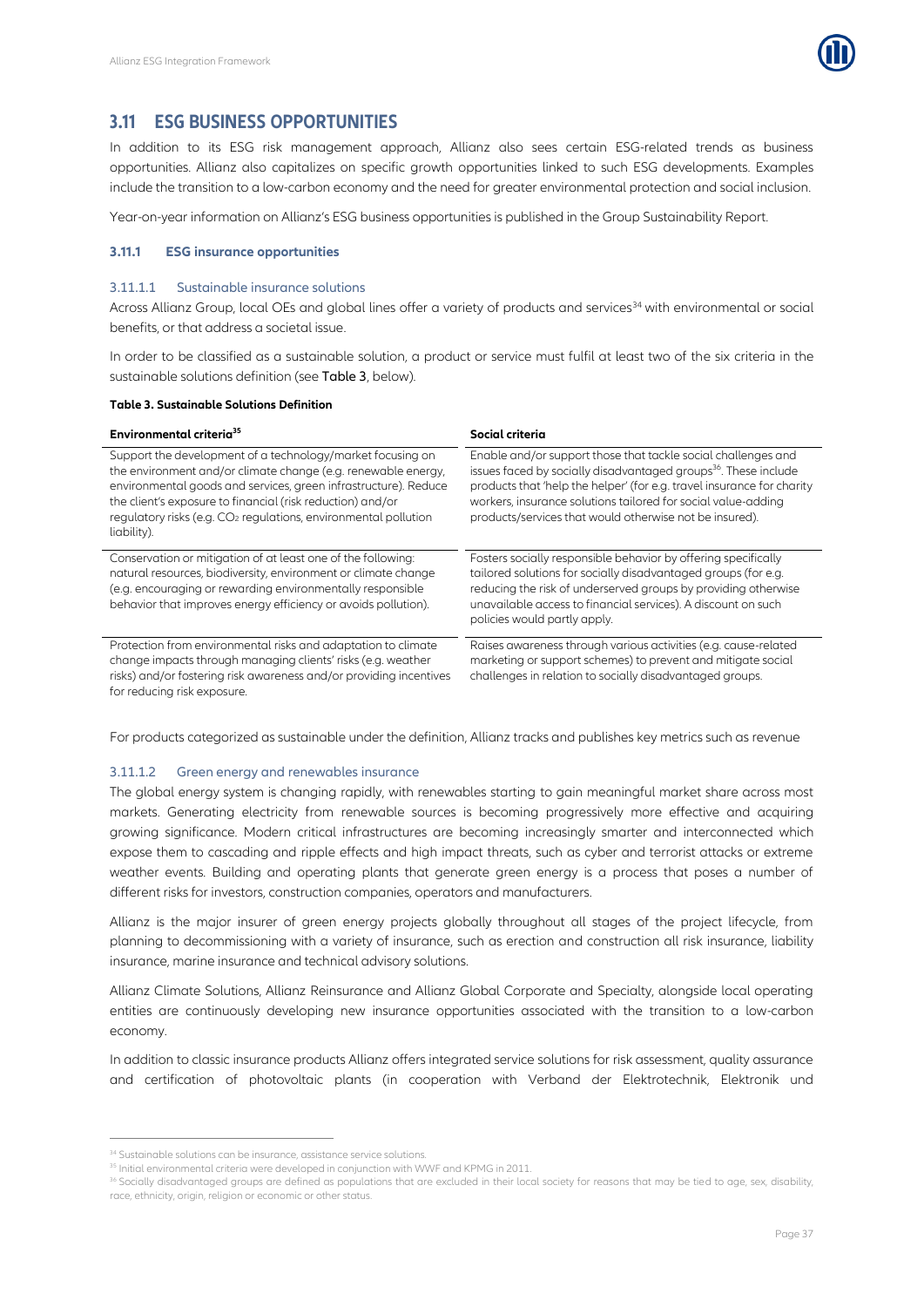

Informationstechnik e.V. (VDE) and Fraunhofer Institute for Solar Energy Systems (ISE)) including long-term performance guarantees, in cooperation with Allianz Risk Transfer.

#### <span id="page-40-0"></span>**3.11.2 ESG investment opportunities**

#### 3.11.2.1 ESG opportunities in proprietary investments

When looking at investment opportunities linked to ESG topics, Allianz's key focus is to enable the transition to a lowcarbon economy, promote sustainable development, and to address environmental or climate-related concerns through

- equity and debt investments in renewables,  $\alpha$
- investments in green bonds,  $\alpha$
- investments in certified sustainable buildings,  $\sim$
- investments in infrastructure in developing economies, and  $\alpha$
- $\alpha$ green infrastructure.

#### 3.11.2.2 Sustainable asset management solutions

Complementing the sustainable insurance solutions, through the asset management entities Allianz Global Investors and PIMCO, Allianz offers a selection of sustainable and responsible investment opportunities to customers. These range from sustainability-themed retail funds to dedicated ESG solutions tailored to the specific needs and requirements of institutional clients.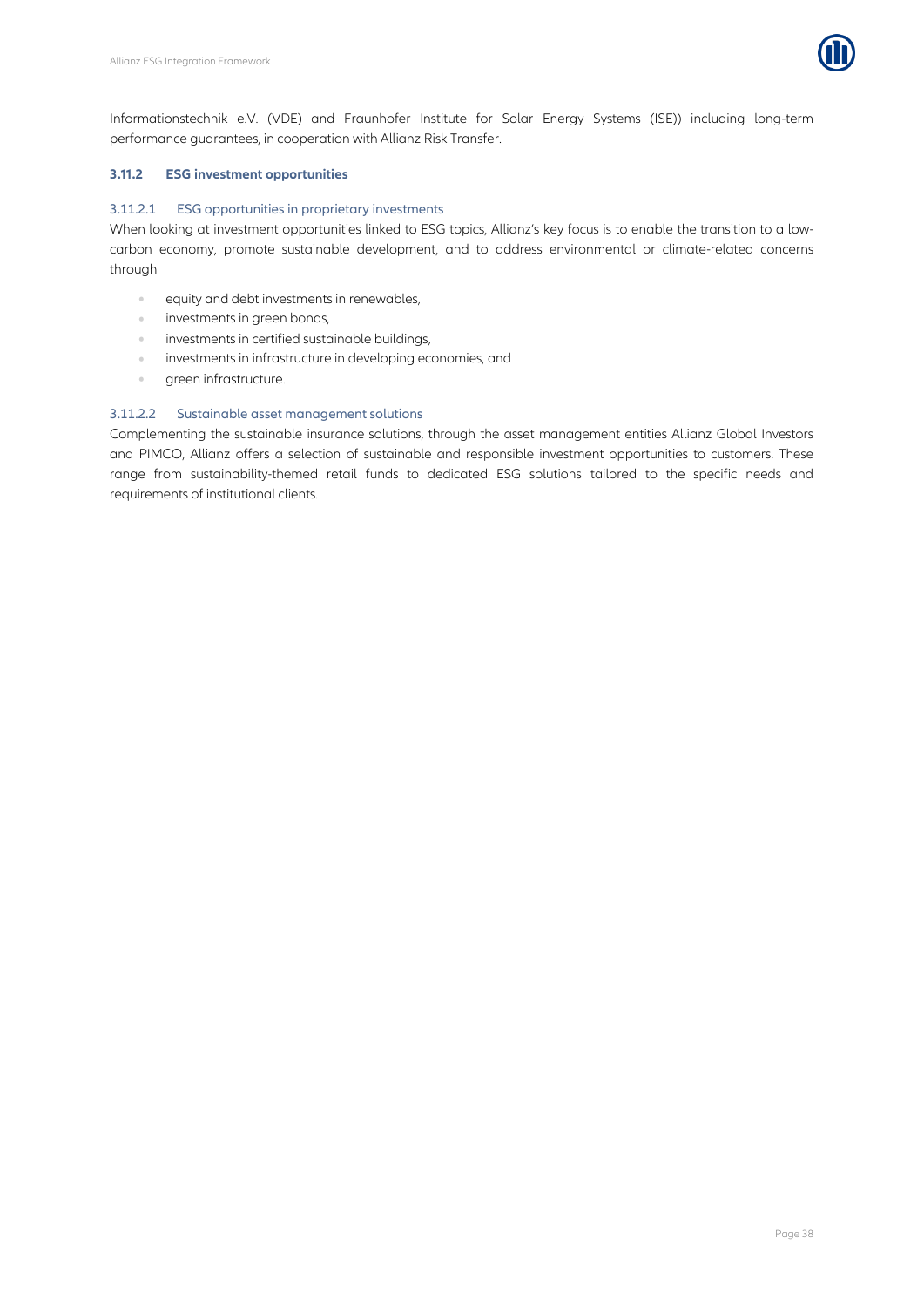

## <span id="page-41-0"></span>**4 ESG INTEGRATION IN ALLIANZ GROUP OPERATING ENTITIES**

This section gives an overview of the ESG integration approaches and processes in selected operating entities of Allianz Group.

## <span id="page-41-1"></span>**4.1 ALLIANZ GLOBAL CORPORATE & SPECIALTY SE**

#### <span id="page-41-2"></span>**AGCS ESG Business Services**

AGCS ESG Business Services acts as a center of competence for ESG and central contact point for Allianz Group's Property & Casualty (P&C) underwriters globally. As part of the ESG Referral Process (section [3.3\)](#page-9-0) the AGCS ESG Business Services team ensures all potentially ESG critical business transactions are screened and assessed in-detail to allow informed decision making. If ESG risks cannot be mitigated or reputational impacts are likely to affect Allianz Group, a transaction is escalated for a Group-level ESG assessment to determine, if and if so, under which conditions, the local underwriting can proceed. An example for a condition is the ESG Risk dialogue with clients. ESG Risk dialogues are an important tool to engage with clients and directly address issues of concern. This engagement is beneficial for both sides. It improves the understanding of the risk in focus and increases expertise on both sides to manage and mitigate the risks accordingly.

A systematic approach concerning communication to and trainings for underwriters globally ensures awareness and understanding of critical topics and sectors as well as applicable processes to follow. A related ESG training module has been already available via the "Underwriting Academy" for AGCS Underwriters, a similar module for all other Underwriters in the Allianz Group has been finalized in 2018..

AGCS started the integration of ESG screenings into the underwriting front office tool that is supposed to be applied gradually by all lines of business at AGCS in the coming years. The roll-out of the front office tool to Underwriters is planned for the end of 2018. The tool will make sure that all underwriting business transactions are screened for ESG issues automatically. The current applicable screening methodology will be translated into a digital algorithm screening for material risks which will be only further reviewed by an analyst, if necessary.. The coverage of ESG and reputational screening will be gradually extended to 100% of the applicable and relevant portfolio.

Another focus is currently on the relevance of ESG on the overall underwriting quality and profitability, as underwriting and ESG increasingly understand where the sustainability perspective has potential implications for the core underwriting business.

In addition, the unit is responsible to develop guidance on new and emerging ESG issues that might become relevant for Allianz clients and business. As an example, AGCS ESG Business Services publish external ESG Risk Briefings on current and emerging ESG topics on a quarterly basis. ESG Risk Briefings can be found online at https://www.agcs-esg-riskbriefings.com. ESG consulting services and the development of new insurance coverages for ESG-related risks is complementing the work of the unit.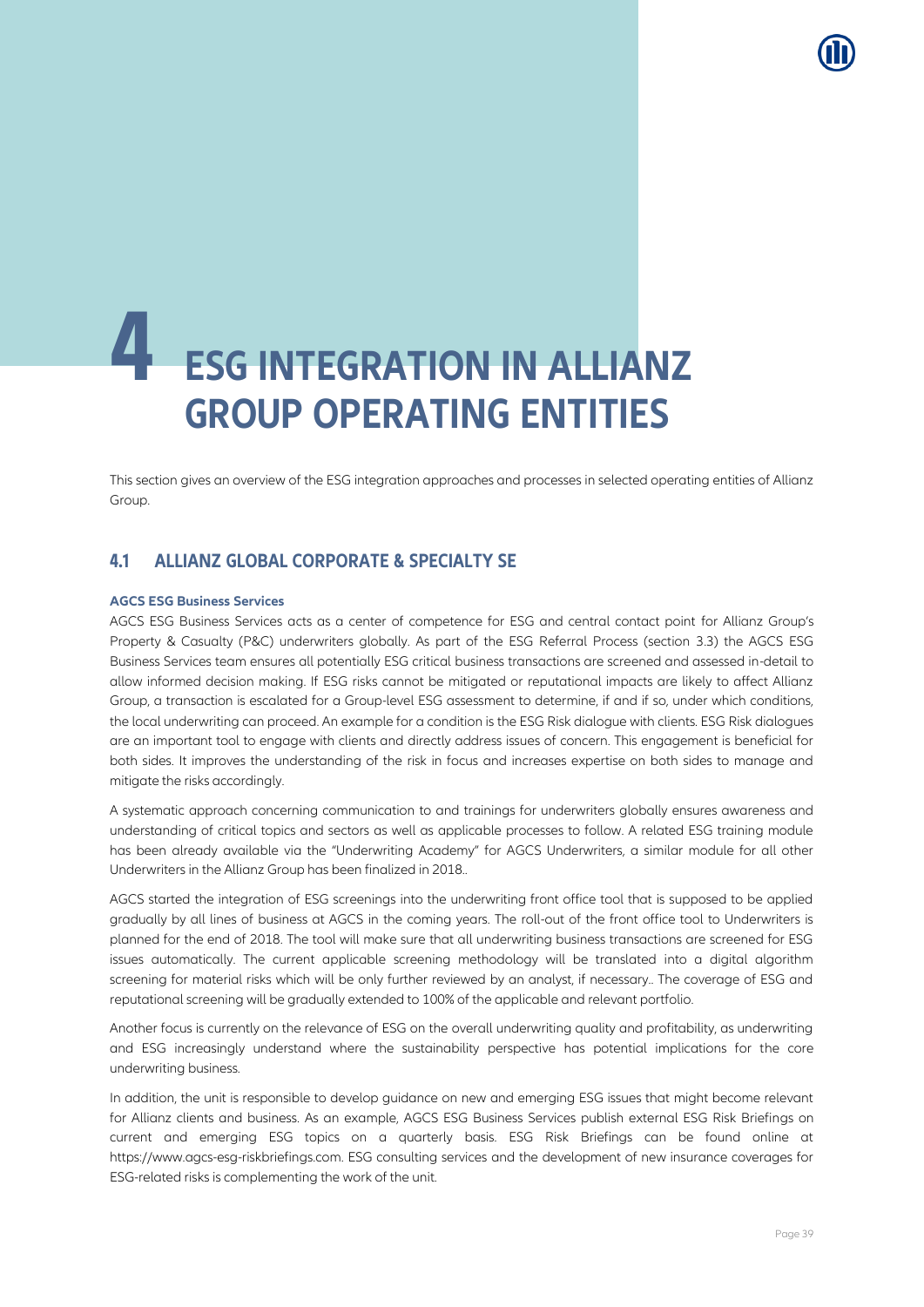

### <span id="page-42-0"></span>**4.2 ALLIANZ INVESTMENT MANAGEMENT SE**

Investment management is an integral part of the insurance business, as the premiums of Allianz clients are invested and converted into investment returns. Allianz Investment Management SE (AIM) pools and manages all proprietary assets on behalf of insurance operating entities across a range of asset classes, sectors and countries to meet long-term liabilities. As a result, Allianz is both directly and indirectly connected with other businesses, sectors and economies.

## <span id="page-42-1"></span>**4.3 ALLIANZ REAL ESTATE**

Allianz Real Estate (ARE) is the strategic center of real estate expertise within the Allianz Group and a leading global real estate investment and asset manager. ARE develops and executes tailored portfolios and investment strategies worldwide on behalf of the Allianz companies, including direct and indirect property investments as well as commercial real estate financing.

It is ARE's view that environmental, social and governance (ESG) issues, such as climate change, increasingly impact the fundamentals of the real estate markets worldwide. Therefore, ARE believes that ESG needs to be integrated within its business, for example the investment processes, in order to enhance financial returns of real estate investments and to mitigate ESG-related risks for Allianz investors.

#### <span id="page-42-2"></span>**4.3.1 Allianz Real Estate ESG Group Policy**

The ARE ESG Group Policy that was developed in collaboration with Allianz Climate Solutions is the real estate-specific implementation of the Allianz Group ESG policies such as the ESG Sensitive Business Areas and Sensitive Countries in AS RRIM and the EFRI (see section [3.1\)](#page-7-1) and the policy guiding ESG and sustainability integration at ARE. Its implementation is based on three areas of activity: **assess**, **engage** and **improve**.

**Assess**activities largely aim at the acquisition phase with each transaction being screened for potential ESG issues. This includes, among others, that each new direct investment undergoes a thorough due diligence process including a technical and environmental due diligence. Moreover, a property-related ESG assessment is conducted making use of "green" or "sustainable" certification (pre-)assessments to explicitly evaluate overall ESG performance and identify ESG issues that currently or may potentially materialize over the investment horizon. As a general rule, new office and retail investments (direct equity) must be "green" or "sustainable" certified. The certifications in scope are either globally recognized (e.g. LEED, BREEAM) and/or locally dominant (e.g. HQE in France, DGNB in Germany). With regards to new indirect investments, each fund managers must principally have an ESG policy. In addition, all involved parties (including buyer, seller, co-investors, etc.) undergo a screening for potential ESG and reputational risks (see section [3.3\)](#page-9-0) including checks that none of the parties involved in a given transaction is listed in Allianz Exclusion Policies (see section [3.9\)](#page-35-0).

In contrast to the assess activities, the *engage* and *improve* activities are largely focused on the management phase: **Engage** covers a collaborative engagement strategy towards ARE's key business partners – seeking to influence them to improve ESG activities. This includes, among others, that asset managers are supposed to make ESG considerations part of the regular performance review meetings with external joint ventures partners and with external property managers with the aim to improve ESG standards, ambition, and/or performance.

**Improve** activities have the objective to measure and subsequently improve the ESG performance of ARE's real estate portfolio, for example, by pilot projects ("lighthouse projects") and group-wide initiatives. Examples for potential "lighthouse projects" include the procurement of certified green energy, consideration of on-site energy production facilities or specific energy efficiency measures (e.g. installation of LED lighting).

In line with the Group's commitments to the **Science Based Target Initiative (SBTi)**, ARE initiated a SBTi working group in 2018 that is part of a Group-wide SBTi taskforce to further intensify ESG activities with regards to decarbonization of ARE's real estate portfolio. As first steps, ARE will work towards an initial estimation of a carbon footprint for the global direct and EU debt portfolios, will derive respective science-based, mid-term emission reduction targets (e.g. 2030), and develop a first set of measures to ensure that ARE meets its targets. In a second stage, ARE will work towards the global implementation of these measures (e.g. investments in energy monitoring systems, energy efficiency projects or renewable energy generation etc.). However, as decarbonization won't be achieved in the next years, this initiative is particularly about ongoing efforts and re-evaluation of ARE's approach.

Based on the results of this SBTi working group, ARE will update its ESG framework accordingly.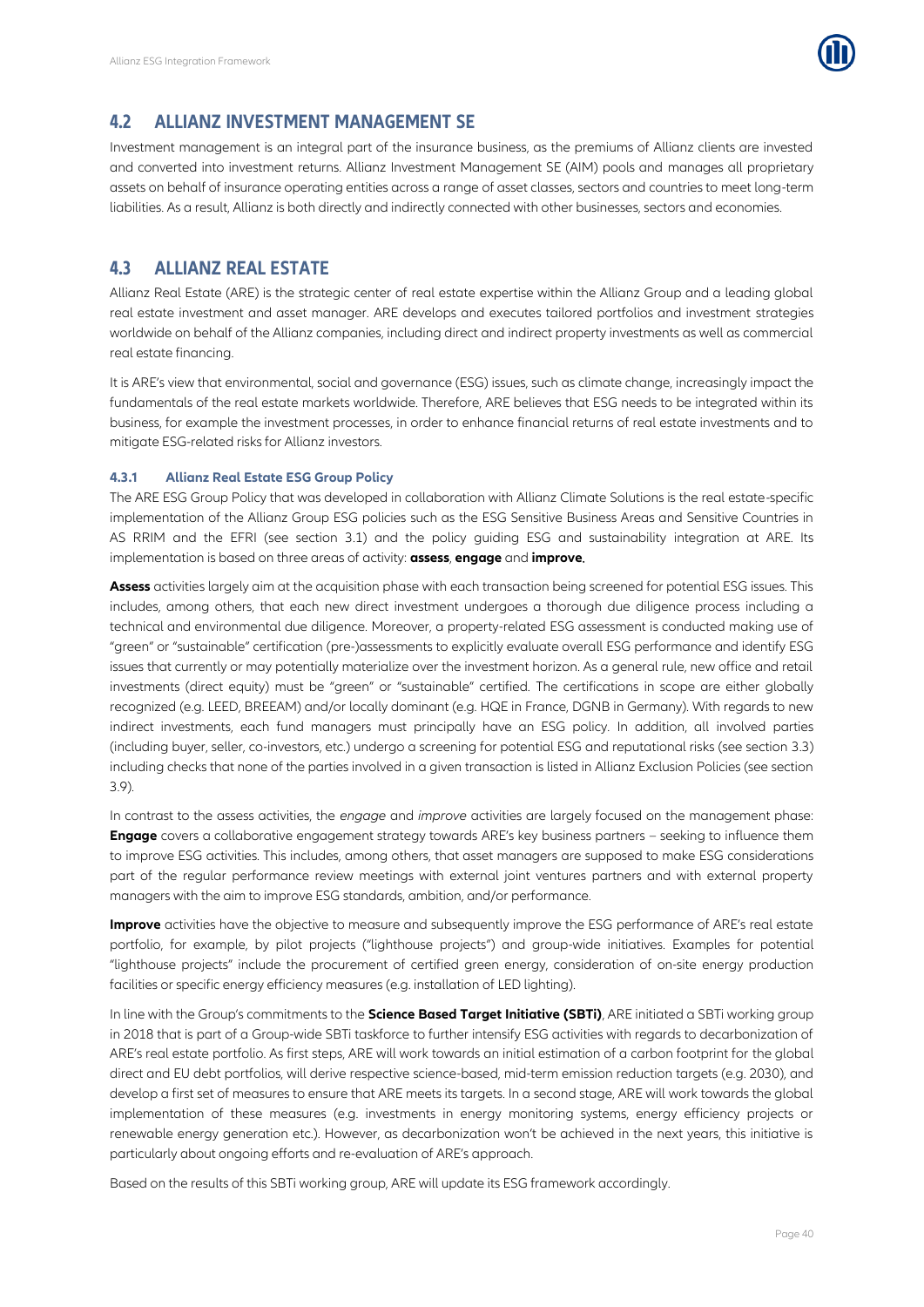

## <span id="page-43-0"></span>**4.4 ALLIANZ GLOBAL INVESTORS**

AllianzGI is one of the investment management industry's responsible investment pioneers, tracing its ESG credentials back nearly two decades. It is the conviction of AllianzGI that ESG factors are important investment performance drivers which can only be realized fully through a truly active approach to asset management. Recognizing the value that ESG factors can add to portfolios and to its clients, AllianzGI is committed to integrating ESG factors into all investment decisions, across all asset classes, on their global investment platform. The cornerstone of AllianzGI's investment approach is that their dedicated ESG research team works hand-in-hand with their mainstream analysts and portfolio managers. The engagement work is grounded in driving performance in the portfolios – not undertaking engagement for engagement's sake - but being integral to the firm's ESG approach. AllianzGI's research platform facilitates and systematically records their international network of investors debating and assessing ESG risks and opportunities on a global universe of corporate issuers, sectors and themes. The platform allows AllianzGI to 'crowdsource' insights from the entire firm, giving them a truly holistic view on each and every issuer.

For additional details about the AllianzGI ESG approach, please go to [www.allianzgi.com/en/our-firm/our-esg-approach.](http://www.allianzgi.com/en/our-firm/our-esg-approach)

## <span id="page-43-1"></span>**4.5 ALLIANZ CAPITAL PARTNERS**

Allianz Capital Partners (ACP) as the alternative asset manager for the Allianz Group turns premiums from insurance customers into investment returns. Investments in infrastructure, renewables assets as well as in private equity funds enhance the overall Allianz investment portfolio in several dimensions. In addition to integrating ESG principles in the investment selection process, ACP also incorporates these into its ownership policies and practices and aims for appropriate disclosure on ESG issues by the entities in which ACP invests.

#### <span id="page-43-2"></span>**4.5.1 ACP ESG/Reputational Risk Policy**

ESG issues are integrated in infrastructure, renewable energy and private equity investments through the ACP ESG/Reputational Risk Policy, which is based on the ESG Sensitive Business Guidelines of the Allianz Standard for Reputational Risk and Issue Management (AS RRIM) and the Allianz ESG Functional Rule for Investments (see more details on these Group processes in sectio[n 3\)](#page-7-0).

Each investment is screened for potential ESG risks during due diligence. Should any concerns arise during this screening process, the transaction will be referred to the relevant ESG experts within Allianz Capital Partners (ACP) and/or the Group ESG Office. The outcome of the ESG assessment will lead to

- a transaction proceeding in the regular investment processes of ACP, or
- $\alpha$ additional information being needed or certain conditions being attached prior to proceeding, or
- a transaction being declined on ESG grounds.

In addition to the ESG risk screening, ACP also performs checks that none of the parties involved in a given transaction are listed in Allianz Exclusion Policies (see section [3.7\)](#page-32-0).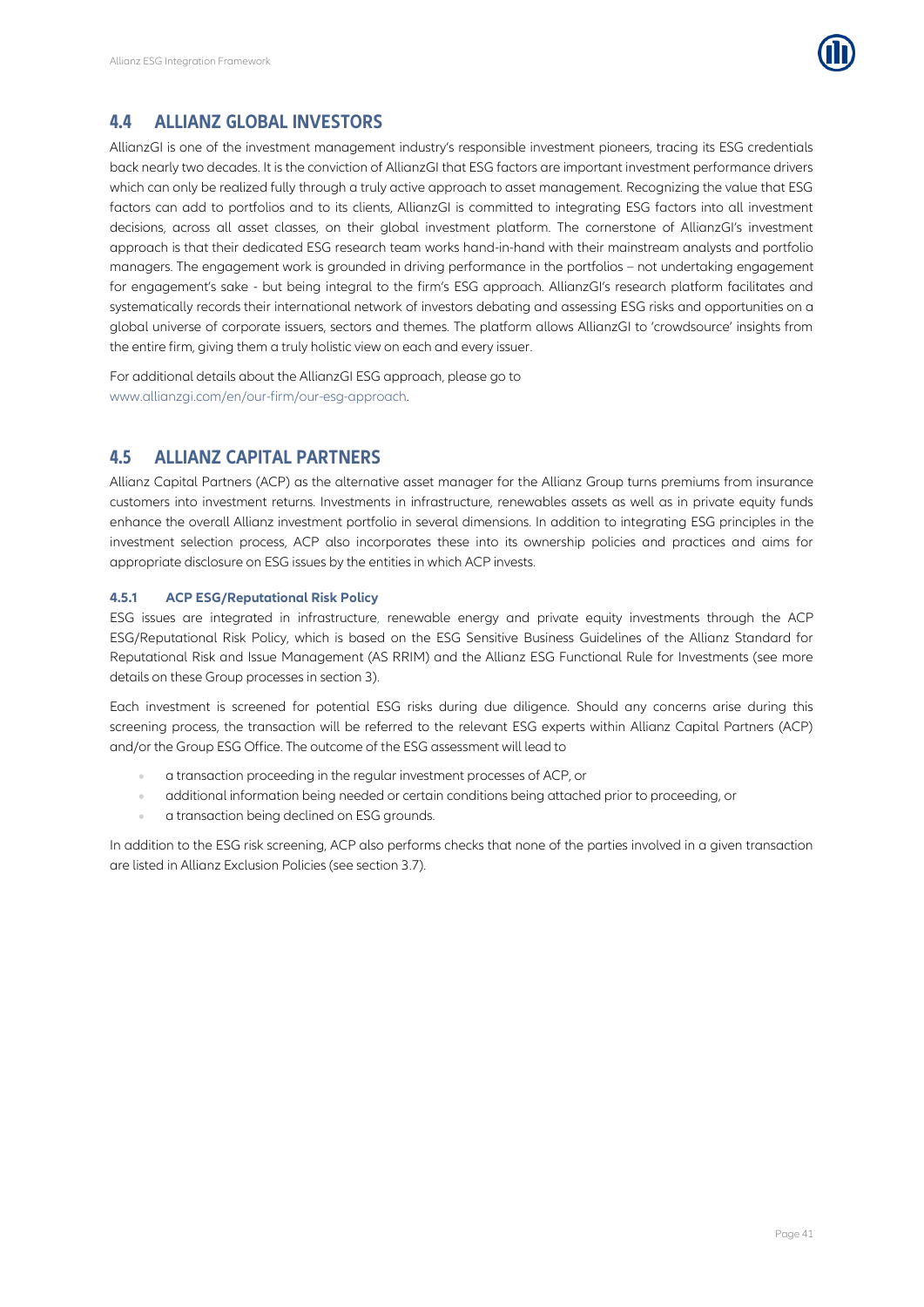

## <span id="page-44-0"></span>**4.6 PIMCO**

PIMCO has incorporated environmental, social and governance factors in its investment process for many years and more recently has launched a range of dedicated ESG core bond strategies. As significant lenders of capital, PIMCO believes that bondholders have a critical role to play in putting a price on risk drivers such as climate change to protect the value of clients' investments. PIMCO's fixed income ESG platform includes dedicated specialists that work with the financial, product and client teams to support sustainability-focused solutions that retain PIMCO's time-tested investment process. This means managing portfolios to reflect PIMCO's secular and cyclical views while seeking to ensure that sector and security selection emphasizes best-in-class issuers and those committed to improving their ESG practices. When assessing any corporate issuer, PIMCO's team of over 60 credit analysts consider factors that can affect both its current and future credit quality, and ESG fits naturally within this process. Similarly, including ESG factors has enhanced PIMCO's Sovereign team's country risk assessments, particularly in countries at the lower end of the rating scale where the quality of institutions (governance) and social and environmental factors can correlate to social cohesion, competitiveness and growth potential.

PIMCO has assigned a proprietary ESG score to over 2,300 corporate parent issuers in research notes alongside PIMCO credit ratings, while ESG criteria have been an integral part of PIMCO's sovereign ratings analysis since 2011. Over time these assessments have been relevant in shaping credit portfolios. Engagement is an important part of PIMCO's ESG performance review as, while sustainability reporting and data disclosure are typically focused on historical behavior, detailed discussions with senior management or governments help the investment team to evaluate how the issuer plans to address ESG risk factors going forward. Engagement is also at the heart of influencing positive impact. PIMCO is committed to encouraging issuers to align their activities to achieving the UN Sustainable Development Goals (SDGs).

For additional details about PIMCO's approach to ESG investing, please see the 2017 ESG report: [www.pimco.com/our-firm/esg-framework.](http://www.pimco.com/our-firm/esg-framework)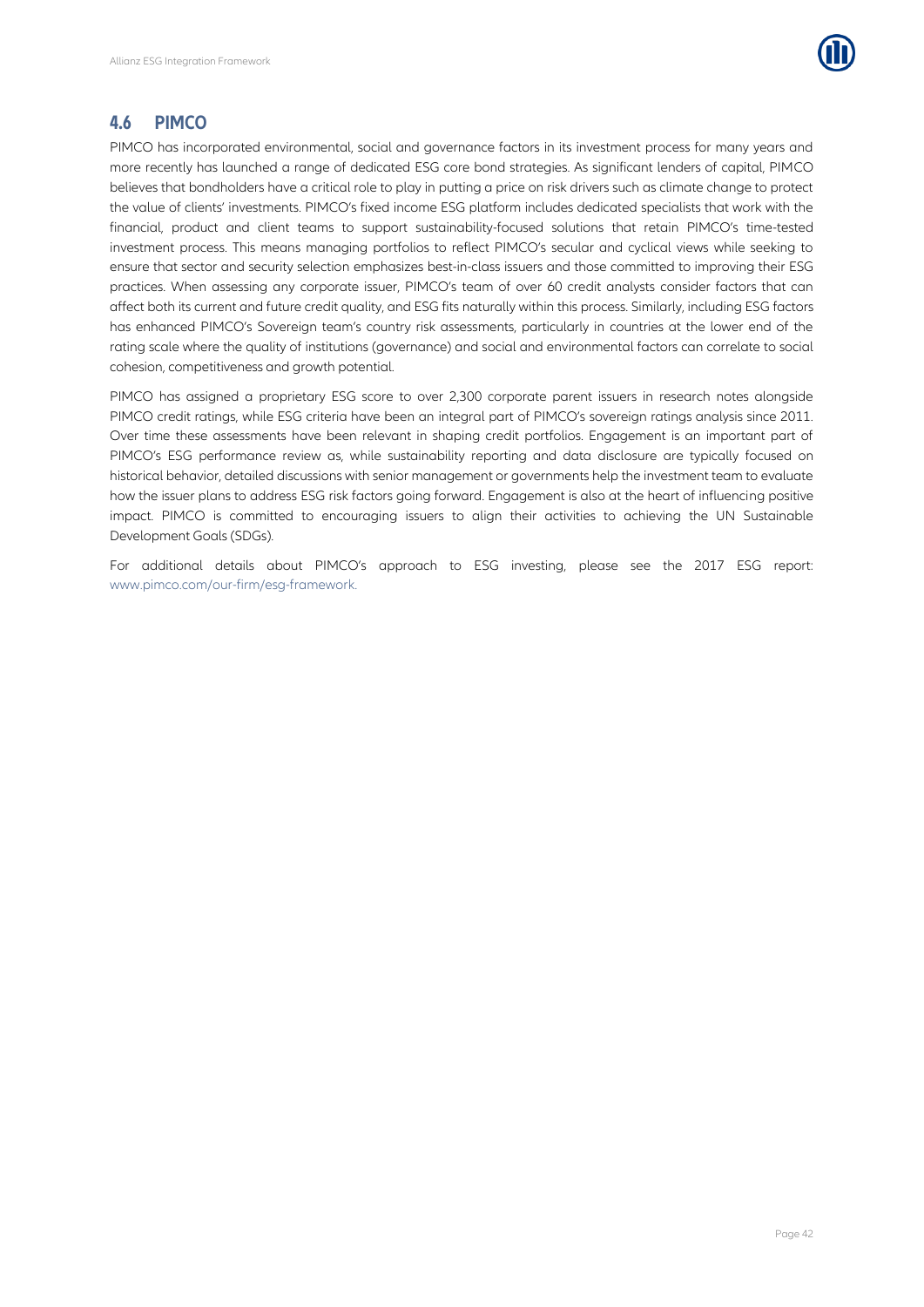<span id="page-45-0"></span>

Allianz also intends to promote ESG integration in the broader investment and insurance industries. Therefore, Allianz Group is a signatory member of both the UNEP-FI Principles for Sustainable Insurance (PSI) and the United Nationsbacked<sup>37</sup> Principles for Responsible Investment (PRI). The associations promote the increased integration of ESG in the core business of Allianz. The subsidiaries AllianzGI and PIMCO are also members<sup>38</sup> of the PRI.

<span id="page-45-1"></span>Allianz has publically committed to these principles and has committed to incorporating them into its business.

### **5.1 PRINCIPLES FOR SUSTAINABLE INSURANCE**

Allianz has been a signatory of the UNEP-FI Principles for Sustainable Insurance (PSI) since 2014.

#### <span id="page-45-2"></span>**5.1.1 Principles**

 $\overline{a}$ 

- We will embed in our decision-making environmental, social and governance issues relevant to our insurance business.
- We will work together with our clients and business partners to raise awareness of environmental, social and governance issues, manage risk and develop solutions.
- We will work together with governments, regulators and other key stakeholders to promote widespread action across society on environmental, social and governance issues.
- We will demonstrate accountability and transparency in regularly disclosing publicly our progress in  $\alpha$ implementing the Principles.

#### <span id="page-45-3"></span>**5.1.2 Public Disclosure of Progress**

Every year, Allianz Group publishes a disclosure of progress describing how it has committed to the UNEP-FI PSI principles and how Allianz has integrated the principles in its core business.

#### <span id="page-45-4"></span>**5.1.3 Development of a global industry standard for ESG in insurance**

Allianz is participating in a PSI-led initiative to develop global standards for ESG in insurance along other major insurers and reinsurers, brokers, academics and industry experts.

<sup>&</sup>lt;sup>37</sup> PRI is an investor initiative in partnership with United Nations Environment Programme Finance Initiative and the United Nations Global Compact. <sup>38</sup> Allianz SE is an asset owner member, while AllianzGI and PIMCO are investment manager members.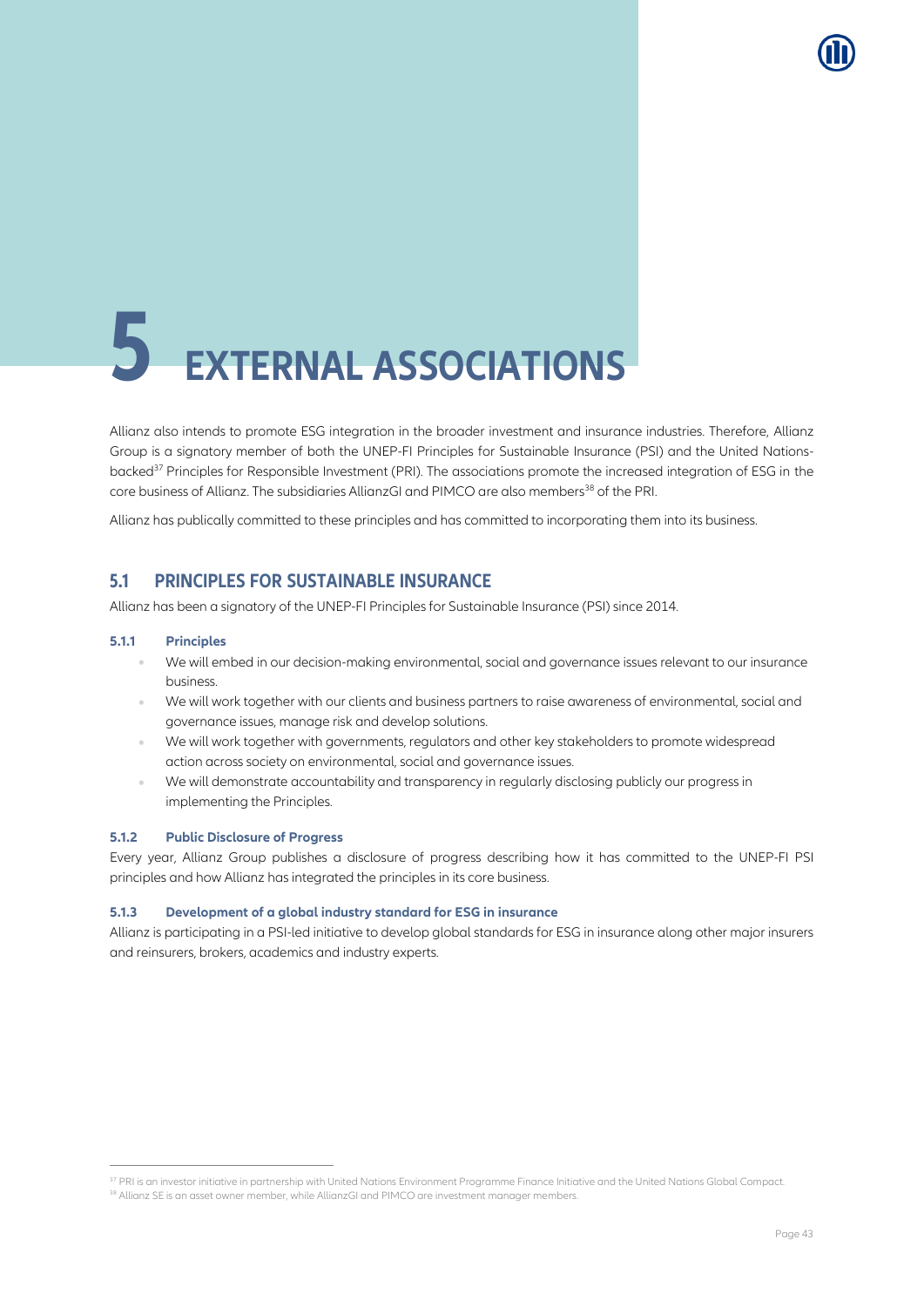

## <span id="page-46-0"></span>**5.2 PRINCIPLES FOR RESPONSIBLE INVESTMENT**

Allianz has been a signatory of the United Nations-backed Principles for Responsible Investment since August 2011. As a signatory Allianz engages to promote the principles within the Group and amongst industry peers. All investmentrelated ESG integration activities by Allianz Group entities are in line with commitments to the Principles.

In addition to integrating ESG into core investment practices across the company, Allianz Group has participated in or participates in various PRI-led initiatives and working groups such as:

- Asset Owner Advisory Council
- Fixed Income Advisory Committee
- Global Policy Reference Group  $\alpha$
- Infrastructure Advisory Committee
- Manager Selection Working Group
- Sovereign Working Group
- Sustainable Development Goals Advisory Committee

#### <span id="page-46-1"></span>**5.2.1 Principles**

- 1 We will incorporate ESG issues into investment analysis and decision-making processes.
- 2 We will be active owners and incorporate ESG issues into our ownership policies and practices.
- 3 We will seek appropriate disclosure on ESG issues by the entities in which we invest.
- 4 We will promote acceptance and implementation of the Principles within the investment industry.
- 5 We will work together to enhance our effectiveness in implementing the Principles.
- 6 We will each report on our activities and progress towards implementing the Principles.

#### <span id="page-46-2"></span>**5.2.2 Transparency Report**

As part of principle 6, Allianz Group publishes the PRI Transparency Report on an annual basis. Allianz SE publishes a report as an asset owner (of Allianz proprietary investments), while AllianzGI and PIMCO (both signatories in their own right) publish a report each as investment managers.

The reports describe in detail how Allianz, AllianzGI and PIMCO are integrating ESG and responsible investment in its processes.

## <span id="page-46-3"></span>**5.3 OTHER MEMBERSHIPS AND COMMITMENTS**

For an overview of Allianz Group's other memberships and commitments, please see the Appendix of the Group Sustainability Report.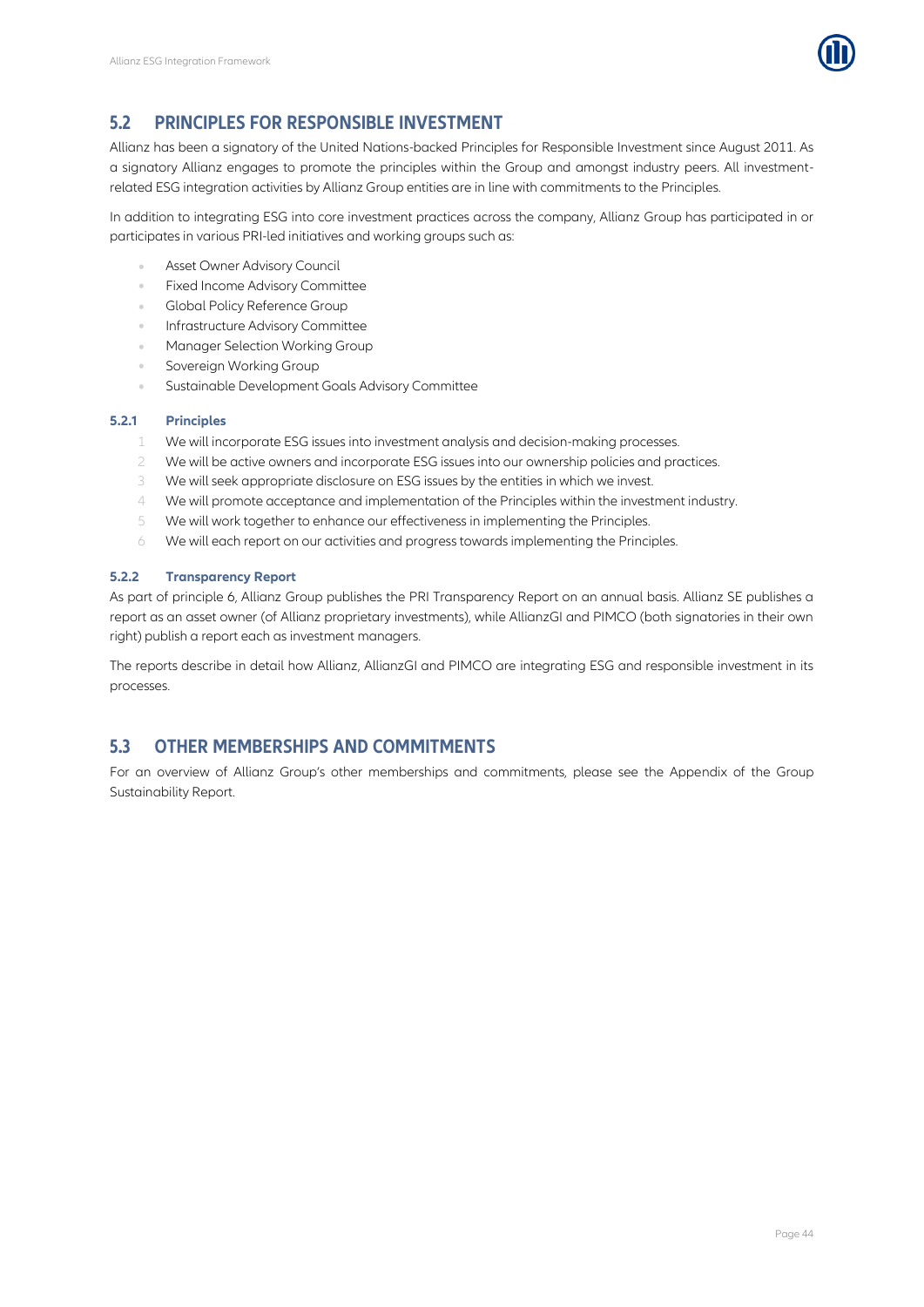

## <span id="page-47-1"></span><span id="page-47-0"></span>**APPENDIX**

## **A1 ABBREVIATIONS**

| <b>AGCS</b>      | Allianz Global Corporate and Specialty SE                            |
|------------------|----------------------------------------------------------------------|
| <b>AIM</b>       | Allianz Investment Management SE                                     |
| <b>AllianzGI</b> | Allianz Global Investors GmbH                                        |
| <b>AS RRIM</b>   | Allianz Standard for Reputational Risk and Issue Management          |
| <b>ASTRA</b>     | Allianz Standard for Top Risk Assessment                             |
| <b>ASU</b>       | Allianz Standard for Underwriting                                    |
| <b>EBRD</b>      | European Bank for Reconstruction & Development                       |
| <b>EFRI</b>      | Allianz ESG Functional Rule for Investments                          |
| <b>ESG</b>       | environmental, social and (corporate) governance                     |
| <b>ESGB</b>      | Group ESG Board (Allianz SE)                                         |
| <b>ESGBC</b>     | <b>ESG Board Charter</b>                                             |
| <b>ESGO</b>      | Group ESG Office (Allianz SE)                                        |
| EU               | European Union                                                       |
| <b>FAO</b>       | United Nations Food and Agriculture Organization                     |
| <b>FPIC</b>      | free, prior and informed consent                                     |
| <b>GCORE</b>     | Group Communications and Corporate Responsibility (Allianz SE)       |
| <b>GRI</b>       | <b>Global Reporting Initiative</b>                                   |
| <b>IAEA</b>      | International Atomic Energy Agency                                   |
| <b>IFC</b>       | International Finance Corporation                                    |
| <b>ILGA</b>      | International Lesbian, Gay, Bisexual, Trans and Intersex Association |
| km               | kilometer $(1 \text{ km} = 0.62 \text{ miles})$                      |
| L&H              | Life and health                                                      |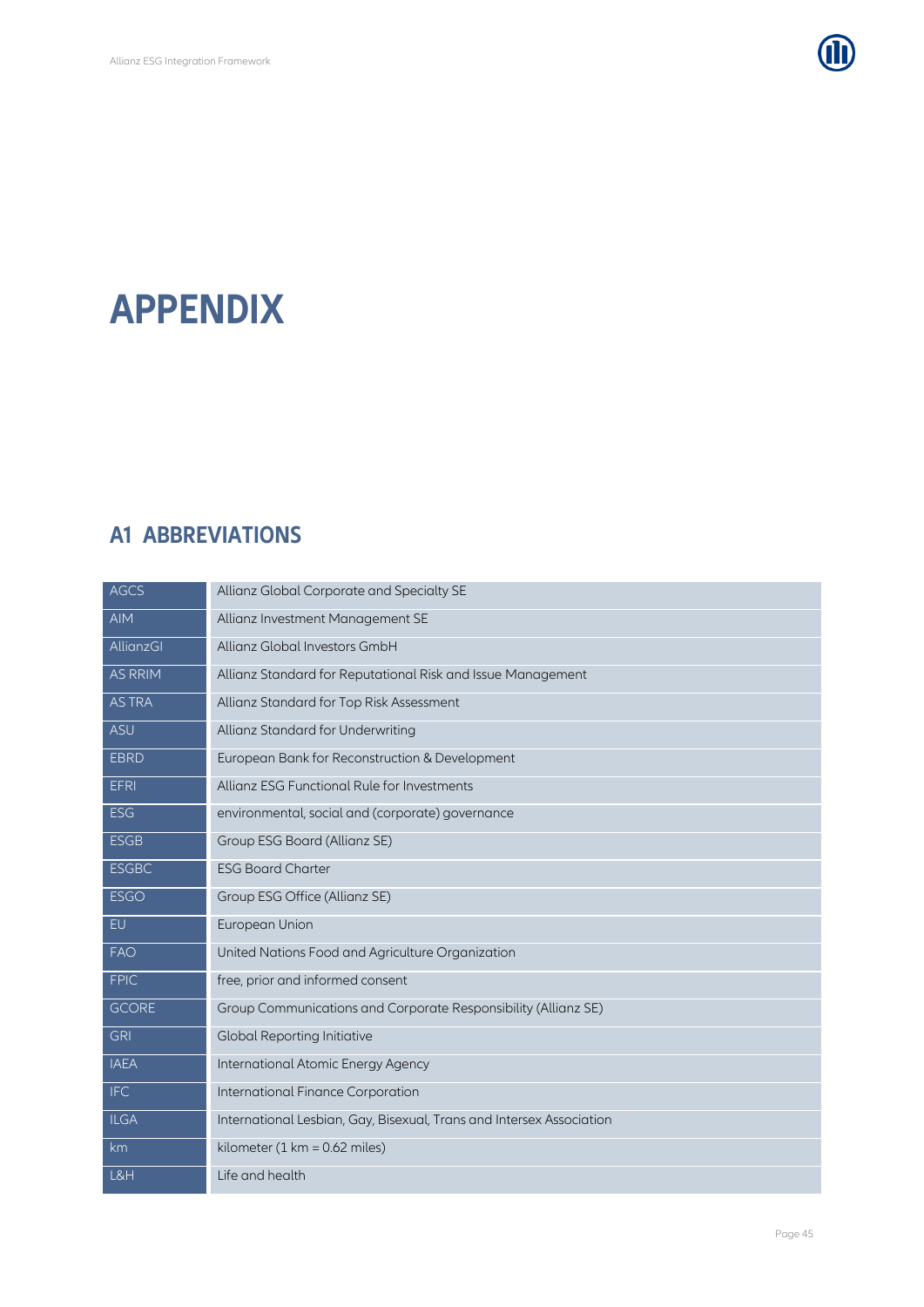

| <b>MSC</b>     | Marine Stewardship Council                              |
|----------------|---------------------------------------------------------|
| <b>OE</b>      | operating entity                                        |
| P&C            | Property and casualty                                   |
| <b>PIMCO</b>   | Pacific Investment Management Company                   |
| PRI            | Principles for Responsible Investment                   |
| <b>PSI</b>     | Principles for Sustainable Insurance                    |
| <b>RSPO</b>    | Roundtable on Sustainable Palm Oil                      |
| <b>SBG</b>     | Sensitive Business Guidelines                           |
| <b>SCL</b>     | Sensitive Countries List                                |
| <b>UK</b>      | United Kingdom                                          |
| <b>UNDP</b>    | United Nations Development Programme                    |
| <b>UNEP</b>    | United Nations Environment Programme                    |
| <b>UNEP-FI</b> | United Nations Environment Programme Finance Initiative |
| <b>UNICEF</b>  | United Nations Children's Fund                          |
| <b>US</b>      | <b>United States</b>                                    |
| US DoL         | United States Department of Labor                       |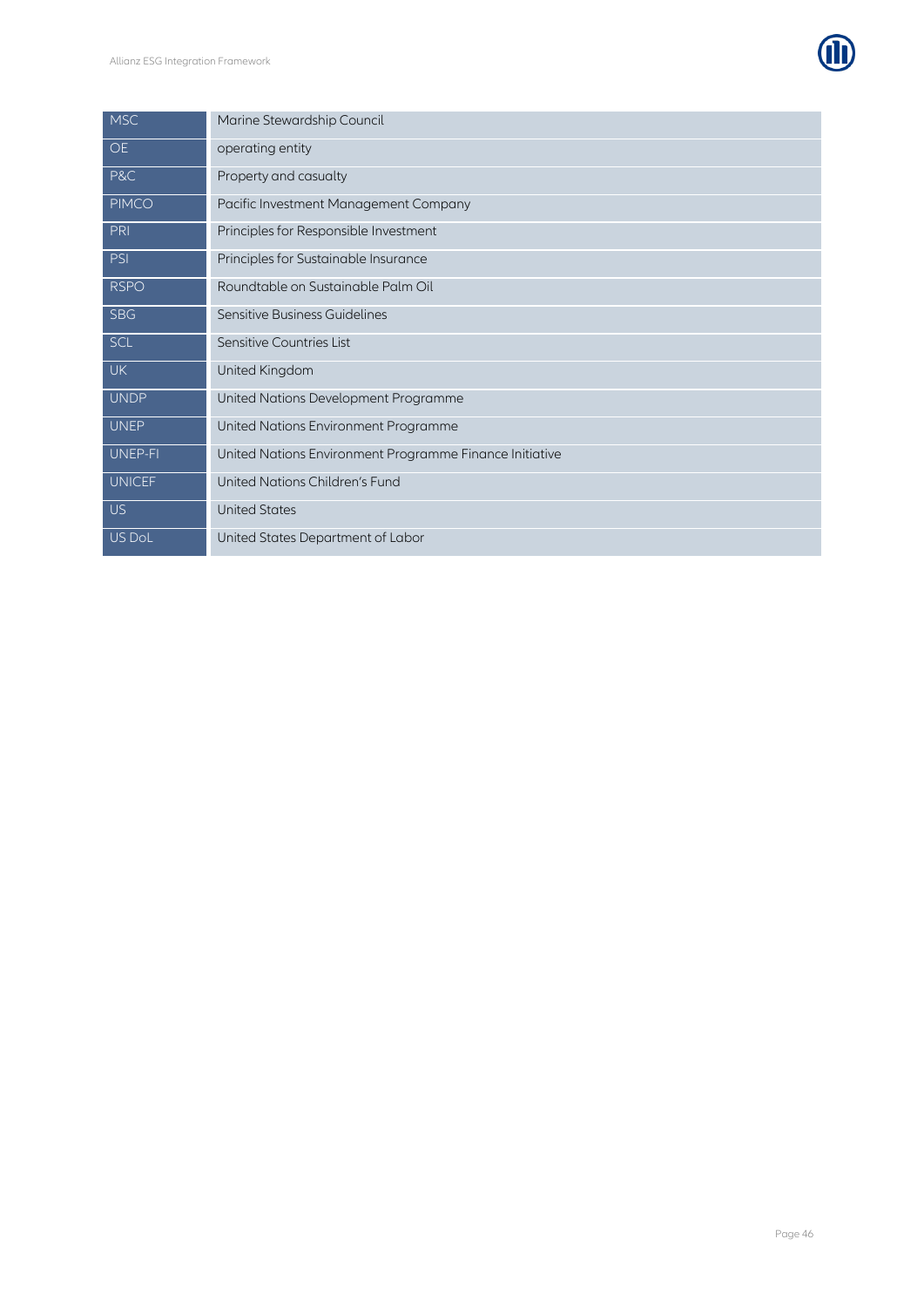

## <span id="page-49-0"></span>**A2 DOCUMENT CHANGE LOG**

| Version | Changes                                                                                                                          | Prepared                                                                                                                | Reviewed and Approved                                                                          |
|---------|----------------------------------------------------------------------------------------------------------------------------------|-------------------------------------------------------------------------------------------------------------------------|------------------------------------------------------------------------------------------------|
| 1.0     | First publication of the Allianz Statement<br>on ESG Integration                                                                 | 2016-06-20<br>Group ESG Office<br>Nico Ahn<br>Dr. Urs Bitterling<br>Katharina Latif<br>Luise Seyfferth<br>James Wallace | 2016-06-29<br>Group ESG Board<br>Jay Ralph<br>Dr. Axel Theis<br>Dr. Maximilian Zimmerer        |
| 2.0     | Update of the Allianz Statement on ESG<br>Integration to include additional<br>information regarding the ESG Scoring<br>Approach | 2017-09-14<br>Group ESG Office<br>Nico Ahn<br>Luise Seyfferth                                                           | 2017-09-29<br>Group ESG Board<br>Jacqueline Hunt<br>Dr. Günther Thallinger<br>Dr. Axel Theis   |
| 3.0     | Update regarding the new approach to<br>Coal-based Business Models and the ESG<br>Engagement Approach                            | 2018-09-26<br>Group ESG Office<br>Nico Ahn                                                                              | 2018-10-05<br>Group ESG Board<br>Jacqueline Hunt<br>Dr. Günther Thallinger<br>Giulio Terzariol |
|         |                                                                                                                                  |                                                                                                                         |                                                                                                |
|         |                                                                                                                                  |                                                                                                                         |                                                                                                |
|         |                                                                                                                                  |                                                                                                                         |                                                                                                |